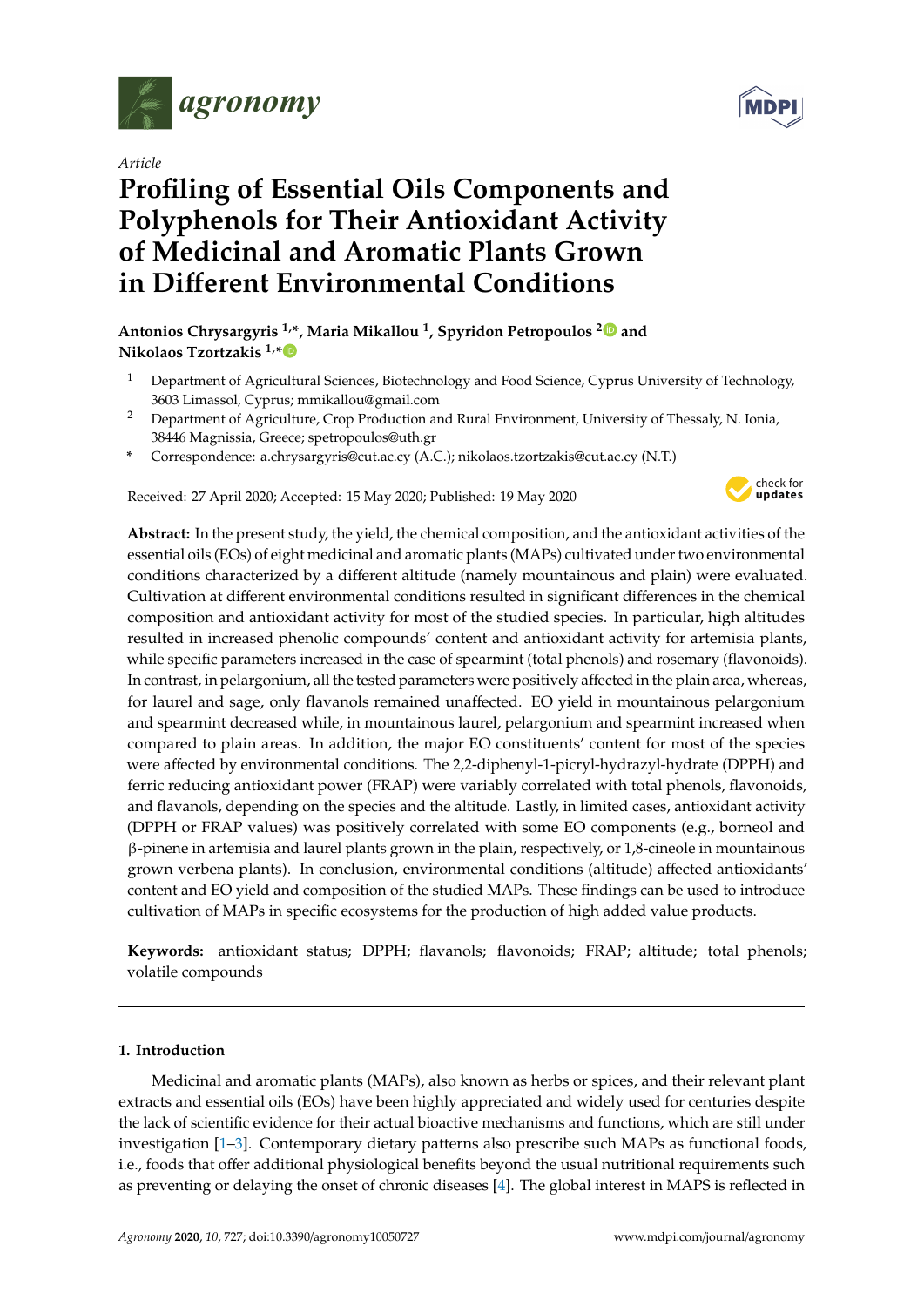the trade of MAPs as raw material, which is approximately 440,000 tons per year at a total value of \$1.3 billion USD. A total of 25% of this monetary value is marketed in Europe [\[5\]](#page-20-3).

Food products rich in antioxidants are well appreciated since they can act as scavengers of reactive oxygen species (ROS) and also help decrease the impact of age-related chronic diseases [\[6\]](#page-20-4). Therefore, MAPs have been the focus of scientific research and the food and pharmaceutical industry due to their well acknowledged antioxidant capacity [\[3](#page-20-1)[,7\]](#page-20-5). A diverse range of secondary metabolites such as phenolic compounds are biosynthesized by plants as part of their protection mechanism toward oxidative damage by ROS and abiotic and biotic stressors, while these compounds may also have protective effects on humans when MAP and/or their components are ingested through diet [\[8\]](#page-20-6). The antioxidant capacity of phenolic compounds involves a combination of different mechanisms including free radical scavenging, donation of hydrogen atoms, single oxygen quenching, metal ion chelation, and activities as an oxidation substrate [\[8\]](#page-20-6).

The Mediterranean basin is abundant in MAPs with more than 10,000 species being identified so far, which have been widely used in the Mediterranean diet [\[9](#page-20-7)[–11\]](#page-20-8). The important bioactive properties of these species have been systematically reported in ethnobotanical and ethnopharmacological studies [\[12–](#page-20-9)[17\]](#page-21-0). However, further investigation is needed to reveal and define their precise pharmaceutical and functional properties as food additives and novel antioxidants [\[18\]](#page-21-1). Biological activity and phytochemicals of MAPs show a great variability depending on the cultivation area, the climatic conditions, and the genetic material [\[19–](#page-21-2)[21\]](#page-21-3). According to Kofidis and Bosabalidis [\[22\]](#page-21-4), altitude was suggested to be one of the most important ecological factors affecting bioactivities of MAPs as specific environmental factors such as light and wind intensity, mean temperature, ozone levels, and partial CO<sub>2</sub> pressure, which may vary between different altitudes. Moreover, MAPs bioactive properties are often associated with the presence of secondary metabolites with antioxidant potential such as phenolic compounds [\[23](#page-21-5)[,24\]](#page-21-6). However, special attention should be given prior to recommending the use of MAPs in human diet, since, in several occasions, the intake of high doses of secondary metabolites and potentially harmful substances (e.g., heavy metals and anti-nutritional factors) may cause severe toxicity and adverse health effects [\[25–](#page-21-7)[28\]](#page-21-8). Therefore, further research is needed to evaluate possible toxic effects and establish recommended daily allowance (RDA) levels, especially for people with medical conditions [\[29–](#page-21-9)[31\]](#page-21-10).

Apart from the use of MAPs as herbs and decoctions, their EOs have also found very important uses in the food and pharmaceutical industry [\[32\]](#page-21-11). Several studies with EOs revealed significant antioxidant [\[33](#page-21-12)[,34\]](#page-21-13) and antimicrobial properties [\[35](#page-22-0)[–38\]](#page-22-1) and further increased the interest to use EOs as natural antioxidants and antimicrobial agents instead of synthetic compounds, which are currently receiving criticism due to harmful effects on human health [\[36,](#page-22-2)[38,](#page-22-1)[39\]](#page-22-3). However, despite the increased interest and the great number of MAPs throughout the world, only approximately 10% of the already known EOs have received attention due to their varied biological activities [\[2](#page-20-10)[,3\]](#page-20-1). Currently, they are widely used in the food, cosmetics, and pharmaceutical industry [\[40](#page-22-4)[,41\]](#page-22-5).

MAPs cultivation in Cyprus shows promising prospects as crops have low requirements in agrochemicals, irrigation water, man power, and energy [\[42\]](#page-22-6). They also exhibit tolerance to arduous climatic conditions such as high temperatures, winds, and drought [\[43](#page-22-7)[,44\]](#page-22-8). All these important features could help the sustainable development of rural areas and also reduce the threats arising from wild harvesting of MAPs [\[45\]](#page-22-9). Although the island's soil and climatic conditions are ideal for MAPs growth, their cultivation is not yet widespread because of limited availability of agricultural land due to other uses, i.e., tourism and constructions. Based on the above, it is recommended to evaluate potential areas and/or cultivation practices that may provide high quality and added value products of MAPs [\[46\]](#page-22-10), so that farmers could shift to these crops and establish economically viable farms. Due to the increased global demands of high value MAPs, Cyprus with a long history on MAPs' cultivation and uses could become a significant spot for producing and exporting high quality raw materials of MAPs to other countries that are more industrially developed for further processing.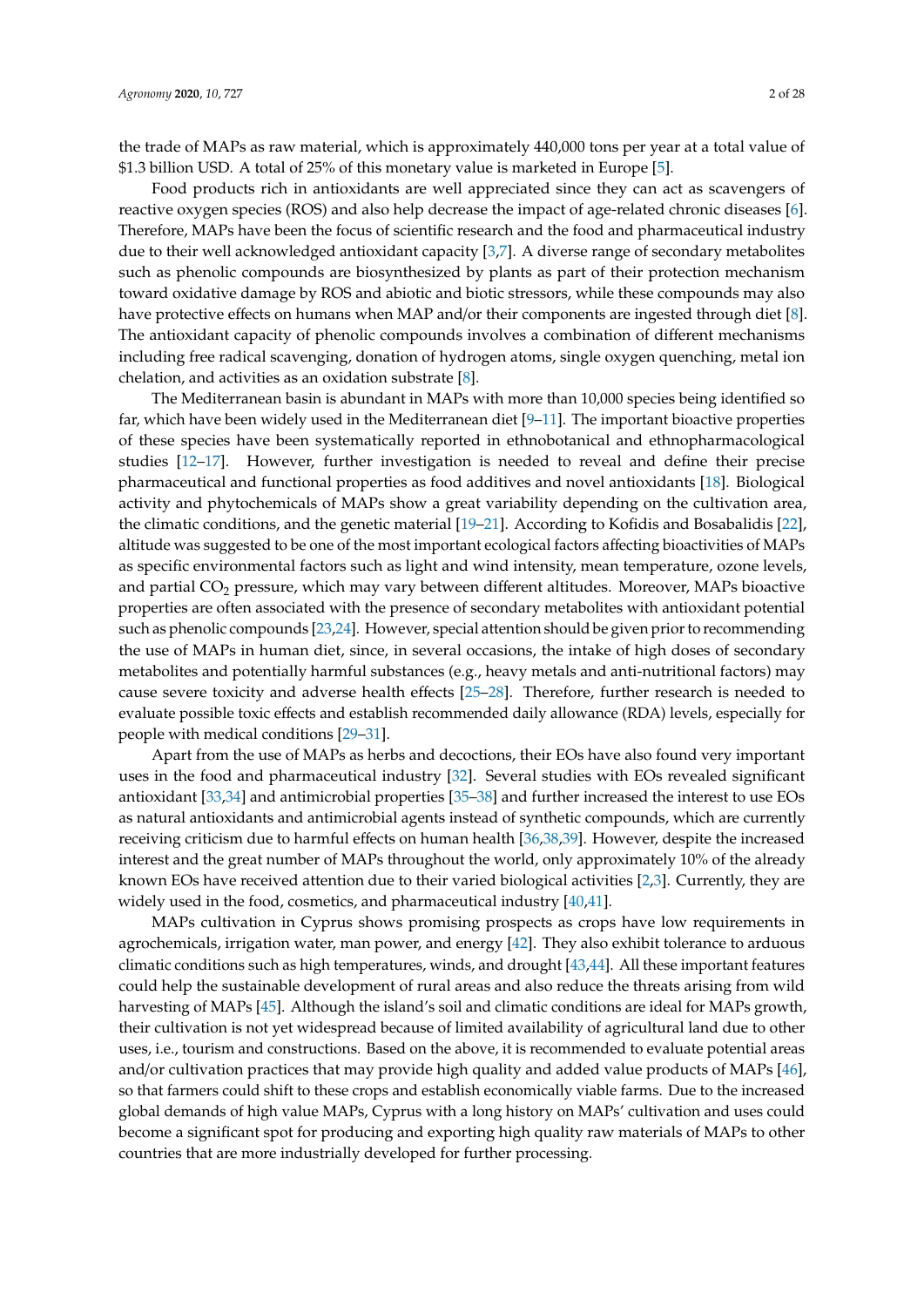So far, several studies examined the correlation of total phenolics and/or phenolic compounds' content with the antioxidant activity of various MAPs products such as infusions, decoctions, and EOs [\[24](#page-21-6)[,47–](#page-22-11)[50\]](#page-22-12). For example, the antioxidant activity and phenolics compounds in 10 selected MAPs from Serbia, revealed a positive correlation of phenolics and tannins, but also a proportional increase of antioxidants with total phenolics increase [\[50\]](#page-22-12). However, the correlations of the main compounds of EOs with the phenolic compounds content and the antioxidant activity of leaves are scarcely explored. Therefore, in an attempt to contribute to the existing knowledge, the aim of this work was to compare medicinal and aromatic plants grown in Cyprus at different environmental conditions (altitudes: mountainous and plain areas) in view of revealing possible correlations between their leaf antioxidant activity and their essential oil yield and composition. The selection of the studied plant species was based on their popularity and their recommendation for use.

# **2. Materials and Methods**

# *2.1. Plant Material and Growing Conditions*

The studied medicinal and aromatic plants were as follows: artemisia (*Artemisia abrotanum* L.), pelargonium (*Pelargonium roseum* L.), laurel (*Laurus nobilis* L.), rosemary (*Rosmarinus o*ffi*cinalis* L.), spearmint (*Mentha spicata* L.), lavender (*Lavandula angustifolia* L.), lemon verbena (*Aloysia triphylla* L.), sage (*Salvia o*ffi*cinalis* L.), and their parts are presented in Table [1.](#page-2-0) The plants were identified by staff members of the Cypriot National Agricultural Department.

<span id="page-2-0"></span>

| <b>Common Name</b> | <b>Latin Name</b>         | Family      | <b>Plant Material</b> | <b>Reported Medicinal</b><br>Properties/Indications                                                                                                                                                                                                                              |
|--------------------|---------------------------|-------------|-----------------------|----------------------------------------------------------------------------------------------------------------------------------------------------------------------------------------------------------------------------------------------------------------------------------|
| Artemisia          | Artemisia abrotanum L.    | Asteraceae  | Leaves                | Antifungal, anticancer, antiviral<br>antibacterial, antioxidant, anaemia,<br>amenorrhoea, anorexia, chronic fever,<br>hepatitis, splenitis, hysteria [51].                                                                                                                       |
| Pelargonium        | Pelargonium roseum L.     | Geraniaceae | Leaves                | Antibacterial, antifungal, antioxidant,<br>antitumor, nematocidal, intestinal<br>problems, wounds and respiratory<br>ailments, help hormonal balance, discharge<br>toxins from liver, digestive [52].                                                                            |
| Laurel             | Laurus<br>nobilis L.      | Lauraceae   | Leaves                | Antibacterial, antifungal, cytotoxicity,<br>antioxidant, diuretic, gastrointestinal<br>problems, to treat epilepsy, neuralgia, and<br>parkinsonism [53].                                                                                                                         |
| Rosemary           | Rosmarinus officinalis L. | Lamiaceae   | Stem/<br>leaves       | Antibacterial, antihepatotoxic, anti-tumour,<br>anti-inflammatory, anti-trypanosomal,<br>antispasmodic, immune stimulant activity,<br>rheumatic complaints and circulatory<br>disorders, tiredness, defective memory,<br>carminative, rubefacient, promote<br>digestion $[54]$ . |
| Spearmint          | Mentha spicata L.         | Lamiaceae   | Stem/<br>leaves       | Anti-inflammatory, sedative, antimicrobial,<br>antioxidant, carminative, antispasmodic,<br>diuretic, insecticidal [55].                                                                                                                                                          |
| Lavender           | Lavandula angustifolia L. | Lamiaceae   | Stem/<br>leaves       | Antibacterial, insecticidal, sedative,<br>analgesic, cytotoxic, anxiolytic, alleviate<br>depression, headaches, and anxiety [56].                                                                                                                                                |
| Lemon verbena      | Aloysia triphylla L.      | Verbenaceae | Stem/<br>leaves       | Antibacterial, antifungal, antioxidant,<br>treatment of colic, diarrhea, indigestion,<br>insomnia, anxiety, asthma, fever [57].                                                                                                                                                  |
| Sage               | Salvia officinalis L.     | Lamiaceae   | Stem/<br>leaves       | Antibacterial, antifungal, anticancer,<br>antiviral, antidiabetic, antimutagenic,<br>antiprotozoal, antidementia, antioxidant,<br>anti-inflammatory [58].                                                                                                                        |

|  |  |  |  | Table 1. Plant species and material used. |  |
|--|--|--|--|-------------------------------------------|--|
|--|--|--|--|-------------------------------------------|--|

Jacovides, C.P.; Timvios, F.S.; Papaioannou, G.; Asimakopoulos, D.N.; Theofilou, C.M. Ratio of PAR to broadband solar radiation measured in Cyprus. *Agric. For. Meteorol.* **2004**, *121*, 135–140.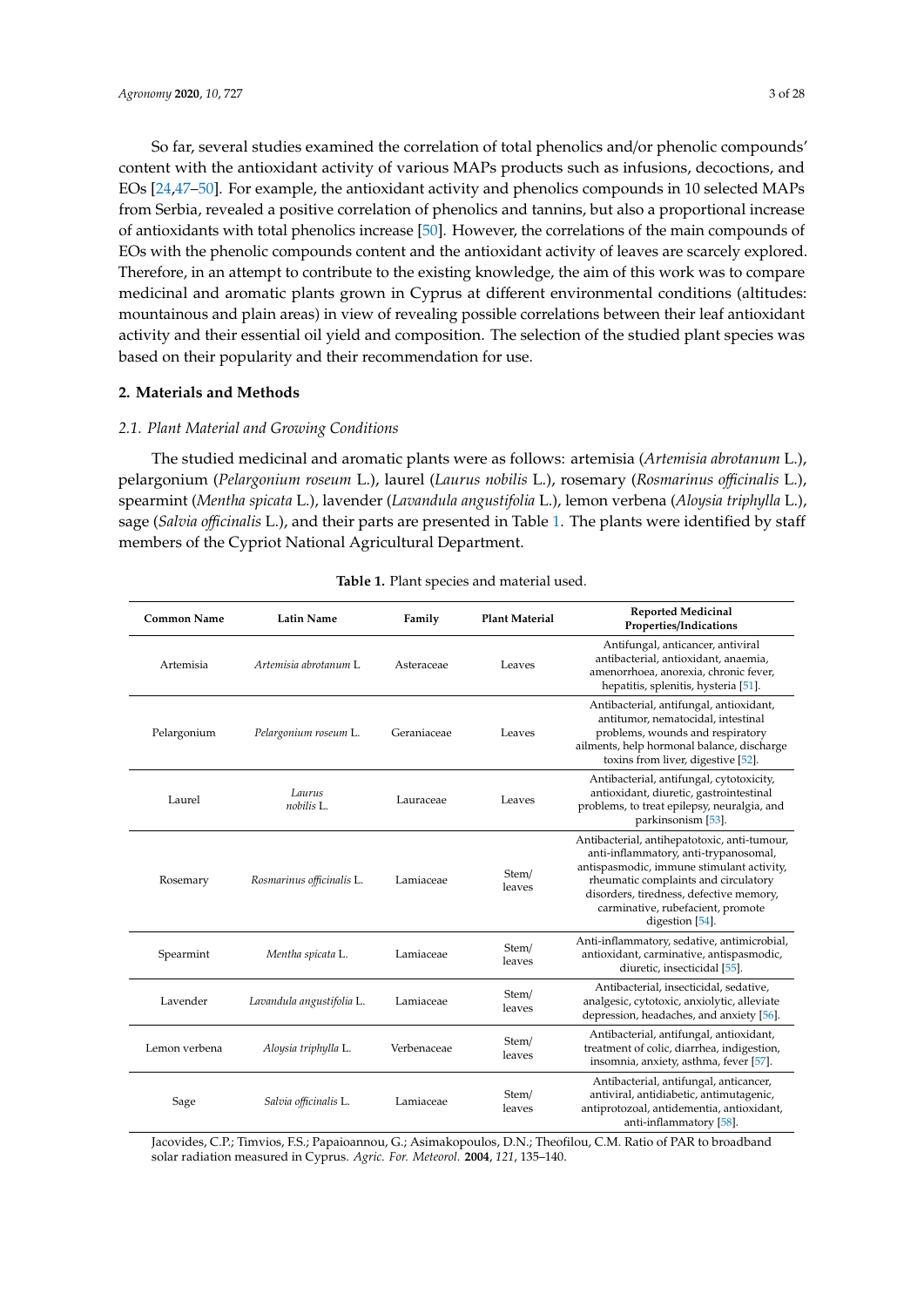In the current study, two areas with different environmental conditions (for simplicity, the term altitude will be used, considering the differences in the microclimates as described by Kofidis and Bosabalidis [\[22\]](#page-21-4)) were selected, the mountainous area of "Agros" village  $(34°53'44.10''$  N; 33°01'13.86'' E) and the plain area of Nicosia ("Athalassa"; 35°08'07.65'' N; 33°24'07.22'' E). The village area of "Agros" is located at 880 m above sea level. The climate is dry with low temperatures and snow precipitation during winter. The soil has sand-silk texture. On the other hand, the plain area of "Athalassa" is located 141 m above sea level with mild winter and a dry-hot summer. Detailed climatic conditions of the selected areas are described in supplementary material (Table S1).

Plant species from the plain area harvested from the farm of the Cypriot National Agricultural Department were 2–5 years old (except for laurel where plants were approximately 15 years old). Common cultivation practices were applied and plants were frequently irrigated (~weekly/biweekly during the growing period) and common fertilizers were applied (20-10-10 (N-P-K) once a year in base dressing and 19-19-19 (N-P-K) every second month in side dressing. Mountain species harvested from public green areas/parks of "Agros" village were of a different age and were grown under non-commercial cultivation practices, which means they received conservation practices (periodical irrigation and fertilizer application). Plants for public green area use and landscaping normally originated from the Cypriot National Agricultural Department or from nurseries that collaborate with this department. Plant tissues (six samples/area/species) of the above ground parts (leaves or leaves and stems) (see Table [1\)](#page-2-0) were collected early to mid-October and transferred within an hour to the laboratory. Each sample was divided into two batch samples. One batch was air-dried at room temperature for approximately 7 days and used for the essential oil extraction (see Section [2.4\)](#page-4-0) while the other batch was stored at −20 ◦C for the chemical analyses described in Sections [2.2](#page-3-0) and [2.3.](#page-4-1)

#### <span id="page-3-0"></span>*2.2. Polyphenol Extraction and Analyses*

#### 2.2.1. Extract Preparation

Six samples (0.5 g) of freshly cut plants (pooled by two individual plants/sample) from each treatment were milled with 10 mL methanol (80%) [\[59\]](#page-23-1). The extracts were centrifuged for 30 min at 4000× g at 4 ◦C (Sigma 3-18K, Sigma Laboratory Centrifuge, Germany). After centrifugation, the supernatant was transferred to a 15-mL falcon tube, and stored at 4  $°C$  until further analyses (within 24 h) for evaluating total phenolics, flavonoids, and flavanols content and total antioxidant activity.

#### 2.2.2. Total Phenolics

The total phenolic compounds content of the methanolic extracts was determined by using the Folin–Ciocalteu reagent (Merck), according to the procedure described by Tzortzakis et al. [\[59\]](#page-23-1). A total of 125  $\mu$ L of plant extracts were mixed with 125  $\mu$ L of the Folin–Ciocalteu reagent. The mixture was shaken before the addition of 1.25 mL of 7%  $Na_2CO_3$ , adjusted with distilled water to a final volume of 3 mL, and mixed thoroughly. After incubation in the dark for 90 min, the absorbance of extracts at 755 nm was measured in comparison to the prepared blank. Total phenolic compounds content was expressed as µmol of gallic acid equivalents per gram of fresh weight (µmol GAE g<sup>-1</sup> fw) through a calibration curve prepared with gallic acid. All samples were analysed in triplicate.

#### 2.2.3. Total Flavonoids and Flavanols

The total flavonoid content was determined according to the aluminium chloride colorimetric method [\[60\]](#page-23-2). Plant extracts and 0.75 mL of 5% sodium nitrite (NaNO<sub>2</sub>) were incubated for 6 min. After the incubation, 0.15 mL of AlCl<sub>3</sub> solution (10%) was added. After an additional time of 5 min, 0.5 mL of NaOH (1 M) solution was added and the final volume was adjusted to 2.5 mL with the addition of distilled water. The solution was mixed thoroughly, and the absorbance was measured at 510 nm. The total flavonoids content was expressed as rutin equivalents (mg rutin  $g^{-1}$  fw).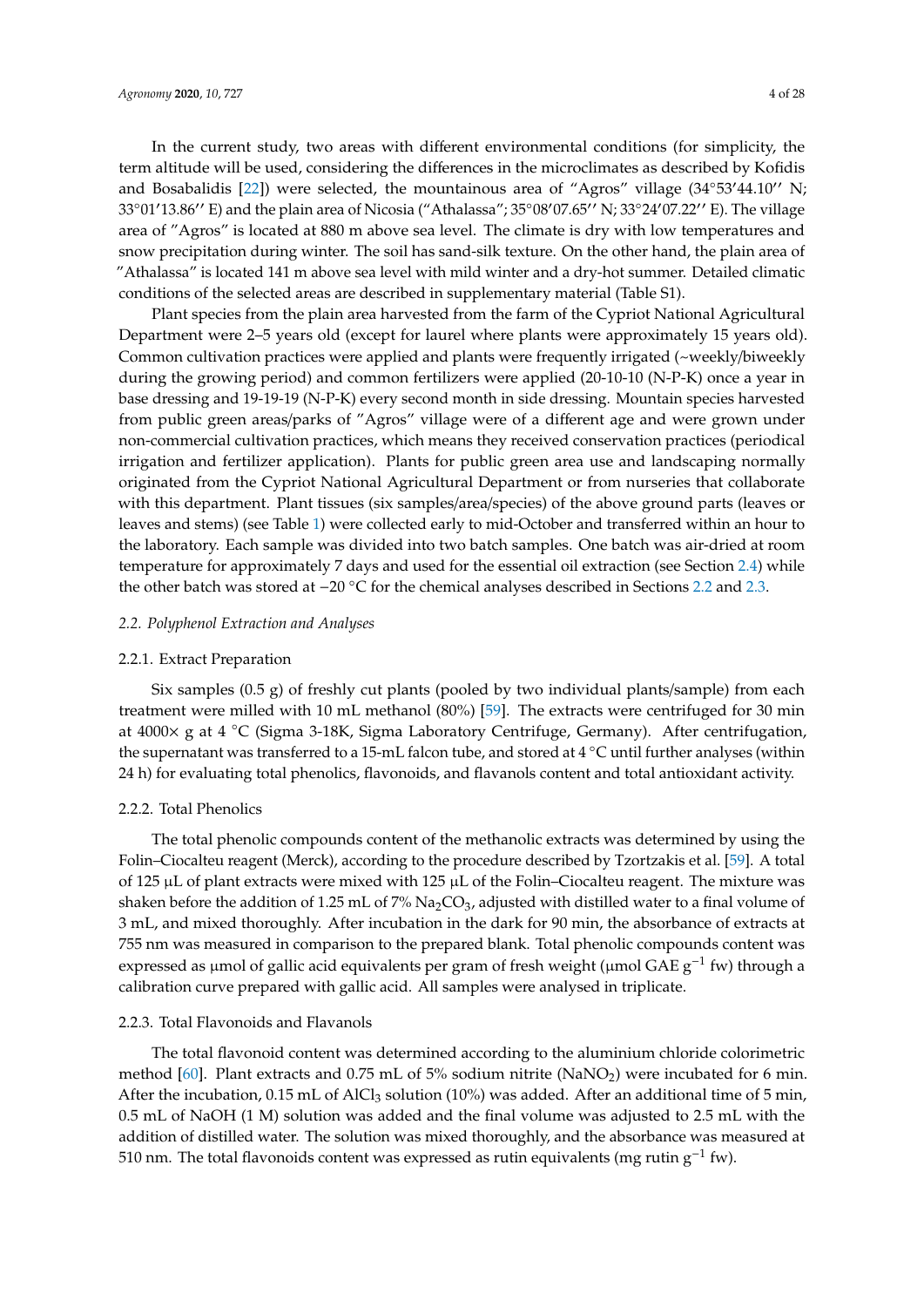Total flavanols content was determined according to Tabart et al. [\[61\]](#page-23-3). In more details, 1 mL of catechin solution (0–300 µg mL−<sup>1</sup> in methanol) or test solution (150–250 µg mL−<sup>1</sup> polyphenols in methanol) were added in test tubes. Then, 2.5 mL of methanol (control) or 1% vanillin solution in methanol and 2.5 mL of 9 M HCl in methanol (test samples) were added. The reaction mixture was incubated for 20 min at 30 ◦C and the absorbance at 500 nm was measured. The catechin solution was used for preparing the calibration curve. Results were expressed as catechin equivalents (mg catechin  $g^{-1}$  fw).

## <span id="page-4-1"></span>*2.3. Antioxidant and Reducing Activity*

The antioxidant and reducing activity of plant extracts was evaluated using the 2,2-diphenyl-1-picryl-hydrazyl-hydrate (DPPH) and ferric reducing antioxidant power (FRAP) assays according to Wojdyło et al. [\[62\]](#page-23-4) with some modifications [\[63\]](#page-23-5). The DPPH radical scavenging activity of plant extracts was measured from the bleaching of the purple-colored 0.3 mM solution of DPPH, which consisted of 1 mL of the DPPH solution, 1.98 mL of 50% methanol, and 0.02 mL of plant extract. After shaking, the mixture was incubated at room temperature in the dark for 30 min, and then the absorbance was measured at 517 nm. DPPH radical-scavenging activity was expressed as the inhibition percentage (I %) and was calculated using the following formula.

$$
DPPH \text{ radical scavenging activity I } (\%) = [100 - 100 \times (Abs - Abb)/Abc] \tag{1}
$$

where Abb is the absorbance of the blank sample, Abs is the absorbance of the test sample, and Abc is the absorbance of the control with DPPH and 50% methanol.

For the ferric reducing/antioxidant power (FRAP) assay, a sample of 3 mL of freshly prepared FRAP solution (0.3 mol L−<sup>1</sup> acetate buffer, pH 3.6), containing 10 mmol L−<sup>1</sup> TPTZ (Tripyridil-s-triazine) and 40 mmol L<sup>-1</sup> FeCl<sub>3</sub>·10H<sub>2</sub>O and 20 µL of extract (50 mg mL<sup>-1</sup>) were incubated at 37 °C for 4 min and the absorbance was measured at 593 nm. The changes in absorbance were then converted into a FRAP value by relating the change of absorbance at 593 nm of the test sample to that of the standard solution of trolox  $((\pm)$ -6-Hydroxy-2,5,7,8-tetramethylchromane-2-carboxylic acid). The results were expressed as mg trolox  $g^{-1}$  fw.

#### <span id="page-4-0"></span>*2.4. Essential Oil Extraction and Gas Chromatography*/*Mass Spectrometry Analysis*

Extracting essential oils was carried out according to the protocol previously described by the authors [\[64\]](#page-23-6). Aerial parts were collected and air-dried at room temperature. The dried tissues (40–50 g for each treatment) were used for the essential oil extraction using a Clevenger apparatus. Each extraction lasted for 3 h, while each treatment was replicated three times. The essential oil (dried over anhydrous sodium sulphate) yield was measured and calculated as percentage of oil per dry weight (dw) [\[63\]](#page-23-5). The obtained essential oils were kept in amber glass bottles at −20 ◦C until GC/MS analysis was performed.

Analytical gas chromatography was carried out with a Shimadzu GC2010 gas chromatograph interfaced Shimadzu GC/MS QP2010 plus mass spectrometer based on the protocol previously described by the authors [\[63\]](#page-23-5). An aliquot of 2  $\mu$ L of each sample was injected in a split mode (split ratio 20:1) into the gas chromatograph fitted with a ZB-5 column (Zebron, Phenomenex, Torrance, CA, USA) coated with 5% pheny to 95% dimethylpolysiloxane with film thickness of 0.25  $\mu$ m, length of 30.0 m, and a diameter of 0.25 mm. The flow of the carrier gas (helium) was 1.03 mL min−<sup>1</sup> . The injector temperature was set to 230 ℃. Electron impact mass spectra with ionization energy of 70 eV was recorded at the 35–400 m z−<sup>1</sup> . The column temperature was programmed to rise from 60 ◦C to 240 ◦C at a rate of 5 ◦C min−<sup>1</sup> with a 5 min hold at 240 ◦C. The solution of standard alkanes mixture (C8–C20) was also analyzed using the above conditions.

Components were identified by comparing their retention indices (RI) relative to n-alkanes (C8–C20) with those of the literature or with those of authentic compounds when available. Further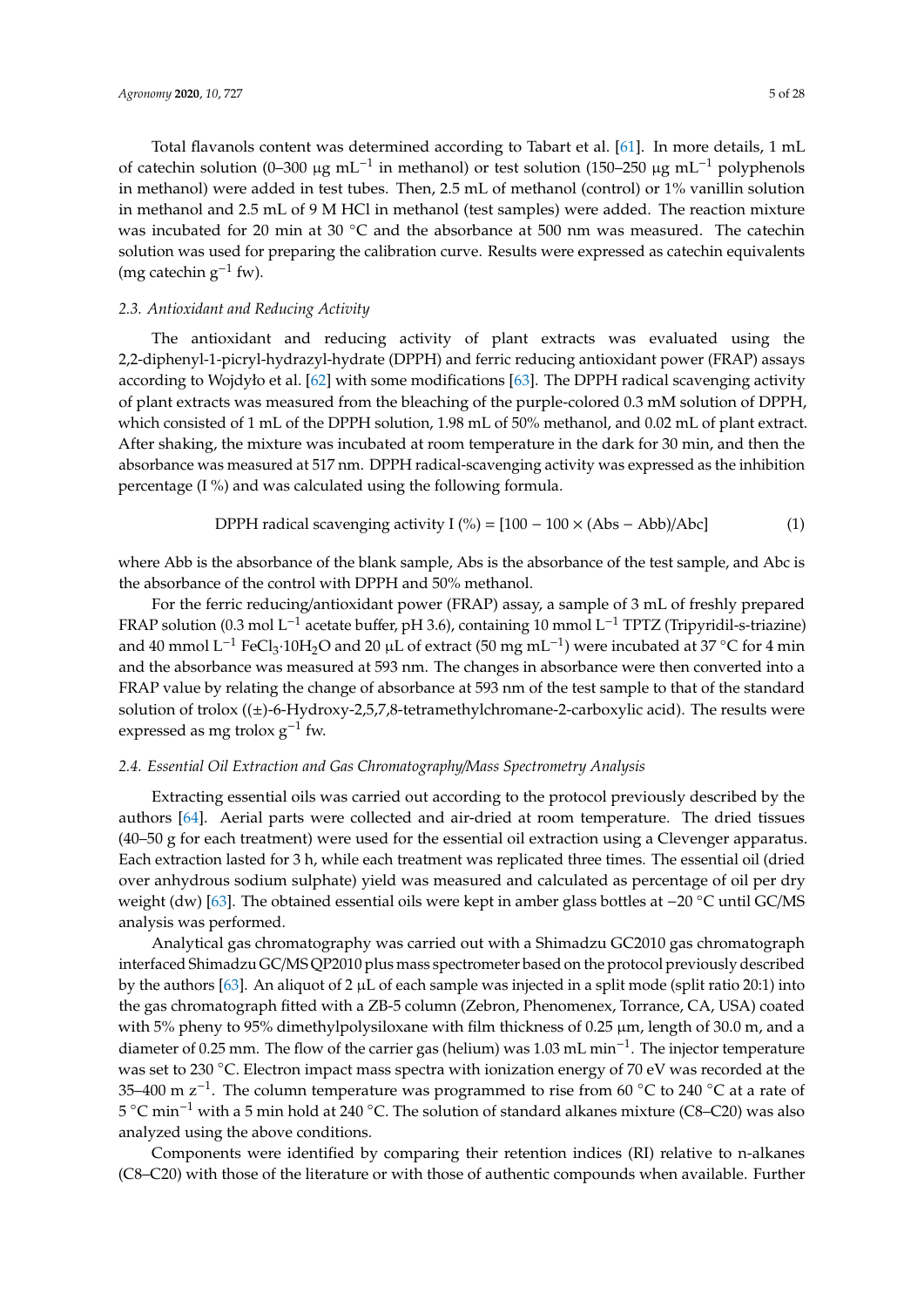identification of compounds was carried out by matching the recorded mass spectra with those stored in the NIST08 mass spectral library of the GC–MS data system and published mass spectra in the literature [\[63\]](#page-23-5). The percentage of individual compounds was based on peak area normalization without using correction factors.

#### *2.5. Statistical Methods*

A two factor (Species and Environmental Conditions, namely Altitude) factorial experiment was carried out. The statistical treatment of the results was carried out using a two-way analysis of variance (ANOVA) by using the IBM SPSS v.22 software for Windows. The Student's *t-*test (*p* < 0.05) was used for the comparison of means when the effect of altitude was significant, while the Duncan Multiple Range Test was used for comparing means in the cases where the effect of species and the interaction of species  $\times$  altitude were significant. Mean values are presented as treatment mean  $\pm$  SE of six biological measurements ( $n = 6$ ) for antioxidants and for three biological measurements ( $n = 3$ ) for essential oils analysis. The correlation coefficients between mountainous and plain species and their antioxidant capacity and essential oil components were also determined.

#### **3. Results and Discussion**

#### *3.1. Total Phenols, Flavonoids, Flavanols, and Antioxidant and Reducing Activity*

Phenolic compounds are one of the most important classes of natural antioxidants and are closely related with the antioxidant activity of plant tissues [\[49,](#page-22-20)[65\]](#page-23-7). In this study, we tried to determine whether the content of phenolic compounds (total phenolics, flavonoids, and flavanols) and the antioxidant activity of eight MAP species were affected by the altitude as previously reported [\[48](#page-22-21)[,66\]](#page-23-8). Table [2](#page-6-0) presents the effects of environmental conditions-altitude (mountain versus plain) and species on the phenolic compounds content as well as on the antioxidant activity of the examined MAP species. The two-way ANOVA revealed a significant  $(p < 0.001)$  interaction between the tested factors (species and altitude) for all the tested parameters. Moreover, the species factor significantly (*p* < 0.001) affected all the tested parameters ( $p < 0.01$ ), whereas altitude only affected phenolics ( $p < 0.01$ ), DPPH, flavanols (*p* < 0.001), and EO yield (*p* < 0.01).

In general, altitude affected antioxidant capacity of the examined species, as plain plants presented higher flavanols and DPPH (7.16 ± 2.29 mg catechin  $g^{-1}$  fw and 25.02 ± 3.72 mg trolox  $g^{-1}$  fw, respectively) than mountainous grown plants (Table [2\)](#page-6-0). When comparing all the species regardless of altitude, total phenol levels were higher in laurel and pelargonium ( $113.02 \pm 5.31$  and  $112.03 \pm 17.69$  µmol GAE g<sup>-1</sup> fw, respectively), whereas lemon verbena exhibited the lowest content of total phenols. The highest levels of flavonoids were found in lavender (17.31 ± 1.03 mg rutin g<sup>-1</sup> fw) while pelargonium, rosemary, lemon verbena, and sage revealed the lowest levels of flavonoids. Moreover, pelargonium revealed the highest levels of flavanols (29.14  $\pm$  5.78 mg catechin g<sup>-1</sup> fw), which was followed by rosemary (8.48 ± 0.74 mg catechin  $g^{-1}$  fw), whereas significantly lower values were found in most of the examined species. Similarly, pelargonium was the species that revealed the higher antioxidant and reducing activity for both DPPH and FRAP assays ( $47.70 \pm 10.41$  and  $25.28 \pm 1.91$  mg trolox  $g^{-1}$  fw, respectively).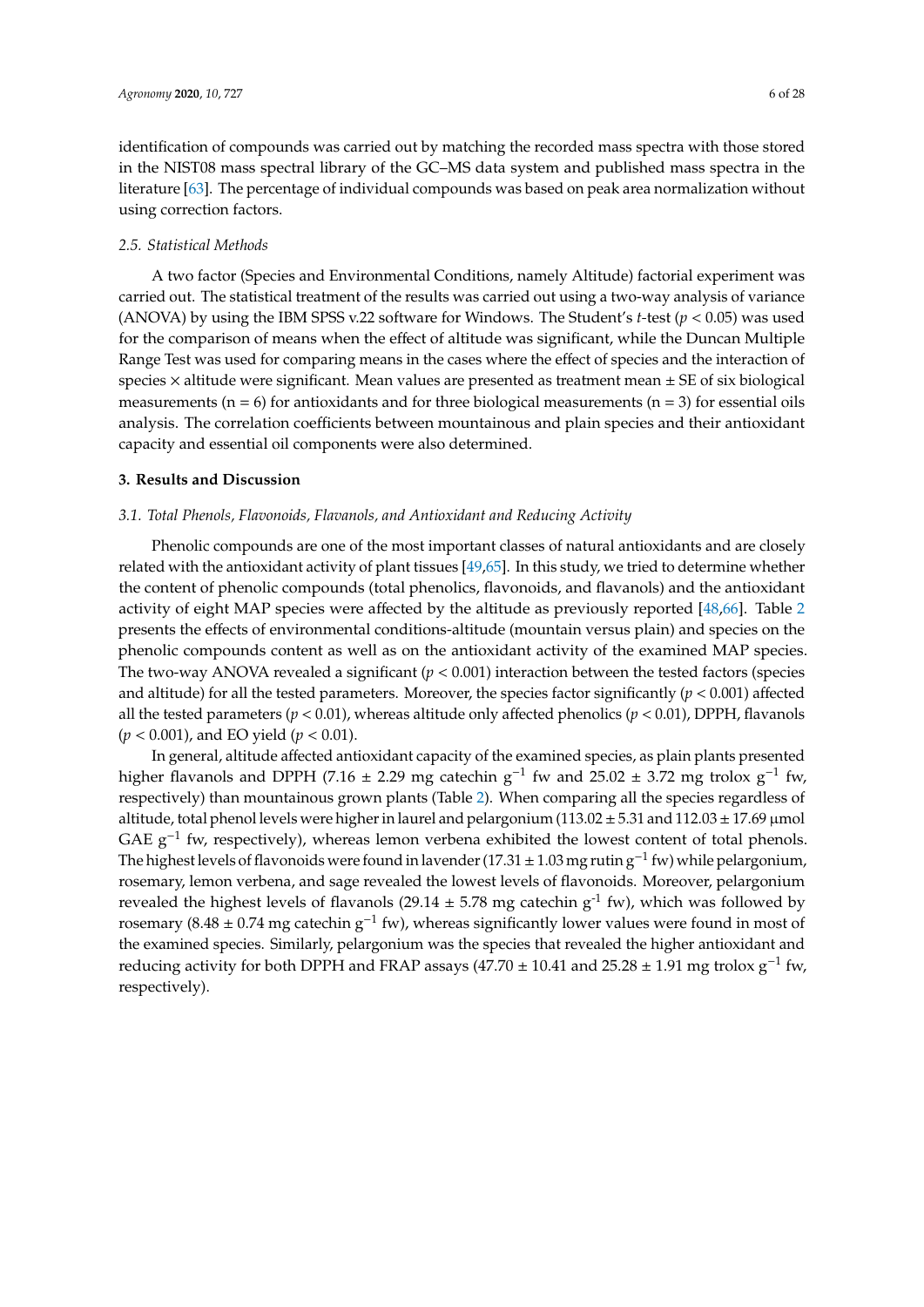| <b>Species</b> | Altitude     | <b>Total Phenols</b>            | Flavonoids          | Flavanols          | <b>DPPH</b>         | <b>FRAP</b>         | EO                  |
|----------------|--------------|---------------------------------|---------------------|--------------------|---------------------|---------------------|---------------------|
|                | Plain        | $78.42 \pm 6.62$ A              | $7.01 \pm 0.78$ A   | $7.16 \pm 2.29$ A  | $25.02 \pm 3.72$ A  | $12.31 \pm 1.24A$   | $1.38 \pm 0.04$ A   |
|                | Mountain     | $68.68 \pm 4.23$ A              | $7.90 \pm 1.14$ A   | $2.49 \pm 0.63B$   | $13.53 \pm 0.63B$   | $11.53 \pm 0.84$ A  | $1.17 \pm 0.04B$    |
|                | Total mean   | $73.55 \pm 3.94$                | $7.46 \pm 0.69$     | $4.82 \pm 1.20$    | $19.27 \pm 1.97$    | $11.92 \pm 0.75$    | $1.28 \pm 0.03$     |
| Artemisia      |              | $73.16 \pm 12.81BC$             | $13.52 \pm 2.71B$   | $0.44 \pm 0.13C$   | $12.64 \pm 1.63C$   | $9.57 \pm 1.48C$    | $0.90 \pm 0.08CD$   |
| Pelargonium    |              | $112.03 \pm 17.69$ A            | $3.65 \pm 0.73D$    | $29.14 \pm 5.78$ A | $47.70 \pm 10.41$ A | $25.28 \pm 1.91$ A  | $0.42 \pm 0.10D$    |
| Laurel         |              | $113.02 \pm 5.31$ A             | $8.15 \pm 1.25C$    | $8.48 \pm 0.74B$   | $32.51 \pm 5.53B$   | $15.59 \pm 1.22B$   | $2.68 \pm 0.33$ A   |
| Rosemary       |              | $83.89 \pm 3.84B$               | $4.66 \pm 0.99CD$   | $0.28 \pm 0.16C$   | $15.34 \pm 1.38C$   | $12.95 \pm 0.87B$   | $1.03 \pm 0.05C$    |
| Spearmint      |              | $52.28 \pm 4.50CD$              | $8.18 \pm 1.13C$    | $0.00 \pm 0.00C$   | $11.27 \pm 1.02C$   | $6.84 \pm 1.22CD$   | $1.89 \pm 0.09B$    |
| Lavender       |              | $61.06 \pm 2.77BC$              | $17.31 \pm 1.03$ A  | $0.02 \pm 0.00C$   | $16.06 \pm 0.69C$   | $13.24 \pm 0.80B$   | $0.63 \pm 0.02CD$   |
| Lemon verbena  |              | $33.47 \pm 1.37D$               | $2.24 \pm 0.27D$    | $0.22 \pm 0.05C$   | $6.13 \pm 0.32C$    | $3.66 \pm 0.23D$    | $0.76 \pm 0.11CD$   |
| Sage           |              | $59.51 \pm 4.37BC$              | $2.06 \pm 0.68$ D   | $0.04 \pm 0.01C$   | $12.54 \pm 1.26C$   | $8.23 \pm 0.89C$    | $1.90 \pm 0.31B$    |
| Total mean     |              | $73.55 \pm 3.94$                | $7.46 \pm 0.69$     | $4.82 \pm 1.20$    | $19.27 \pm 1.97$    | $11.92 \pm 0.75$    | $1.28 \pm 0.12$     |
|                |              |                                 |                     |                    |                     |                     |                     |
| Artemisia      | Plain        | $40.6 \pm 2.4$ ijk <sup>Y</sup> | $4.7 \pm 0.8$ efghi | $0.06 \pm 0.02d$   | $7.5 \pm 1.0$ fg    | $4.8 \pm 0.6$ fg    | $0.58 \pm 0.02$ g   |
|                | Mountain     | $105.7 \pm 17.1c$               | $22.3 \pm 1.0a$     | $0.8 \pm 0.1d$     | $17.8 \pm 0.3c$     | $14.3 \pm 0.5c$     | $0.68 \pm 0.01$ efg |
| Pelargonium    | Plain        | $166.9 \pm 12.0a$               | $5.9 \pm 0.6$ defg  | $47.1 \pm 3.8a$    | $80.9 \pm 6.0a$     | $29.9 \pm 2.1a$     | $0.65 \pm 0.07$ fg  |
|                | Mountain     | $57.1 \pm 5.2$ ghij             | $1.4 \pm 0.2$ ij    | $11.1 \pm 1.7b$    | $14.5 \pm 1.0$ cde  | $20.6 \pm 1.7$ b    | $0.19 \pm 0.04e$    |
| Laurel         | Plain        | $126.0 \pm 6.6$                 | $11.3 \pm 1.5c$     | $9.3 \pm 1.2$ bc   | $49.6 \pm 4.1$      | $18.9 \pm 1.0$ b    | $2.05 \pm 0.39c$    |
|                | Mountain     | $100.0 \pm 3.5$ cd              | $5.0 \pm 0.8$ efgh  | $7.7 \pm 0.8c$     | $15.4 \pm 0.8$ cde  | $12.3 \pm 1.1$ cd   | $3.30 \pm 0.11a$    |
| Rosemary       | Plain        | $87.0 \pm 4.7$ cde              | $2.7 \pm 1.2$ ghij  | $0.56 \pm 0.02d$   | $14.4 \pm 2.7$ cde  | $12.8 \pm 1.5$ cd   | $1.08 \pm 0.07$ de  |
|                | Mountain     | $80.8 \pm 6.2$ def              | $6.6 \pm 1.2$ def   | nd                 | $16.3 \pm 1.0$ cd   | $13.1 \pm 1.0$ cd   | $0.99 \pm 0.08$ def |
| Spearmint      | Plain        | $41.9 \pm 3.5$ ijk              | $7.4\pm1.8$ de      | nd                 | $9.0 \pm 0.9$ efg   | $5.2 \pm 0.7$ fg    | $2.61 \pm 0.04b$    |
|                | Mountain     | $62.7 \pm 5.8$ fgh              | $8.8 \pm 1.5$ cd    | nd                 | $13.5 \pm 1.3$ cdef | $8.5 \pm 2.2$ ef    | $1.20 \pm 0.06d$    |
| Lavender       | Plain        | $58.1 \pm 3.3$ ghi              | $17.0 \pm 1.0$ b    | $0.90 \pm 0.05d$   | $16.4 \pm 0.8$ cd   | $12.6 \pm 0.9$ cd   | $0.99 \pm 0.13$ def |
|                | Mountain     | $64.0 \pm 4.4$ fgh              | $17.2 \pm 1.9b$     | $0.91 \pm 0.05d$   | $15.7 \pm 1.2$ cde  | $13.9 \pm 1.4$ cd   | $0.54 \pm 0.01$ ge  |
| Lemon verbena  | Plain        | $36.6 \pm 1.8$ jk               | $2.9 \pm 1.6$ ghij  | $0.15 \pm 0.05d$   | $6.7 \pm 0.4$ g     | $4.1 \pm 0.3$ g     | $1.06 \pm 0.07$ de  |
|                | Mountain     | $30.3 \pm 1.1k$                 | $1.6 \pm 0.3$ hij   | $0.28 \pm 0.09d$   | $5.5 \pm 0.4$ g     | $3.2 \pm 0.2$ g     | $0.73 \pm 0.07$ efg |
| Sage           | Plain        | $70.1 \pm 4.9$ efg              | $3.8 \pm 0.8$ fghi  | $0.08 \pm 0.04d$   | $15.7 \pm 1.5$ cde  | $10.14 \pm 1.05$ de | $2.06 \pm 0.02c$    |
|                | Mountain     | $48.9 \pm 3.9$ hijk             | $0.29 \pm 0.03j$    | nd                 | $9.4 \pm 0.9$ defg  | $6.32 \pm 0.97$ fg  | $1.72 \pm 0.13c$    |
| Species        | (S)          | ***                             | ***                 | ***                | ***                 | ***                 | ***                 |
| Altitude       | (A)          | **                              | ns                  | ***                | ***                 | ns                  | **                  |
| Interaction    | $S \times A$ | ***                             | ***                 | ***                | ***                 | $***$               | ***                 |

**Table 2.** Effects of altitude (mountain vs. plain) on the content of total phenols (μmol GAE g<sup>−1</sup> fw), total flavonoids (mg rutin g<sup>−1</sup> fw), total flavanols (mg catechin g<sup>−1</sup> fw), antioxidant and reducing activity (DPPH, FRAP, mg trolox g<sup>−1</sup> fw), and essential oil (EO) yield (%) in selected medicinal plant species.

<span id="page-6-0"></span> $Y$  values (means  $\pm$  SE, n = 6) in columns corresponding to the main factors (Altitude and Species) followed by the same uppercase letter, and values corresponding to the interaction of the main factors (Altitude and Species), which is followed by the same lowercase letter, are not significantly different, *p* ≤ 0.05. nd: not detected. ns, \*\*, and \*\*\* indicate non-significant or significant differences at *p* < 0.01, and *p* < 0.001, respectively, following a two-way ANOVA.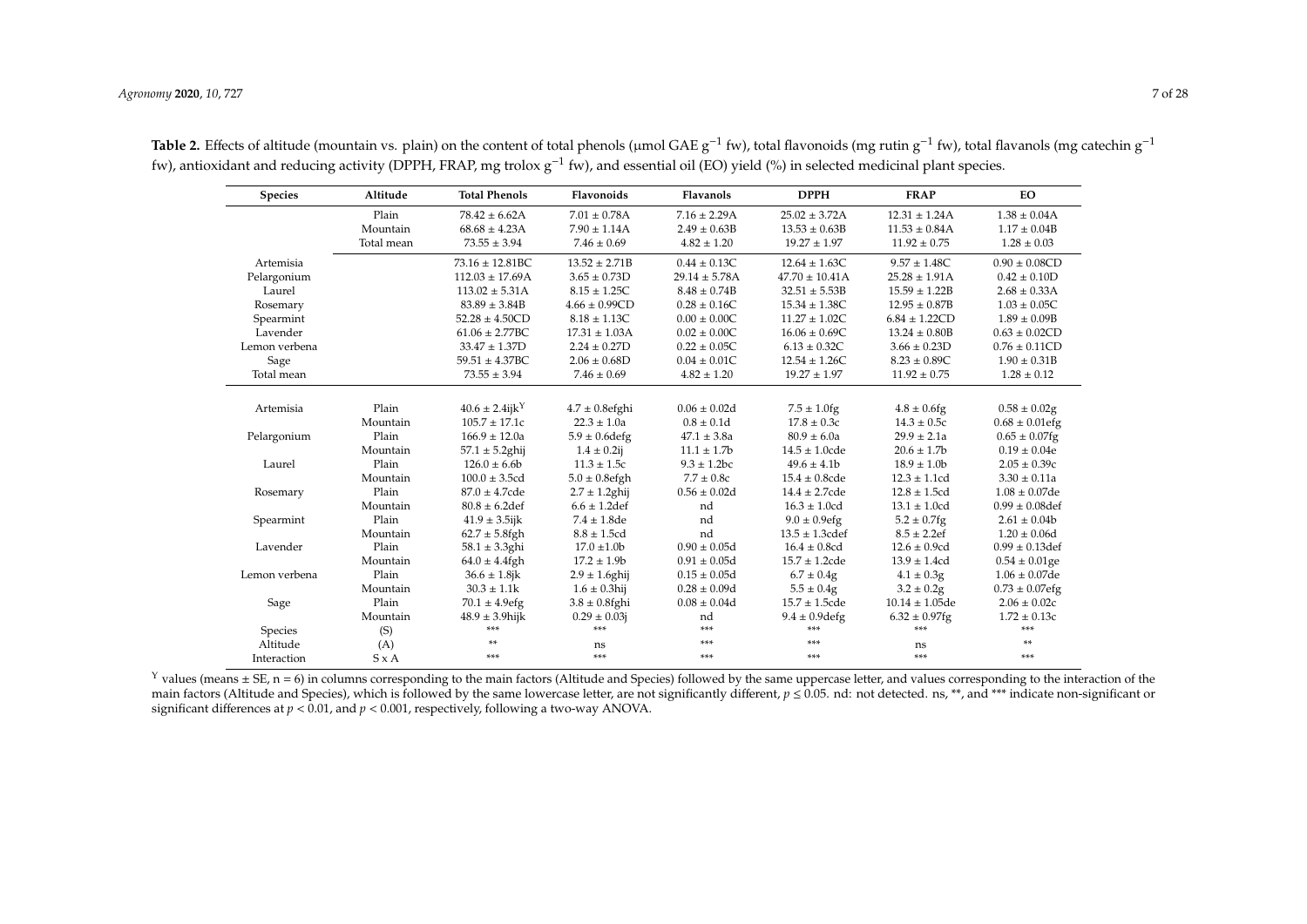On the other hand, when considering the combined effect of the tested factors, pelargonium plants grown in plain areas presented the highest content of total phenols and total flavanols, and the highest antioxidant activity for DPPH and FRAP (166.9 ± 12.0 µmol GAE  $g^{-1}$  fw, 47.1 ± 3.8 mg catechin  $g^{-1}$  fw, 80.9 ± 6.0 mg trolox  $g^{-1}$  fw, and 29.9 ± 2.1 mg trolox  $g^{-1}$  fw, respectively). Moreover, the highest levels of flavonoids (22.3 ± 1.0 mg rutin g−<sup>1</sup> fw) were found in mountainous artemisia plants.

In previous studies, the effects of collection site on total phenolics and antioxidants has also been reported in *Salvia argentea*, *S. o*ffi*cinalis*, and *S. verbenaca* since eco-geographical characteristics may alter the biosynthetic pathways of secondary metabolites [\[47](#page-22-11)[,67–](#page-23-9)[69\]](#page-23-10). The effect of altitude on phenolic compounds content and the antioxidant activity has been reported in various plants species, including *Thalictrum foliolosum* DC. (TF) [\[67\]](#page-23-9), *Potentilla fruticosa* L. [\[68\]](#page-23-11), and *Sphagnum junghuhnianum* [\[69\]](#page-23-10) among others, since several environmental factors such as elevated  $CO<sub>2</sub>$ , water availability, and differences in temperatures' solar radiation may affect secondary metabolism and trigger the biosynthesis of bioactive compounds [\[70](#page-23-12)[–72\]](#page-23-13). Antioxidant activity of plants is positively correlated with the levels of total phenolics content and, according to Žugić et al. [\[50\]](#page-22-12), MAP species with less than 10 mg GAE  $g^{-1}$ of the extract (or <58.78 µmol GAE  $g^{-1}$ ) exhibited the lowest antioxidant activity. This is a finding that was also observed in our study in the case of artemisia (plain), pelargonium, sage (mountainous), and lemon verbena (both sites) (Table [2\)](#page-6-0). Moreover, Pirbalouti et al. [\[73\]](#page-23-14) reported flavonoids extracts to vary from 7.63 to 14.52 mg of rutin g−<sup>1</sup> of tissue in *Echinophora platyloba, Heracleum lasiopetalum*, and *Kelussia odoratissima* and suggested the use of MAPs as an alternative preservative and dietary source of antioxidants in the food industry (i.e., pickles). Similarly, a relatively high total flavonoids content was observed in lavender, laurel, and artemisia in the present work under different altitudes.

#### *3.2. Essential Oil Yield and Composition*

The two-way ANOVA reveled that EOs yield was affected by altitude  $(p < 0.01)$ , by species  $(p < 0.001)$ , and by the interaction of both factors  $(p < 0.001)$  (Table [2\)](#page-6-0). Cultivation in the plain area resulted in higher essential oil yield when compared to the mountainous area  $(1.38 \pm 0.04\%$  and  $1.17 \pm 0.04\%$ , respectively), when the species factor was not considered. When comparing all the species regardless of altitude, laurel had the highest  $(2.68 \pm 0.33%)$  and pelargonium had the lowest  $(0.42 \pm 0.10 \%)$  EO yield. Similar results were observed when considering the combined effect of the tested factors, where laurel and pelargonium plants grown in the mountainous area resulted in the highest and lowest EO yield  $(3.30 \pm 0.11\%$  and  $0.19 \pm 0.04\%$  for laurel and pelargonium, respectively), which indicated the significance of the genotype on this parameter, apart from the growing location. In particular, the high altitude of the mountainous area increased by 16.5% and by 60.6% for the EOs yield of artemisia and laurel, respectively, when compared to plants grown in the plain area. In contrast, EOs yield of pelargonium, spearmint, lavender, and lemon verbena decreased significantly (a decrease of 84.1%, 53.9%, 45.3%, and 30.7%, respectively) in plants grown in high altitudes when compared to plants grown in the plain area. Therefore, EOs yield was impacted by the species and altitude in a variable manner for most of the studied MAPs, whereas, in rosemary and sage, EO yield was not affected by altitude and averaged at 1.03% and at 1.89% (for rosemary and sage, respectively) (Table [2\)](#page-6-0). Mahomoodally et al. [\[74\]](#page-23-15) reported that EO yield can alter during the different months of the year and can be decreased in areas that receive less solar radiation, while Khorshidi et al. [\[75\]](#page-23-16) reported that plant density and nutrient availability may also affect plant growth and EOs yield as in the case of mountainous plants of our study. Moreover, a different altitude is affecting not only the antioxidant but also the antimicrobial properties of EOs of *Thymus capitata* (L.) due to differences in volatile compounds' profile and in contents of bioactive substances [\[76\]](#page-23-17). The lowest EO yield in *Tussilago farfara* (L.) reported at low altitudes (i.e., 229 m) also revealed the highest antioxidant activity when compared to the plants grown in higher ones [\[48\]](#page-22-21). These findings agree with the results of our study where a decreased EO yield and increased antioxidants content was found in laurel in the plain area, but not in pelargonium and lemon verbena. This contradiction could be attributed not only to the different altitude and the climatic conditions of each location but also to differences among the studied MAP species. According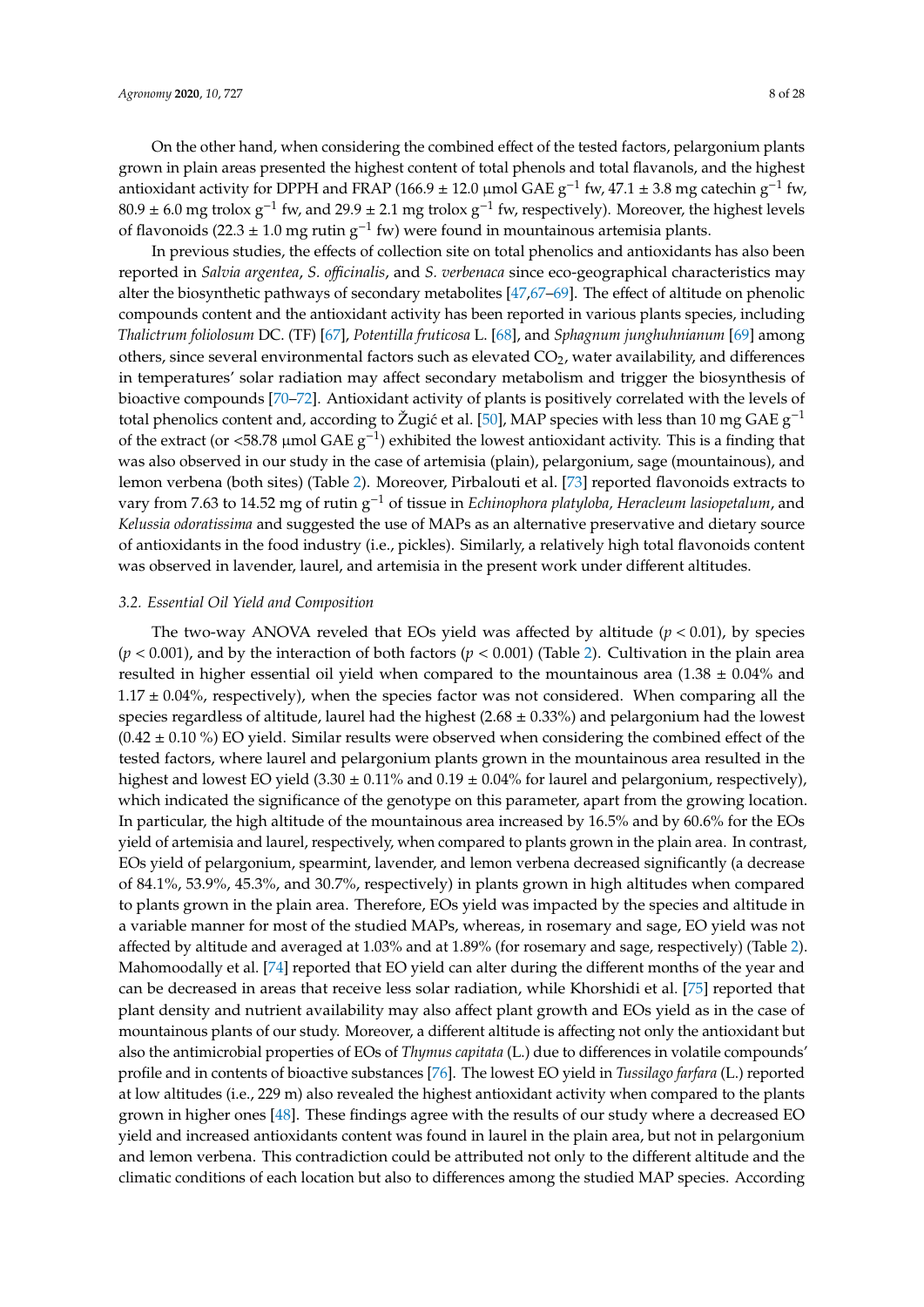to Maurya et al. [\[77\]](#page-24-0) and Bailen et al. [\[78\]](#page-24-1), the metabolic pathways related to essential oils composition may be affected by both environmental and genetic factors. Moreover, Formisano et al. [\[79\]](#page-24-2) reported that chamomile harvested at low altitudes (i.e., 81–89 m) revealed increased EOs yield when compared to plants harvested from higher altitudes (i.e., 640–675 m), which is in accordance with our findings for pelargonium, spearmint, lavender, and lemon verbena (Table [2\)](#page-6-0).

The effect of altitude on the EOs chemical composition of the examined MAP species is given in Tables [3](#page-8-0)[–11.](#page-15-0) In the case of artemisia, EOs' analysis revealed the presence of 28 and 30 individual compounds, which represent a total percentage of ≥92.01% of the oil profile for the plain and mountainous plants, respectively. The most abundant class (42.69% and 47.75%) was oxygenated monoterpenes, which was followed by oxygenated sesquiterpenes (39.03% and 31.01%), monoterpenes hydrocarbon (10.70% and 11.77%), and sesquiterpenes hydrocarbons (1.35% and 0.98%) for the plain and mountainous plants, respectively (Table [3\)](#page-8-0). The major constituents of the examined artemisia EOs in decreasing order were 1,8-cineole (19.63–27.02%), *cis*-dihydroagarofuran (11.74–13.00%), silphiperfol-5-en-3-one A (9.71–13.06%), borneol (10.88–11.08%), camphor (5.92–8.59%), and p-cymene (5.69–7.26%). Camphene, ascaridole, silphiperfol-5-en-3-one B, silphiperfol-5-en-3-ol A, silphiperfol-5-en-3-ol B, presilphiperfol-8-ol, and caryophylla-4(12),8(13)-dien-5b-ol varied between 1–4%, while the rest of the compounds were identified in amounts lower than 1% of the total volatile components content (Table [3\)](#page-8-0). Artemisia plants grown in the mountain had significantly higher content of 1,8-cineole and p-cymene but lower camphor and camphene content when compared to the plants grown in the plain (Table [3\)](#page-8-0). The essential oil composition of artemisia has been widely studied and the literature reports show a great variability in essential oil composition where the main detected compounds were trans-sabinyl acetate and α-terpineol [\[80\]](#page-24-3), davanone derivatives, and 4-Methyl-pent-2-enolid [\[81\]](#page-24-4), whereas Mucciarelli et al. [\[82\]](#page-24-5) reported 1,8-cineole as the main compound in the case of our study.

| Components                 | RI   | Plain             | Mountain          | Student's t-Test |
|----------------------------|------|-------------------|-------------------|------------------|
| $\alpha$ -Pinene           | 933  | $0.19 \pm 0.097$  | $0.39 \pm 0.159$  | 0.343            |
| Camphene                   | 948  | $3.63 \pm 0.151$  | $2.76 \pm 0.026$  | < 0.05           |
| $\beta$ -Pinene            | 977  | $0.33 \pm 0.017$  | $0.60 \pm 0.248$  | 0.339            |
| $\alpha$ -Terpinene        | 1017 | $0.86 \pm 0.159$  | $0.26 \pm 0.015$  | < 0.05           |
| p-Cymene                   | 1024 | $5.69 \pm 0.466$  | $7.26 \pm 0.364$  | < 0.05           |
| β-Phellandrene             | 1029 | $0.00 \pm 0.000$  | $0.12 \pm 0.072$  | 0.163            |
| 1,8-Cineole                | 1031 | $19.63 \pm 1.400$ | $27.02 \pm 0.341$ | < 0.01           |
| $\gamma$ -Terpinene        | 1058 | nd                | $0.37 \pm 0.003$  | ٠                |
| cis-Sabinene hydrate       | 1067 | $0.23 \pm 0.123$  | nd                | 0.132            |
| trans-Sabinene hydrate     | 1100 | $0.27 \pm 0.144$  | nd                | 0.131            |
| cis-p Menth-2-en-1-ol      | 1121 | nd                | $0.41 \pm 0.017$  |                  |
| trans-p Menth-2-en-1-ol    | 1138 | $0.44 \pm 0.02$   | $0.54 \pm 0.017$  | < 0.05           |
| Camphor                    | 1145 | $8.59 \pm 0.607$  | $5.92 \pm 0.12$   | < 0.05           |
| Borneol                    | 1166 | $11.08 \pm 0.68$  | $10.88 \pm 0.07$  | 0.789            |
| Terpinen-4-ol              | 1178 | $0.74 \pm 0.026$  | $1.11 \pm 0.026$  | < 0.001          |
| Ascaridole                 | 1238 | $1.7 \pm 0.536$   | $0.82 \pm 0.009$  | 0.174            |
| cis-Piperotone epoxide     | 1254 | nd                | $0.31 \pm 0.012$  |                  |
| trans-Piperotone epoxide   | 1257 | nd                | $0.57 \pm 0.009$  |                  |
| Isobornyl acetate          | 1285 | $0.59 \pm 0.137$  | $0.49 \pm 0.020$  | 0.537            |
| Carvacrol                  | 1300 | nd                | $0.16 \pm 0.095$  |                  |
| Silphiperfol-5-ene         | 1324 | $0.46 \pm 0.070$  | $0.61 \pm 0.046$  | 0.155            |
| Presilphiperfol-7-ene      | 1336 | nd                | $0.08 \pm 0.043$  |                  |
| 7-epi Silphiperfol-5-ene   | 1343 | $0.21 \pm 0.111$  | $0.07 \pm 0.040$  | 0.312            |
| Silphiperfol-4.7(14)-diene | 1359 | $0.32 \pm 0.035$  | $0.23 \pm 0.029$  | 0.108            |
| Germacrene D               | 1497 | $0.36 \pm 0.180$  | nd                |                  |
| Silphiperfolan-6a-ol       | 1518 | $0.67 \pm 0.050$  | $0.79 \pm 0.038$  | 0.143            |
|                            |      |                   |                   |                  |

<span id="page-8-0"></span>**Table 3.** Chemical composition (%) of essential oils of artemisia plants grown at different altitudes (plain vs. mountain). Data are expressed as means  $\pm$  SE (n = 3), and significant differences ( $p < 0.05$ , *p* < 0.01, *p* < 0.001) in bold between treatments are indicated by Student's *t*-test *p*-values.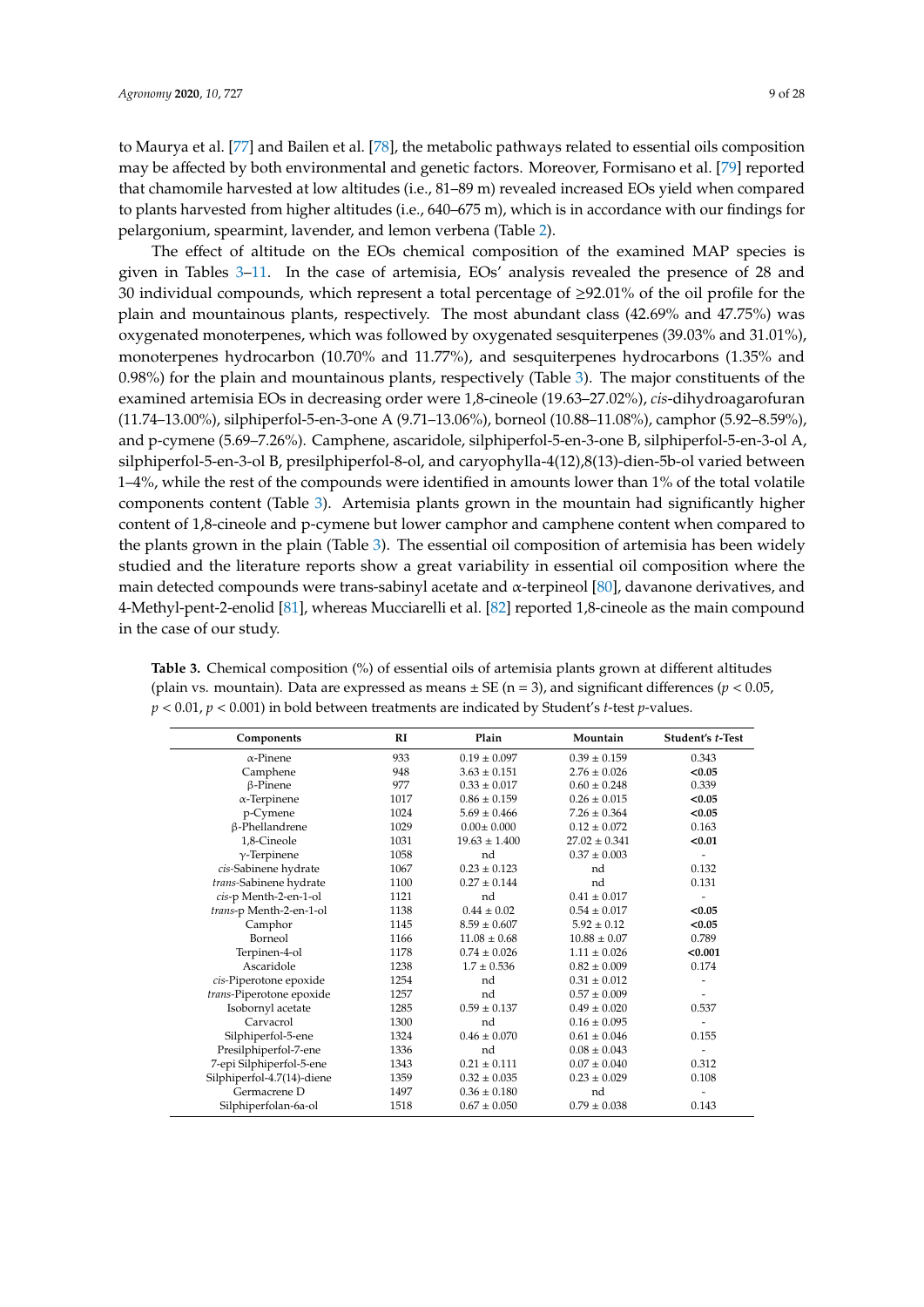| Components                         | RI   | Plain             | Mountain          | Student's t-Test         |
|------------------------------------|------|-------------------|-------------------|--------------------------|
| cis-Dihydroagarofuran              | 1533 | $13.00 + 0.767$   | $11.74 + 0.191$   | 0.187                    |
| Silphiperfol-5-en-3-ol B           | 1544 | $1.90 + 0.128$    | $1.56 + 0.032$    | 0.058                    |
| Silphiperfol-5-en-3-one B          | 1556 | $2.54 \pm 0.074$  | $1.85 \pm 0.020$  | < 0.001                  |
| Silphiperfol-5-en-3-ol A           | 1562 | $2.02 \pm 0.156$  | $1.55 \pm 0.061$  | < 0.05                   |
| Silphiperfol-5-en-3-one A          | 1581 | $13.06 \pm 1.320$ | $9.71 + 0.294$    | 0.068                    |
| Spathulenol                        | 1582 | $0.21 \pm 0.207$  | nd                | ۰                        |
| Presilphiperfol-8-ol               | 1585 | $3.70 \pm 0.199$  | $3.17 + 0.012$    | 0.056                    |
| Caryophylla-4(12),8(13)-dien-5b-ol | 1638 | $1.22 \pm 0.152$  | $0.65 + 0.058$    | < 0.05                   |
| $epi$ - $\alpha$ -Bisabolol        | 1685 | $0.70 \pm 0.055$  | nd                | $\overline{\phantom{a}}$ |
| Total Identified                   |      | $94.35 \pm 0.981$ | $92.01 + 0.044$   | 0.075                    |
| Monoterpenes hydrocarbons          |      | $10.70 + 0.422$   | $11.77 + 0.109$   | 0.070                    |
| Sesquiterpenes hydrocarbons        |      | $1.35 \pm 0.321$  | $0.98 \pm 0.008$  | 0.319                    |
| Oxygenated monoterpenes            |      | $42.69 \pm 1.301$ | $47.75 \pm 0.285$ | < 0.05                   |
| Oxygenated sesquiterpenes          |      | $39.03 + 1.740$   | $31.01 + 0.326$   | < 0.05                   |
| Others                             |      | $0.58 \pm 0.136$  | $0.49 \pm 0.020$  | 0.537                    |

**Table 3.** *Cont*.

<span id="page-9-0"></span>**Table 4.** Chemical composition (%) of essential oils of laurel plants grown at different altitudes (plain vs. mountain). Data are expressed as means ± SE (n = 3), and significant differences (*p* < 0.05, *p* < 0.01, *p* < 0.001) in bold between treatments are indicated by Student's *t*-test *p*-values.

| Components                  | RI   | Plain             | Mountain          | Student's t-Test |
|-----------------------------|------|-------------------|-------------------|------------------|
| $\alpha$ -Thujene           | 926  | $0.07 \pm 0.043$  | $0.10 \pm 0.050$  | 0.709            |
| $\alpha$ -Pinene            | 933  | $3.13 \pm 0.191$  | $4.03 \pm 0.102$  | < 0.05           |
| Camphene                    | 948  | $0.03 \pm 0.027$  | $0.02 \pm 0.017$  | 0.766            |
| Sabinene                    | 973  | $1.52 \pm 0.100$  | $8.72 \pm 0.067$  | < 0.001          |
| $\beta$ -Pinene             | 977  | $3.00 \pm 0.118$  | $3.78 \pm 0.044$  | < 0.01           |
| Dehydro-1,8-cineole         | 991  | $0.56 \pm 0.040$  | $0.52 \pm 0.070$  | 0.647            |
| $\alpha$ -Terpinene         | 1017 | $0.14 \pm 0.034$  | $0.34 \pm 0.038$  | < 0.05           |
| p-Cymene                    | 1024 | $2.97 \pm 0.252$  | $0.70 \pm 0.009$  | < 0.001          |
| Limonene                    | 1028 | $0.69 \pm 0.067$  | $1.44 \pm 0.055$  | < 0.001          |
| 1,8-Cineole                 | 1031 | $69.48 \pm 1.577$ | $56.63 \pm 0.591$ | < 0.01           |
| $\gamma$ -Terpinene         | 1058 | $0.36 \pm 0.062$  | $0.77 \pm 0.052$  | < 0.01           |
| cis-Sabinene hydrate        | 1067 | $0.06 \pm 0.038$  | $0.37 \pm 0.038$  | < 0.01           |
| Terpinolene                 | 1089 | nd                | $0.14 \pm 0.015$  | $\overline{a}$   |
| trans-Sabinene hydrate      | 1100 | $0.10 \pm 0.052$  | $0.50 \pm 0.029$  | < 0.01           |
| trans-p Mentha-2,8-dienol   | 1119 | $0.15 \pm 0.077$  | $0.18 \pm 0.096$  | 0.800            |
| trans-Pinocarveol           | 1139 | $0.89 \pm 0.090$  | $0.42 \pm 0.096$  | < 0.05           |
| Camphor                     | 1145 | $0.04\pm0.037$    | $0.28 \pm 0.032$  | < 0.01           |
| Pinocarvone                 | 1163 | $0.80 \pm 0.120$  | $0.30 \pm 0.085$  | < 0.05           |
| p-Mentha-1,5-dien-8-ol      | 1165 | $0.59 \pm 0.118$  | $0.54 \pm 0.084$  | 0.732            |
| Terpinen-4-ol               | 1178 | $2.78 \pm 0.364$  | $1.98 \pm 0.187$  | 0.123            |
| Thuj-3-en-10-al             | 1184 | $0.11 \pm 0.058$  | $0.12 \pm 0.033$  | 0.962            |
| cis-Pinocarveol             | 1186 | $0.43 \pm 0.060$  | $0.07 \pm 0.073$  | < 0.05           |
| $\alpha$ -Terpineol         | 1191 | $0.78 \pm 0.171$  | $1.21 \pm 0.32$   | 0.299            |
| Myrtenal                    | 1197 | $1.14 \pm 0.149$  | $0.52 \pm 0.115$  | < 0.05           |
| trans-Carveol               | 1219 | $0.11 \pm 0.012$  | nd                | $\overline{a}$   |
| cis-Carveol                 | 1231 | $0.47 \pm 0.058$  | $0.13 \pm 0.078$  | < 0.05           |
| Carvone                     | 1244 | $0.49 \pm 0.107$  | $1.21 \pm 0.111$  | < 0.01           |
| Bornyl acetate              | 1285 | $0.03 \pm 0.033$  | $0.02 \pm 0.017$  | 0.678            |
| δ-Terpinyl acetate          | 1316 | $1.02 \pm 0.222$  | $0.95 \pm 0.139$  | 0.802            |
| α-Terpinyl acetate          | 1349 | $7.19 \pm 0.948$  | $13.07 \pm 0.359$ | < 0.01           |
| Eugenol                     | 1356 | nd                | $0.14 \pm 0.137$  | L,               |
| Eugenol methyl              | 1404 | $0.07 \pm 0.073$  | nd                | $\overline{a}$   |
| Caryophyllene oxide         | 1587 | $0.11 \pm 0.107$  | $0.03 \pm 0.027$  | 0.507            |
| $\beta$ -Eudesmol           | 1651 | $0.31 \pm 0.043$  | $0.10 \pm 0.050$  | < 0.05           |
| <b>Total Identified</b>     |      | $99.62 \pm 0.188$ | $99.34 \pm 0.190$ | 0.355            |
| Monoterpenes hydrocarbons   |      | $11.91 \pm 0.659$ | $20.04 \pm 0.274$ | < 0.001          |
| Sesquiterpenes hydrocarbons |      | $0.00\pm0.000$    | $0.00 \pm 0.000$  | ÷                |
| Oxygenated monoterpenes     |      | $78.08 \pm 1.528$ | $64.70 \pm 0.340$ | < 0.001          |
| Oxygenated sesquiterpenes   |      | $0.41 \pm 0.084$  | $0.13 \pm 0.068$  | 0.059            |
| Others                      |      | $8.31 \pm 1.126$  | $14.04 \pm 0.402$ | < 0.01           |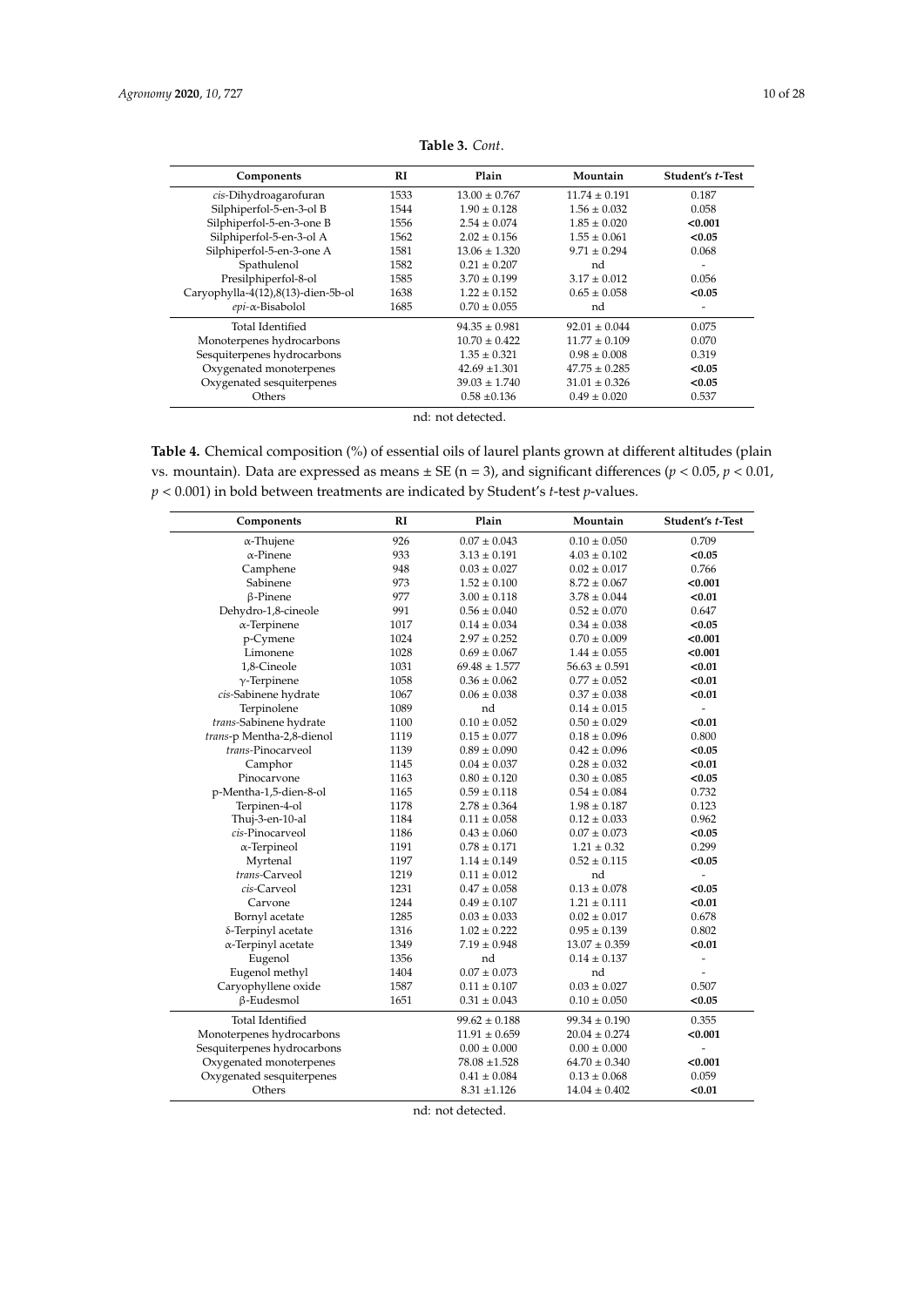| Components                  | RI   | Plain             | Mountain          | Student's t-Test         |
|-----------------------------|------|-------------------|-------------------|--------------------------|
| $\alpha$ -Pinene            | 933  | $1.21 \pm 0.342$  | $1.01 \pm 0.049$  | 0.606                    |
| Camphene                    | 948  | $1.23 \pm 0.183$  | $1.12 \pm 0.032$  | 0.575                    |
| Sabinene                    | 973  | $0.22 \pm 0.015$  | $0.07 \pm 0.038$  | $<$ 0.05                 |
| $\beta$ -Pinene             | 977  | $1.07 \pm 0.193$  | $1.15 \pm 0.053$  | 0.698                    |
| p-Cymene                    | 1024 | $1.28 \pm 0.046$  | $0.96 \pm 0.031$  | $0.01$                   |
| Limonene                    | 1028 | $1.44 \pm 0.362$  | $1.98 \pm 0.190$  | 0.254                    |
| 1,8-Cineole                 | 1031 | $45.31 \pm 2.177$ | $30.82 \pm 1.099$ | < 0.01                   |
| $\gamma$ -Terpinene         | 1058 | $0.04 \pm 0.037$  | $0.17 \pm 0.015$  | < 0.05                   |
| cis-Sabinene hydrate        | 1067 | $0.31 \pm 0.102$  | nd                | $\overline{a}$           |
| Linalool                    | 1100 | $0.30 \pm 0.137$  | $7.47 \pm 2.038$  | < 0.05                   |
| α-Campholenal               | 1127 | $0.06 \pm 0.063$  | $0.08 \pm 0.042$  | 0.805                    |
| trans-Pinocarveol           | 1139 | $0.36 \pm 0.160$  | $0.28 \pm 0.025$  | 0.647                    |
| Camphor                     | 1145 | $30.48 \pm 0.935$ | $34.29 \pm 0.946$ | < 0.05                   |
| Pinocarvone                 | 1163 | $0.41 \pm 0.160$  | $0.30 \pm 0.028$  | 0.547                    |
| Borneol                     | 1166 | $5.48 \pm 0.520$  | $6.34 \pm 0.239$  | 0.206                    |
| Terpene-4-ol                | 1178 | $0.48 \pm 0.052$  | $1.36 \pm 0.228$  | < 0.05                   |
| meta-p-Cymen-8-ol           | 1181 | $0.17 \pm 0.091$  | nd                | ÷,                       |
| p-Cymen-8-ol                | 1185 | $0.41 \pm 0.058$  | $0.21 \pm 0.029$  | $<$ 0.05                 |
| Cryptone                    | 1187 | $0.96 \pm 0.513$  | $0.90 \pm 0.112$  | 0.905                    |
| $\alpha$ -Terpineol         | 1191 | $0.68 \pm 0.083$  | $0.84 \pm 0.083$  | 0.244                    |
| Myrtenal                    | 1197 | $0.73 \pm 0.397$  | $0.39 \pm 0.041$  | 0.446                    |
| Verbenone                   | 1211 | $0.09 \pm 0.087$  | nd                | ÷,                       |
| trans-Carveol               | 1219 | $0.06 \pm 0.057$  | $0.15 \pm 0.078$  | 0.371                    |
| Bornyl formate              | 1229 | nd                | $0.25 \pm 0.010$  | L,                       |
| Cumic aldehyde              | 1241 | $0.75 \pm 0.377$  | $0.93 \pm 0.050$  | 0.655                    |
| Carvone                     | 1244 | $1.34 \pm 0.003$  | $5.53 \pm 1.591$  | $<$ 0.05                 |
| Linalool acetate            | 1255 | nd                | $0.61 \pm 0.296$  | $\overline{\phantom{a}}$ |
| Bornyl acetate              | 1285 | $0.21 \pm 0.107$  | $0.07 \pm 0.070$  | 0.326                    |
| Lavandulyl acetate          | 1290 | $0.38 \pm 0.010$  | $0.14 \pm 0.070$  | < 0.05                   |
| $\alpha$ -Santalene         | 1423 | $0.22 \pm 0.111$  | $0.22 \pm 0.041$  | 0.979                    |
| $\gamma$ -Cadinene          | 1525 | $0.55 \pm 0.423$  | $0.11 \pm 0.056$  | 0.364                    |
| Caryophyllene oxide         | 1587 | $1.10 \pm 0.213$  | $1.24 \pm 0.088$  | 0.576                    |
| Cubenol                     | 1616 | $0.06 \pm 0.060$  | nd                | $\overline{a}$           |
| tau-Cadinol                 | 1642 | $1.37 \pm 0.794$  | $0.55 \pm 0.055$  | 0.357                    |
| Bisabolol oxide II          | 1656 | $0.24 \pm 0.119$  | $0.04 \pm 0.043$  | 0.201                    |
| α-Bisabolol                 | 1685 | $0.33 \pm 0.167$  | $0.06 \pm 0.057$  | 0.191                    |
| Muurol-5-en-4-one           | 1689 | $0.21 \pm 0.207$  | nd                | $\overline{\phantom{m}}$ |
| <b>Total Identified</b>     |      | $99.49 \pm 0.177$ | $99.67 \pm 0.068$ | 0.405                    |
| Monoterpenes hydrocarbons   |      | $5.26 \pm 0.150$  | $5.45 \pm 0.281$  | 0.590                    |
| Sesquiterpenes hydrocarbons |      | $0.76 \pm 0.320$  | $0.33 \pm 0.028$  | 0.249                    |
| Oxygenated monoterpenes     |      | $87.39 \pm 1.279$ | $89.28 \pm 0.890$ | 0.293                    |
| Oxygenated sesquiterpenes   |      | $3.10 \pm 0.784$  | $1.88 \pm 0.195$  | 0.205                    |
| Others                      |      | $1.76 \pm 0.421$  | $1.96 \pm 0.353$  | 0.730                    |

<span id="page-10-0"></span>**Table 5.** Chemical composition (%) of essential oils of lavender plants grown at different altitudes (plain vs. mountain). Data are expressed as means  $\pm$  SE (n = 3), and significant differences ( $p$  < 0.05, *p* < 0.01, *p* < 0.001) in bold between treatments are indicated by Student's *t*-test *p*-values.

<span id="page-10-1"></span>**Table 6.** Chemical composition (%) of essential oils of lemon verbena plants grown at different altitudes (plain vs. mountain). Data are expressed as means ± SE (n = 3), and significant differences (*p* < 0.05, *p* < 0.01, *p* < 0.001) in bold between treatments are indicated by Student's *t*-test *p*-values.

| Components              | <b>RI</b> | Plain             | Mountain         | Student's t-Test         |
|-------------------------|-----------|-------------------|------------------|--------------------------|
| $\alpha$ -Pinene        | 933       | $1.21 \pm 0.120$  | $1.82 \pm 0.699$ | 0.440                    |
| Camphene                | 948       | $0.42 \pm 0.118$  | $2.00 \pm 1.155$ | 0.244                    |
| Sabinene                | 973       | $1.87 \pm 0.119$  | $0.68 \pm 0.199$ | < 0.01                   |
| Oct-1-en-3-ol           | 975       | nd                | $0.19 \pm 0.110$ |                          |
| $\beta$ -Pinene         | 977       | $0.30 \pm 0.055$  | $0.70 \pm 0.401$ | 0.379                    |
| 6-methyl-5 Hepten-2-one | 984       | $0.36 \pm 0.045$  | $0.06 \pm 0.038$ | < 0.01                   |
| $\beta$ -Myrcene        | 989       | $0.27 \pm 0.023$  | $0.31 \pm 0.124$ | 0.767                    |
| p Cymene                | 1006      | nd                | $0.28 \pm 0.162$ | $\overline{\phantom{a}}$ |
| Limonene                | 1026      | $15.67 \pm 0.616$ | $8.81 \pm 1.091$ | < 0.01                   |
| 1.8-Cineole             | 1031      | $6.85 \pm 0.320$  | $8.41 \pm 2.327$ | 0.543                    |
| cis-Sabinene hydrate    | 1067      | $0.30 \pm 0.006$  | $0.09 \pm 0.052$ | < 0.05                   |
| Linalool                | 1100      | nd                | $0.11 \pm 0.066$ | $\overline{\phantom{a}}$ |
| $\alpha$ -Thujone       | 1106      | $1.13 \pm 0.312$  | $5.25 \pm 2.921$ | 0.233                    |
| $\beta$ -Thujone        | 1116      | $0.23 \pm 0.119$  | $1.29 \pm 0.745$ | 0.231                    |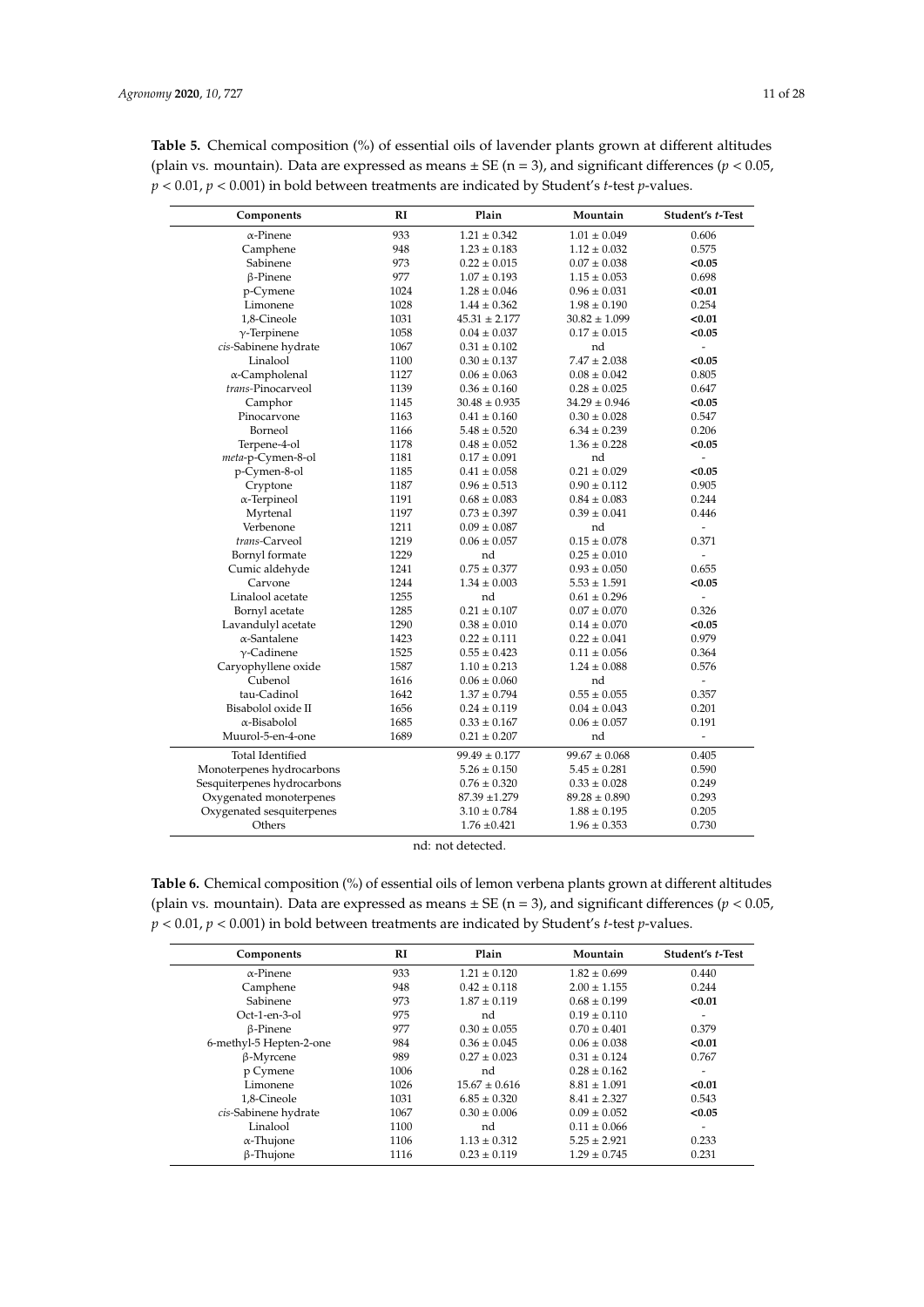| Components                         | RI   | Plain             | Mountain          | Student's t-Test |
|------------------------------------|------|-------------------|-------------------|------------------|
| Camphor                            | 1145 | $1.35 \pm 0.341$  | $5.87 \pm 3.230$  | 0.236            |
| Borneol                            | 1166 | $0.11 \pm 0.113$  | $0.87 \pm 0.358$  | 0.114            |
| Isocitral                          | 1177 | $0.20 \pm 0.101$  | $0.27 \pm 0.101$  | 0.665            |
| $\alpha$ -Terpineol                | 1191 | $1.02 \pm 0.035$  | $0.45 \pm 0.139$  | < 0.05           |
| Neral ( $\beta$ <i>cis</i> Citral) | 1240 | $16.03 \pm 0.642$ | $17.72 \pm 3.014$ | 0.612            |
| Carvone                            | 1244 | $0.08 \pm 0.080$  | $0.06 \pm 0.032$  | 0.800            |
| Geranial ( $\alpha$ trans Citral)  | 1271 | $22.42 \pm 0.866$ | $29.06 \pm 3.398$ | 0.131            |
| $\alpha$ -Copaene                  | 1376 | $0.37 \pm 0.025$  | nd                |                  |
| Geranyl acetate                    | 1383 | $0.81 \pm 0.029$  | $0.82 \pm 0.228$  | 0.967            |
| β-Bourbonene                       | 1414 | $0.52 \pm 0.018$  | $0.08 \pm 0.046$  | < 0.001          |
| $\alpha$ -Cedrene                  | 1422 | nd                | $0.10 \pm 0.055$  |                  |
| β-Caryophyllene                    | 1425 | $2.20 \pm 0.226$  | $0.51 \pm 0.188$  | < 0.01           |
| Alloaromadendrene                  | 1464 | $0.37 \pm 0.030$  | $0.13 \pm 0.043$  | < 0.05           |
| ar-Curcumene                       | 1496 | $7.42 \pm 0.451$  | $5.46 \pm 1.103$  | 0.176            |
| Cubebol                            | 1527 | $0.28 \pm 0.181$  | nd                | ٠                |
| Nerolidol E                        | 1568 | $0.32 \pm 0.006$  | $0.16 + 0.092$    | 0.159            |
| Spathulenol                        | 1581 | $6.45 + 0.264$    | $3.08 \pm 0.921$  | < 0.05           |
| Caryophyllene oxide                | 1587 | $9.38 \pm 0.702$  | $4.67 \pm 0.990$  | < 0.05           |
| Humulene epoxide II                | 1608 | $0.28 \pm 0.024$  | nd                | ٠                |
| epi-α-Cadinol                      | 1641 | $0.79 \pm 0.047$  | $0.24 \pm 0.136$  | < 0.05           |
| <b>Total Identified</b>            |      | $98.99 \pm 0.206$ | $99.53 \pm 0.089$ | 0.075            |
| Monoterpenes hydrocarbons          |      | $19.73 \pm 0.833$ | $14.60 \pm 1.125$ | < 0.05           |
| Sesquiterpenes hydrocarbons        |      | $10.87 \pm 0.743$ | $6.28 \pm 1.431$  | < 0.05           |
| Oxygenated monoterpenes            |      | $49.72 \pm 1.006$ | $69.45 \pm 2.782$ | < 0.01           |
| Oxygenated sesquiterpenes          |      | $17.50 \pm 1.116$ | $8.13 \pm 2.139$  | < 0.05           |
| Others                             |      | $1.16 \pm 0.069$  | $1.07 \pm 0.375$  | 0.813            |

**Table 6.** *Cont*.

<span id="page-11-0"></span>**Table 7.** Chemical composition (%) of essential oils of pelargonium plants grown at different altitudes (plain vs. mountain). Data are expressed as means  $\pm$  SE (n = 3), and significant differences ( $p$  < 0.05, *p* < 0.01, *p* < 0.001) in bold between treatments are indicated by Student's *t*-test *p*-values.

| Components                  | RI   | Plain             | Mountain          | Student's t-Test |
|-----------------------------|------|-------------------|-------------------|------------------|
| $\alpha$ -Pinene            | 933  | $0.23 \pm 0.015$  | $6.64 \pm 0.372$  | < 0.001          |
| $\beta$ -Pinene             | 977  | nd                | $0.67 \pm 0.015$  |                  |
| $\beta$ -Myrcene            | 989  | nd                | $0.26 \pm 0.006$  |                  |
| Limonene                    | 1028 | nd                | $0.41 \pm 0.009$  |                  |
| Artemisia ketone            | 1059 | nd                | $2.11 \pm 0.041$  |                  |
| Linalool                    | 1100 | $1.02 \pm 0.225$  | $0.88 \pm 0.018$  | 0.578            |
| cis-Rose oxide              | 1110 | $1.89 \pm 0.288$  | $5.79 \pm 0.116$  | < 0.001          |
| trans-Rose oxide            | 1126 | $0.76 \pm 0.132$  | $1.88 \pm 0.038$  | < 0.001          |
| Camphor                     | 1145 | nd                | $0.25 \pm 0.003$  | ÷,               |
| Menthone                    | 1153 | $0.08 \pm 0.040$  | $0.16 \pm 0.007$  | 0.132            |
| Isomenthone                 | 1164 | $5.78 \pm 0.218$  | $10.61 \pm 0.217$ | < 0.001          |
| Citronellol                 | 1227 | $36.69 \pm 1.577$ | $24.25 \pm 0.495$ | < 0.01           |
| Neral ( $\beta$ cis Citral) | 1240 | $0.27 \pm 0.028$  | $0.00 \pm 0.000$  | < 0.001          |
| Carvone                     | 1244 | nd                | $0.74 \pm 0.015$  |                  |
| Geraniol                    | 1253 | $15.45 \pm 1.697$ | $11.13 \pm 0.142$ | < 0.05           |
| Geranial                    | 1271 | $0.86 \pm 0.020$  | $0.44 \pm 0.009$  | < 0.001          |
| Citronellyl formate         | 1275 | $13.29 \pm 0.212$ | $14.11 \pm 0.290$ | 0.085            |
| p-Menth-1-en-9-ol           | 1299 | $0.09 \pm 0.043$  | $0.70 \pm 0.015$  | < 0.001          |
| Geranyl formate             | 1302 | $4.21 \pm 0.353$  | $4.75 \pm 0.099$  | 0.215            |
| Citronellyl acetate         | 1352 | $0.21 \pm 0.015$  | nd                |                  |
| Geranyl acetate             | 1383 | $0.39 \pm 0.048$  | nd                |                  |
| β-Bourbonene                | 1386 | $0.97 \pm 0.160$  | nd                |                  |
| $\beta$ -Caryophyllene      | 1425 | $0.35 \pm 0.009$  | nd                |                  |
| Citronellyl propanoate      | 1450 | $0.35 \pm 0.009$  | nd                |                  |
| Geranyl proponoate          | 1487 | $0.86 \pm 0.099$  | $0.49 \pm 0.012$  | < 0.05           |
| Germacrene D                | 1497 | $1.35 \pm 0.060$  | $0.34 \pm 0.009$  | < 0.001          |
| Viridiflorene               | 1509 | $0.88 \pm 0.020$  | nd                |                  |
| $\delta$ -Cadinene          | 1534 | $0.45 \pm 0.031$  | $0.42 \pm 0.009$  | 0.354            |
| Citronellyl butanoate       | 1537 | $0.51 \pm 0.018$  | nd                |                  |
| Geranyl butanoate           | 1565 | $0.60 \pm 0.084$  | $0.89 \pm 0.020$  | < 0.05           |
| Phenethyl tiglate           | 1588 | $1.90 \pm 0.165$  | $2.50 \pm 0.049$  | < 0.05           |
| $\gamma$ -Eudesmol          | 1621 | $6.92 \pm 0.079$  | $5.92 \pm 0.122$  | < 0.01           |
| $\beta$ -Eudesmol           | 1651 | $0.39 \pm 0.021$  | $0.64 \pm 0.015$  | < 0.001          |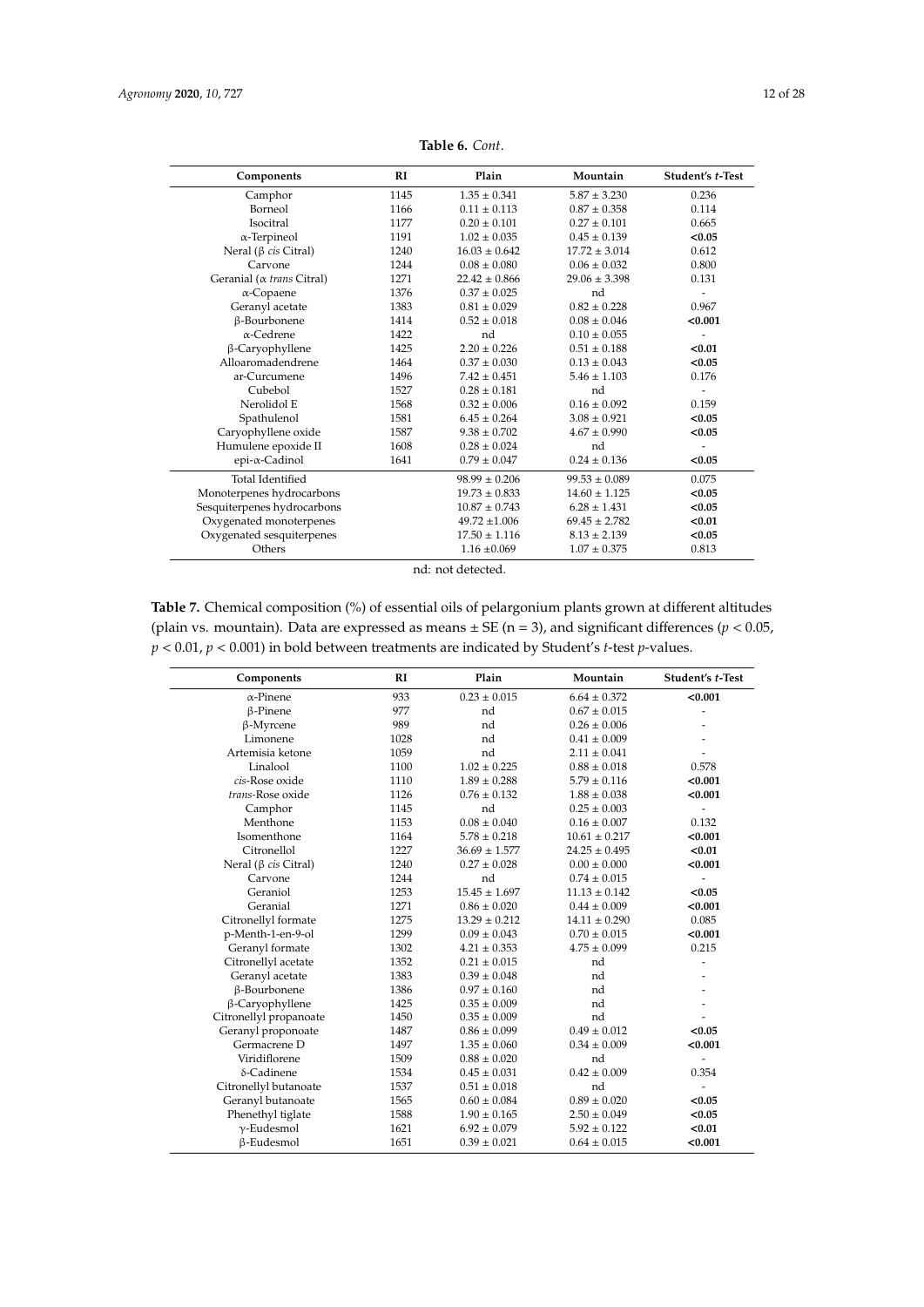| Components                  | RI   | Plain             | Mountain          | Student's t-Test         |
|-----------------------------|------|-------------------|-------------------|--------------------------|
| Citronellyl tiglate         | 1665 | $0.44 \pm 0.083$  | nd                | $\overline{\phantom{a}}$ |
| Geranyl tiglate             | 1700 | $2.43 \pm 0.052$  | $1.58 \pm 0.019$  | < 0.001                  |
| Farnesyl acetone            | 2005 | nd                | $1.22 \pm 0.023$  | $\overline{\phantom{a}}$ |
| Total Identified            |      | $99.65 + 0.208$   | $99.75 \pm 0.128$ | 0.713                    |
| Monoterpenes hydrocarbons   |      | $0.23 \pm 0.015$  | $7.97 \pm 0.364$  | < 0.001                  |
| Sesquiterpenes hydrocarbons |      | $4.01 \pm 0.131$  | $0.75 + 0.014$    | < 0.001                  |
| Oxygenated monoterpenes     |      | $76.20 \pm 0.508$ | $73.04 \pm 0.620$ | < 0.05                   |
| Oxygenated sesquiterpenes   |      | $10.19 \pm 0.032$ | $8.13 \pm 0.104$  | < 0.001                  |
| Others                      |      | $9.03 \pm 0.389$  | $9.85 \pm 0.095$  | 0.111                    |
|                             |      |                   |                   |                          |

**Table 7.** *Cont*.

<span id="page-12-0"></span>**Table 8.** Chemical composition (%) of essential oils of rosemary plants grown at different altitudes (plain vs. mountain). Data are expressed as means  $\pm$  SE (n = 3), and significant differences ( $p$  < 0.05, *p* < 0.01, *p* < 0.001) in bold expressed between treatments are indicated by Student's *t*-test *p*-values.

| Components                  | RI   | Plain             | Mountain          | Student's t-Test |
|-----------------------------|------|-------------------|-------------------|------------------|
| Tricyclene                  | 922  | $0.22 \pm 0.003$  | $0.20 \pm 0.006$  | < 0.05           |
| $\alpha$ -Thujene           | 926  | $0.01 \pm 0.003$  | $0.04 \pm 0.034$  | 0.341            |
| $\alpha$ -Pinene            | 933  | $12.01 \pm 0.255$ | $13.05 \pm 0.625$ | 0.196            |
| Camphene                    | 948  | $8.29 \pm 0.135$  | $8.12 \pm 0.273$  | 0.614            |
| $\beta$ -Pinene             | 977  | $1.67 \pm 0.02$   | $1.71 \pm 0.513$  | 0.942            |
| n-Octanone                  | 984  | $0.01 \pm 0.007$  | $0.01 \pm 0.007$  | 0.519            |
| $\beta$ -Myrcene            | 989  | $1.07 \pm 0.007$  | $1.18 \pm 0.134$  | 0.460            |
| 3-Octanol                   | 1003 | $0.03 \pm 0.000$  | $0.03 \pm 0.030$  | 1.000            |
| $\alpha$ -Phellandrene      | 1004 | $0.09 \pm 0.000$  | $0.14 \pm 0.030$  | 0.146            |
| $\alpha$ -Terpinene         | 1017 | $0.32 \pm 0.000$  | $0.53 \pm 0.150$  | 0.234            |
| p-Cymene                    | 1024 | $3.03 \pm 0.061$  | $3.03 \pm 0.248$  | 0.990            |
| Limonene                    | 1028 | $3.84 \pm 0.050$  | $3.94 \pm 0.145$  | 0.537            |
| 1.8-Cineole                 | 1031 | $32.94 \pm 0.703$ | $32.94 \pm 0.927$ | 0.996            |
| $\gamma$ -Terpinene         | 1058 | $0.23 \pm 0.018$  | $0.63 \pm 0.325$  | 0.286            |
| Terpinolene                 | 1089 | $0.22 \pm 0.007$  | $0.38 \pm 0.084$  | 0.118            |
| Linalool                    | 1100 | $0.70 \pm 0.043$  | $0.63 \pm 0.187$  | 0.734            |
| $\beta$ -Thujone            | 1116 | $0.02 \pm 0.009$  | $0.09 \pm 0.035$  | 0.100            |
| Camphor                     | 1145 | $20.86 \pm 0.401$ | $19.21 \pm 0.445$ | < 0.05           |
| Borneol                     | 1166 | $8.94 \pm 0.143$  | $7.88 \pm 1.071$  | 0.385            |
| Terpinen-4-ol               | 1178 | $0.92 \pm 0.035$  | $0.97 \pm 0.041$  | 0.465            |
| p-Cymen-8-ol                | 1185 | $0.06 \pm 0.006$  | $0.03 \pm 0.018$  | 0.224            |
| $\alpha$ -Terpineol         | 1191 | $3.05 \pm 0.107$  | $2.58 \pm 0.141$  | < 0.05           |
| Bornyl acetate              | 1285 | $0.56 \pm 0.103$  | $0.85 \pm 0.254$  | 0.355            |
| Methyl eugenol              | 1404 | $0.19 \pm 0.035$  | $0.19 \pm 0.078$  | 0.941            |
| β-Caryophyllene             | 1425 | $0.46 \pm 0.059$  | $1.14 \pm 0.212$  | < 0.05           |
| α-Caryophyllene             | 1462 | $0.03 \pm 0.013$  | $0.12 \pm 0.012$  | < 0.01           |
| $\delta$ -Cadinene          | 1534 | $0.03 \pm 0.009$  | $0.10 \pm 0.017$  | < 0.05           |
| Caryophyllene oxide         | 1587 | $0.06 \pm 0.015$  | $0.04 \pm 0.026$  | 0.678            |
| $\alpha$ -Bisabolol         | 1685 | $0.05 \pm 0.025$  | $0.09 \pm 0.019$  | 0.238            |
| Total Identified            |      | $99.87 \pm 0.050$ | $99.87 \pm 0.030$ | 0.915            |
| Monoterpenes hydrocarbons   |      | $30.97 \pm 0.409$ | $32.96 \pm 1.774$ | 0.335            |
| Sesquiterpenes hydrocarbons |      | $0.51 \pm 0.078$  | $1.36 \pm 0.239$  | < 0.05           |
| Oxygenated monoterpenes     |      | $67.48 \pm 0.233$ | $64.33 \pm 2.151$ | 0.219            |
| Oxygenated sesquiterpenes   |      | $0.11 \pm 0.039$  | $0.13 \pm 0.044$  | 0.638            |
| Others                      |      | $0.79 \pm 0.133$  | $1.07 \pm 0.368$  | 0.519            |

<span id="page-12-1"></span>**Table 9.** Chemical composition (%) of essential oils of sage plants grown at different altitudes (plain vs. mountain). Data are expressed as means  $\pm$  SE (n = 3), and significant differences ( $p$  < 0.05,  $p$  < 0.01, *p* < 0.001) in bold between treatments are indicated by Student's *t*-test *p*-values.

| Components          | RI   | Plain            | Mountain         | Student's t-Test         |
|---------------------|------|------------------|------------------|--------------------------|
| Salvene             | 865  | $0.11 \pm 0.015$ | nd               | $\overline{\phantom{a}}$ |
| Tricyclene          | 922  | $0.23 \pm 0.012$ | $0.23 \pm 0.032$ | 0.926                    |
| $\alpha$ -Thujene   | 926  | $0.18 \pm 0.006$ | $0.13 \pm 0.067$ | 0.525                    |
| $\alpha$ -Pinene    | 933  | $4.33 \pm 0.133$ | $5.62 \pm 0.479$ | < 0.05                   |
| Camphene            | 948  | $7.10 \pm 0.258$ | $8.13 \pm 0.493$ | 0.138                    |
| $\beta$ -Pinene     | 977  | $2.90 \pm 0.101$ | $3.31 \pm 0.227$ | 0.179                    |
| $\beta$ -Myrcene    | 989  | $1.69 \pm 0.110$ | $1.47 \pm 0.043$ | 0.136                    |
| $\alpha$ -Terpinene | 1017 | $0.12 \pm 0.009$ | $0.05 \pm 0.050$ | 0.222                    |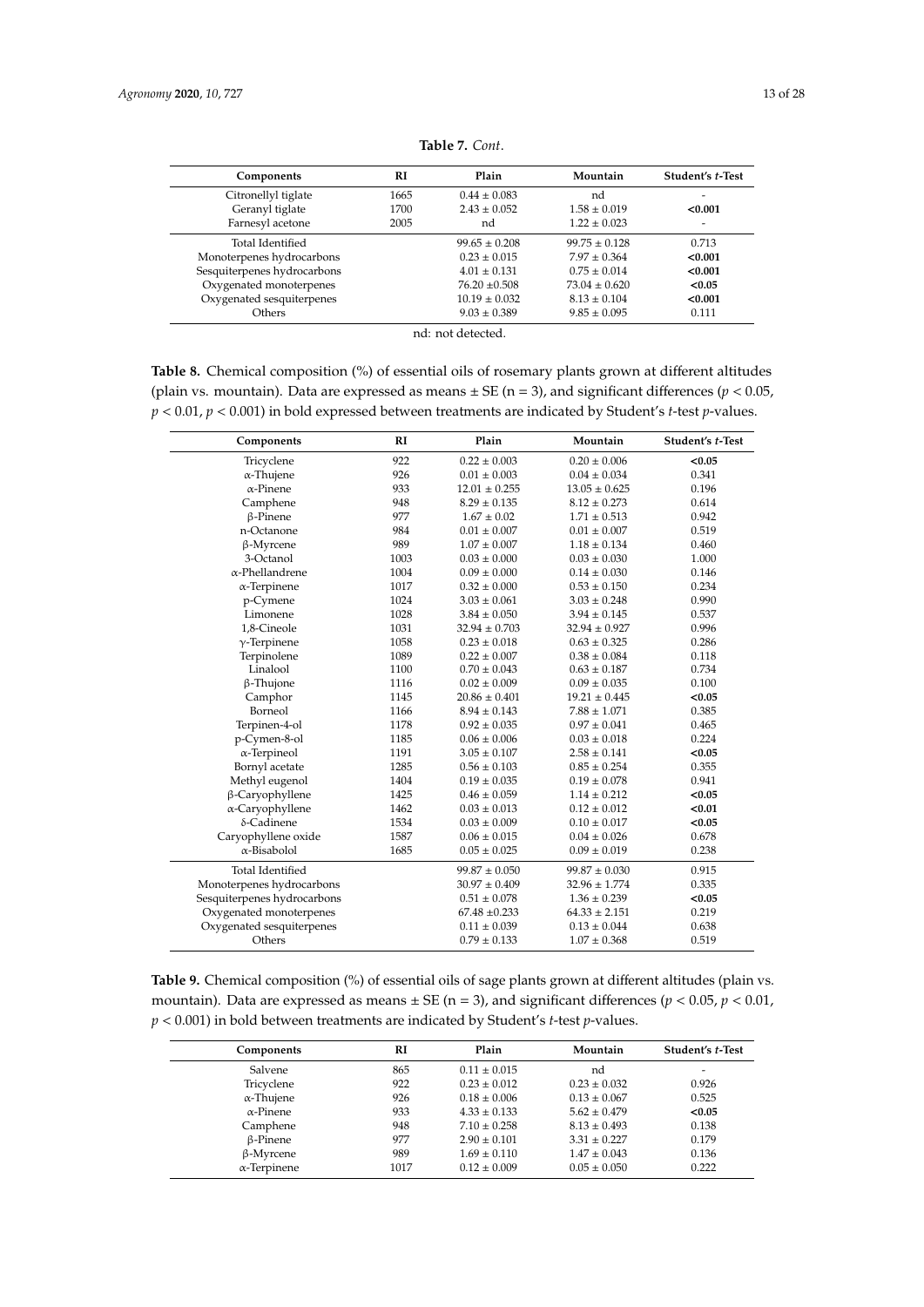| Components                  | RI   | Plain             | Mountain           | Student's t-Test         |  |
|-----------------------------|------|-------------------|--------------------|--------------------------|--|
| o-Cymene                    | 1024 | $1.42 \pm 0.115$  | $0.71\pm0.052$     | < 0.01                   |  |
| Limonene                    | 1028 | $2.15 \pm 0.059$  | $2.46 \pm 0.055$   | < 0.05                   |  |
| 1.8-Cineole                 | 1031 | $16.69 \pm 0.524$ | $15.28 \pm 0.359$  | 0.091                    |  |
| $\gamma$ -Terpinene         | 1058 | $0.20 \pm 0.021$  | $0.29 \pm 0.010$   | < 0.05                   |  |
| Terpinolene                 | 1089 | $0.03 \pm 0.030$  | $0.18 \pm 0.021$   | < 0.05                   |  |
| Linalool                    | 1100 | $0.14 \pm 0.003$  | $0.06 \pm 0.057$   | 0.202                    |  |
| $\alpha$ -Thujone           | 1106 | $23.83 \pm 0.071$ | $5.34 \pm 0.426$   | < 0.001                  |  |
| $\beta$ -Thujone            | 1116 | $5.23 \pm 0.176$  | $13.32 \pm 0.665$  | < 0.001                  |  |
| iso-3-Thujanol              | 1133 | nd                | $0.33 \pm 0.031$   | $\overline{\phantom{a}}$ |  |
| trans-Sabinol               | 1140 | $0.30 \pm 0.018$  | $0.47 \pm 0.006$   | < 0.001                  |  |
| Camphor                     | 1145 | $22.26 \pm 1.025$ | $16.98 \pm 0.474$  | < 0.01                   |  |
| Borneol                     | 1166 | $3.54 \pm 0.125$  | $13.01 \pm 0.656$  | < 0.001                  |  |
| Terpinen-4-ol               | 1178 | $0.81 \pm 0.049$  | $0.41 \pm 0.023$   | < 0.001                  |  |
| $\alpha$ -Terpineol         | 1191 | $0.23 \pm 0.024$  | $0.15 \pm 0.078$   | 0.417                    |  |
| Estragol                    | 1197 | $0.16 \pm 0.009$  | nd                 | $\overline{\phantom{a}}$ |  |
| Bornyl acetate              | 1285 | $0.59 \pm 0.049$  | $2.21 \pm 0.421$   | < 0.05                   |  |
| trans-sabinyl acetate       | 1292 | $0.11 \pm 0.009$  | nd                 | $\overline{\phantom{a}}$ |  |
| Copaene                     | 1349 | $0.02 \pm 0.023$  | $0.41 \pm 0.067$   | < 0.01                   |  |
| β-Caryophyllene             | 1425 | $0.48 \pm 0.141$  | $3.49 \pm 0.360$   | < 0.001                  |  |
| α-Caryophyllene             | 1462 | $0.86 \pm 0.179$  | $0.48 \pm 0.052$   | 0.111                    |  |
| $\gamma$ -Cadinene          | 1525 | nd                | $0.29 \pm 0.047$   |                          |  |
| $\delta$ -Cadinene          | 1534 | nd                | $0.71 \pm 0.115$   |                          |  |
| Caryophyllene oxide         | 1587 | $0.15 \pm 0.033$  | $0.27 \pm 0.035$   | 0.062                    |  |
| Viridiflorol                | 1594 | $2.77 \pm 0.297$  | $0.88 \pm 0.032$   | < 0.01                   |  |
| Humulene epoxide II         | 1608 | $0.64 \pm 0.065$  | $0.00 \pm 0.000$   | < 0.001                  |  |
| Cubenol                     | 1643 | nd                | $0.42 \pm 0.069$   |                          |  |
| neo-5-Cedranol              | 1699 | nd                | $0.66 \pm 0.174$   |                          |  |
| Manool                      | 2055 | $0.72 \pm 0.184$  | $2.25 \pm 0.514$   | < 0.05                   |  |
| <b>Total Identified</b>     |      | $99.97 \pm 0.030$ | $100.00 \pm 0.000$ | 0.374                    |  |
| Monoterpenes hydrocarbons   |      | $20.35 \pm 0.426$ | $22.58 \pm 1.284$  | 0.174                    |  |
| Sesquiterpenes hydrocarbons |      | $1.36 \pm 0.304$  | $5.38 \pm 0.572$   | < 0.01                   |  |
| Oxygenated monoterpenes     |      | $73.20 \pm 0.368$ | $65.53 \pm 0.228$  | < 0.001                  |  |
| Oxygenated sesquiterpenes   |      | $3.55 \pm 0.324$  | $2.23 \pm 0.270$   | < 0.05                   |  |
| Others                      |      | $1.53 \pm 0.178$  | $4.45 \pm 0.840$   | < 0.05                   |  |

**Table 9.** *Cont*.

<span id="page-13-0"></span>**Table 10.** Chemical composition (%) of essential oils of spearmint plants grown at different altitudes (plain vs. mountain). Data are expressed as means ± SE (n = 3), and significant differences (*p* < 0.05, *p* < 0.01, *p* < 0.001) in bold between treatments are indicated by Student's *t*-test *p*-values.

| Components               | RI   | Plain             | Mountain          | Student's t-Test |
|--------------------------|------|-------------------|-------------------|------------------|
| $\alpha$ -Pinene         | 933  | $1.01 \pm 0.052$  | $0.81 \pm 0.040$  | < 0.05           |
| Camphene                 | 948  | $0.08 \pm 0.006$  | $0.09 \pm 0.006$  | 0.288            |
| Sabinene                 | 973  | $0.67 \pm 0.032$  | $1.26 \pm 0.061$  | < 0.001          |
| $\beta$ -Pinene          | 977  | $1.32 \pm 0.046$  | $0.88 \pm 0.380$  | 0.311            |
| $\beta$ -Myrcene         | 989  | $0.63 \pm 0.032$  | $0.55 \pm 0.026$  | 0.123            |
| 3-octanol                | 995  | $0.15 \pm 0.009$  | $0.30 \pm 0.024$  | < 0.01           |
| Limonene                 | 1028 | $12.07 \pm 0.302$ | $6.65 \pm 0.055$  | < 0.001          |
| 1,8-Cineole              | 1031 | $4.98 \pm 0.234$  | $5.68 \pm 0.150$  | < 0.05           |
| $cis$ - $\beta$ -Ocimene | 1036 | $0.13 \pm 0.006$  | $0.18 \pm 0.009$  | < 0.05           |
| trans-ß-Ocimene          | 1046 | nd                | $0.06 \pm 0.003$  | $\overline{a}$   |
| $\gamma$ -Terpinene      | 1058 | $0.04 \pm 0.003$  | $0.09 \pm 0.003$  | < 0.001          |
| cis-Sabinene hydrate     | 1067 | $0.19 \pm 0.012$  | $0.30 \pm 0.017$  | < 0.01           |
| 3-Octanol acetate        | 1121 | nd                | $0.10 \pm 0.003$  |                  |
| iso-Menthone             | 1164 | $0.08 \pm 0.003$  | nd                |                  |
| Borneol                  | 1166 | $0.26 \pm 0.012$  | $0.25 \pm 0.009$  | 0.670            |
| Terpinen-4-ol            | 1178 | $0.12 \pm 0.009$  | $0.23 \pm 0.012$  | < 0.001          |
| $\alpha$ -Terpineol      | 1191 | $0.19 \pm 0.009$  | $0.07 \pm 0.006$  | < 0.001          |
| cis-Dihydro carvone      | 1198 | $0.65 \pm 0.033$  | $12.97 \pm 0.613$ | < 0.001          |
| neo-Dihydro carveol      | 1194 | $0.38 \pm 0.017$  | $1.34 \pm 0.042$  | < 0.001          |
| trans-Carveol            | 1219 | nd                | $0.29 \pm 0.015$  |                  |
| cis-Carveol              | 1231 | $0.13 \pm 0.009$  | $3.60 \pm 0.159$  | < 0.001          |
| Pulegone                 | 1240 | $0.70 \pm 0.026$  | $0.44 \pm 0.020$  | < 0.001          |
| Carvone                  | 1244 | $72.12 \pm 0.911$ | $50.12 \pm 1.203$ | < 0.001          |
| cis-Carvone oxide        | 1262 | $0.07 \pm 0.006$  | nd                |                  |
| trans-Carvone oxide      | 1276 | $0.13 \pm 0.006$  | nd                |                  |
| iso-Bornyl acetate       | 1285 | nd                | $0.08 \pm 0.003$  |                  |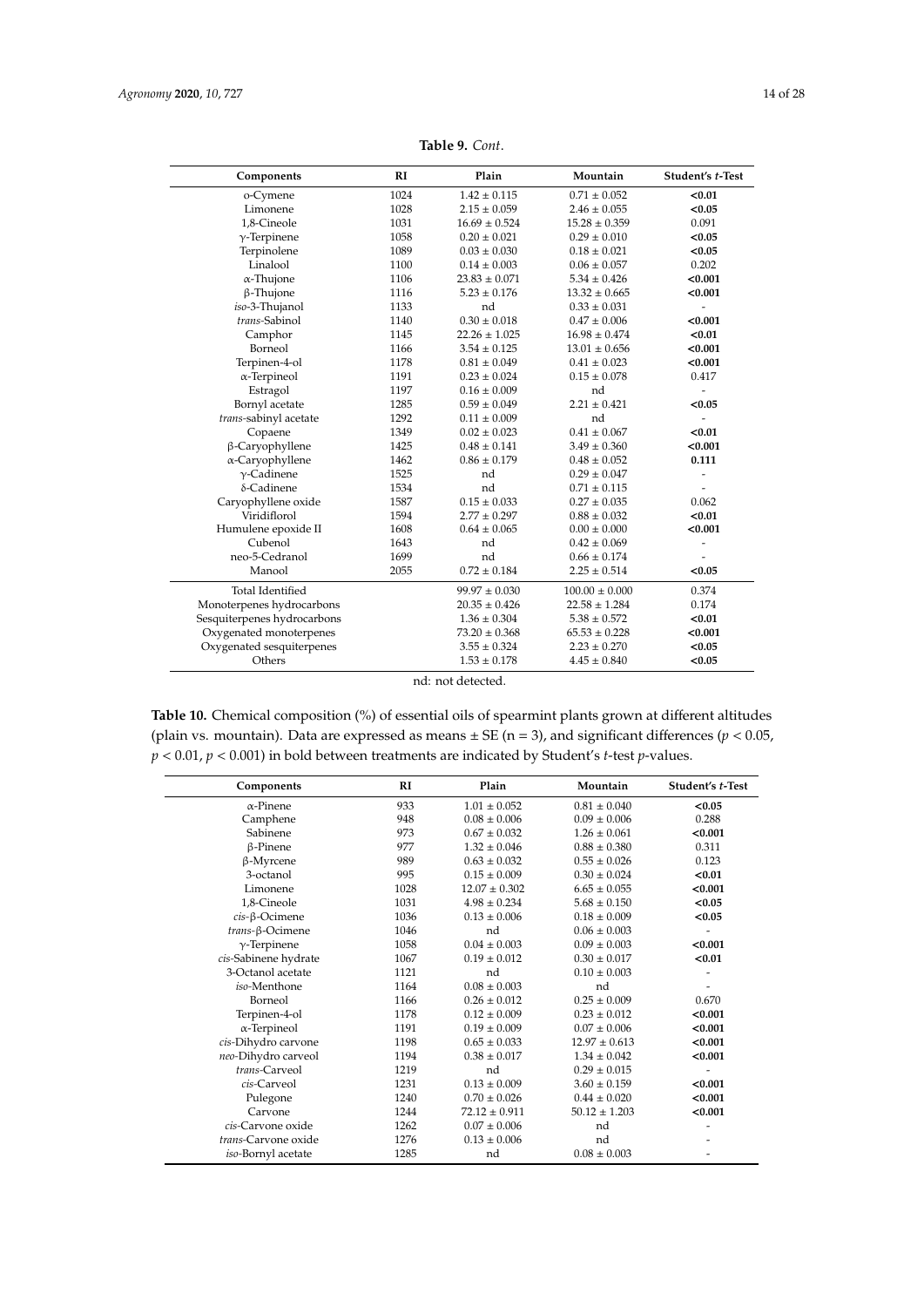| Components                  | RI   | Plain             | Mountain           | Student's t-Test |
|-----------------------------|------|-------------------|--------------------|------------------|
| Dihydrocarveol acetate      | 1325 | $0.43 + 0.020$    | $5.67 \pm 0.278$   | < 0.001          |
| trans-Carvyl acetate        | 1335 | nd                | $0.24 \pm 0.012$   |                  |
| cis-Carvyl acetate          | 1360 | $0.27 + 0.015$    | $4.92 \pm 0.187$   | < 0.001          |
| β-Bourbonene                | 1386 | $0.61 \pm 0.019$  | $0.61 \pm 0.019$   | 1.000            |
| β-Elemene b                 | 1393 | $0.21 \pm 0.009$  | $0.19 \pm 0.028$   | 0.539            |
| $\beta$ -Caryophyllene      | 1425 | $0.92 \pm 0.068$  | $0.91 \pm 0.031$   | 0.900            |
| cis-Muurola-3,5-diene       | 1456 | $0.42 \pm 0.020$  | $0.42 \pm 0.018$   | 1.000            |
| Germacrene D                | 1497 | $0.38 \pm 0.023$  | $0.31 \pm 0.024$   | 0.116            |
| Bicyclogermacrene           | 1512 | $0.16 \pm 0.006$  | $0.10 \pm 0.038$   | 0.179            |
| Germacrene A                | 1519 | $0.07 \pm 0.003$  | $0.07 \pm 0.012$   | 0.621            |
| trans-Calamene              | 1531 | $0.24 \pm 0.015$  | $0.20 \pm 0.007$   | 0.105            |
| 1,10-di-epi Cubenol         | 1642 | $0.10 \pm 0.000$  | nd                 | ٠                |
| Total Identified            |      | $99.91 \pm 0.003$ | $100.00 \pm 0.000$ | < 0.001          |
| Monoterpenes hydrocarbons   |      | $15.95 \pm 0.429$ | $10.58 \pm 0.463$  | < 0.001          |
| Sesquiterpenes hydrocarbons |      | $3.01 \pm 0.163$  | $2.81 \pm 0.087$   | 0.034            |
| Oxygenated monoterpenes     |      | $79.59 \pm 0.640$ | $74.03 \pm 0.360$  | < 0.01           |
| Oxygenated sesquiterpenes   |      | $0.10 \pm 0.000$  | nd                 | ٠                |
| Others                      |      | $1.23 \pm 0.057$  | $12.56 \pm 0.076$  | < 0.001          |

**Table 10.** *Cont*.

In laurel, EOs analysis resulted in 32 individual compounds in total for both the plain and mountainous plants, which represent ≥99.34% of the total oil profile (Table [4\)](#page-9-0). Oxygenated monoterpenes were the most abundant class (78.08% and 64.70%), which is followed by monoterpenes hydrocarbon (11.91% and 20.04%), and by oxygenated sesquiterpenes (0.41% and 0.13%), as sesquiterpenes hydrocarbons were not detected in either plain or mountainous plants (Table [4\)](#page-9-0). The main laurel component was 1,8-cineole (56.63–69.48%), which was followed by the α-terpinyl acetate (7.19–13.07%) while α-pinene, sabinene, β-pinene, p-cymene, terpinen-4-ol, myrtenal, carvone, and δ-terpinyl acetate that varied between 1–4% (Table [4\)](#page-9-0). Laurel plants grown in the mountain had significantly higher α-pinene, sabinene, β-pinene, and α-terpinyl acetate but lower 1,8-cineole and p-cymene compared to the relevant plants grown in the plain area (Table [4\)](#page-9-0). 1,8-cineole and α-terpinyl acetate was also reported as the major volatile compound in laurel essential oils by Ordoudi et al. [\[83\]](#page-24-6) and Fidan et al. [\[84\]](#page-24-7), while other studies refer to 1,8-cineole and linalool [\[85\]](#page-24-8), eucalyptol, and terpinyl acetate [\[86\]](#page-24-9), since extraction methods and sample preparation may affect the essential oils' composition [\[87](#page-24-10)[,88\]](#page-24-11).

The EOs' composition of lavender aerial parts is presented in Table [5](#page-10-0) with 35 and 32 compounds identified in plain and mountainous plants, respectively, which represent ≥99.49% of the total oil profile. The classification of individual components revealed the oxygenated monoterpenes (87.39% and 89.28%) as most abundant, which is followed by monoterpenes hydrocarbon (5.26% and 5.45%), oxygenated sesquiterpenes (3.10% and 1.88%), and, lastly, by sesquiterpenes hydrocarbons (0.76% and 0.33%) for the plain and mountainous plants, respectively (Table [5\)](#page-10-0). The main constituents of lavender EOs in decreasing order were 1,8-cineole (30.82–45.31%), which is followed by camphor (30.48–34.29%), linalool (0.30–7.47%), borneol (5.48–6.34%), and carvone (1.34–5.53%), whereas α-pinene, camphene, β-pinene, p-cymene, limonene, terpene-4-ol, caryophyllene oxide, and tau-cadinol levels varied between 1–4% (Table [5\)](#page-10-0). In mountainous conditions, lavender EOs had higher camphor, linalool, and terpene-4-ol, but lower 1,8-cineole and p-cymene content compared to plants harvested in the plain area (Table [5\)](#page-10-0). Contrasting reports exist in the literature regarding the essential oil composition of lavender, where linalyl acetate and linalool [\[89](#page-24-12)[,90\]](#page-24-13) or terpinene-4-ol [\[91\]](#page-24-14) were identified as the major compounds, since agronomic practices may affect essential oil composition [\[89\]](#page-24-12). Moreover, Łyczko et al. [\[92\]](#page-24-15) reported that camphor is an important quality marker for lavender essential oil. The higher the ratio of linalool and linalyl acetate is to camphor, the better the quality is. They also suggested that drying methods may significantly affect the essential oil composition. Similarly to our study, Oroian et al. [\[93\]](#page-24-16) reported that geographical origin of lavender samples has a significant effect on essential oils composition, even though they reported linalool and linalyl acetate as the major compounds.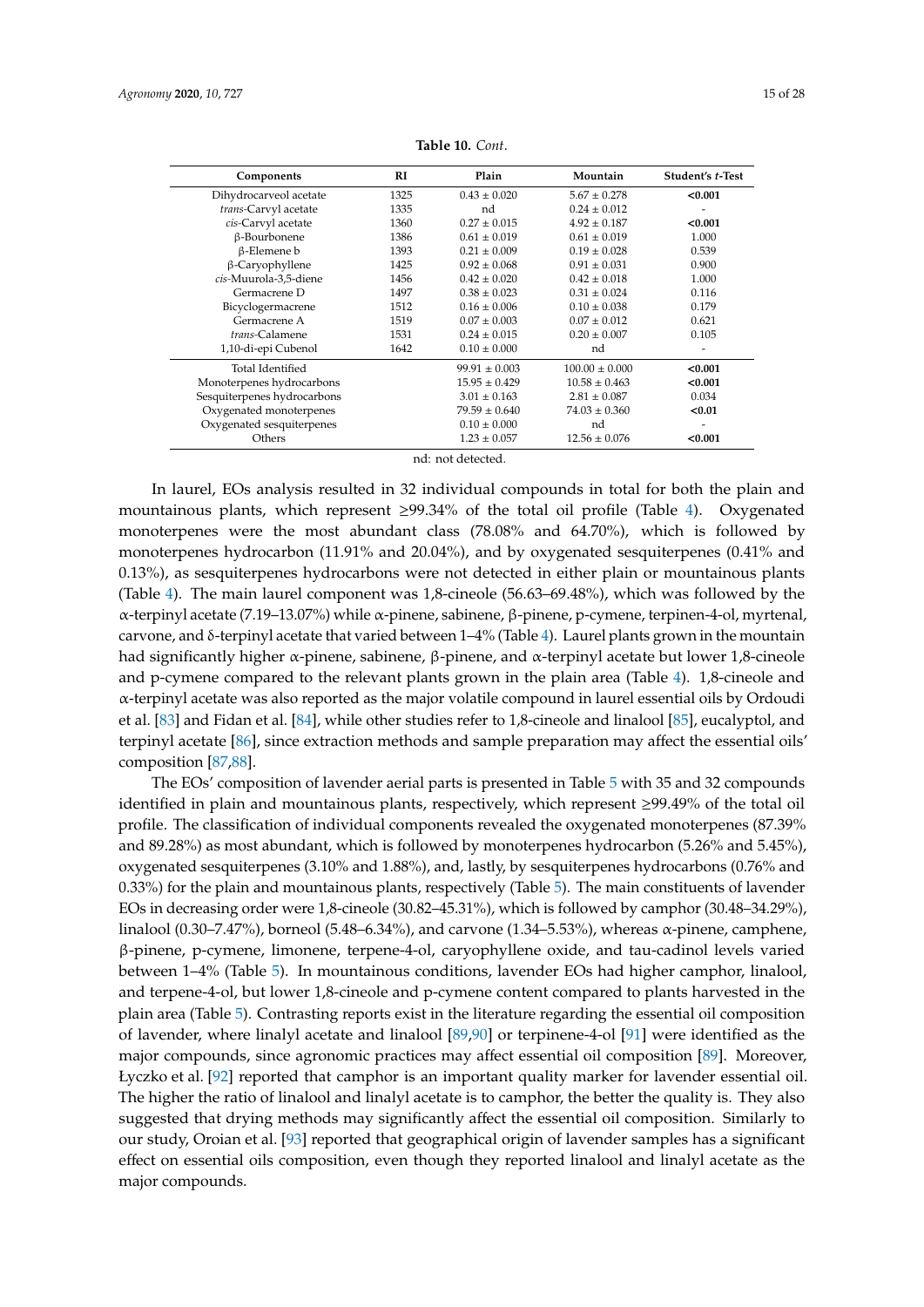| <b>Species</b> | Altitude          | Antioxidant<br><b>Activity Assay</b>                     | Phenols                                               | Flavonoids             | Flavanols  | Essential<br>Oils (EO) | 1,8 Cineole      | Camphor           | Borneol                | cis-Dihydro<br>Agarofuran        | Silphiperfol-5-En-3-One A |
|----------------|-------------------|----------------------------------------------------------|-------------------------------------------------------|------------------------|------------|------------------------|------------------|-------------------|------------------------|----------------------------------|---------------------------|
| Artemisia      | $\mathbf{P}$<br>M | <b>FRAP</b><br><b>DPPH</b><br><b>FRAP</b><br><b>DPPH</b> | $\begin{array}{c} + \end{array}$<br>$\qquad \qquad +$ | $\pm$                  |            |                        |                  |                   | $\boldsymbol{+}$       |                                  |                           |
|                |                   |                                                          | Phenols                                               | Flavonoids             | Flavanols  | EO                     | Isomenthone      | Citronellol       | Geraniol               | Citronellyl<br>formate           | $\gamma$ -Eudesmol        |
| Pelargonium    | $\, {\bf P}$      | FRAP<br><b>DPPH</b>                                      | $\,$ +                                                | $+$                    | $+$        |                        |                  |                   |                        |                                  |                           |
|                | M                 | FRAP<br><b>DPPH</b>                                      | $\qquad \qquad +$                                     | $+$                    | $+$<br>$+$ |                        |                  |                   |                        |                                  |                           |
|                |                   |                                                          | Phenols                                               | Flavonoids             | Flavanols  | <b>EO</b>              | $\alpha$ -Pinene | Sabinene          | $\beta$ -Pinene        | 1,8-Cineole                      | Terpinyl acetate a        |
| Laurel         | $\, {\bf P}$      | FRAP<br><b>DPPH</b><br>FRAP                              | $\pm$<br>$+$                                          | $\ddot{}$<br>$+$       | $+$<br>$+$ |                        |                  |                   | $+$                    | $\overline{a}$<br>$\overline{a}$ |                           |
|                | M                 | <b>DPPH</b>                                              | $+$<br>$+$                                            | $+$                    | $+$        |                        |                  |                   |                        |                                  |                           |
|                |                   |                                                          | Phenols                                               | Flavonoids             | Flavanols  | ${\rm EO}$             | 1,8 Cineole      | Linalool          | Camphor                | Borneol                          | Carvone                   |
| Lavender       | $\, {\bf P}$      | FRAP<br><b>DPPH</b>                                      | $\ddag$<br>$\pm$                                      | $\pm$<br>$\pm$         |            |                        |                  |                   |                        |                                  |                           |
|                | M                 | FRAP<br><b>DPPH</b>                                      | $\pm$<br>$\pm$                                        | $+$                    |            |                        |                  |                   |                        |                                  |                           |
|                |                   |                                                          | Phenols                                               | Flavonoids             | Flavanols  | EO                     | D-Limonene       | 1,8-Cineole       | Neral                  | Geranial                         | Caryophyllene oxide       |
| Lemon verbena  | $\, {\bf P}$      | FRAP<br><b>DPPH</b>                                      | $+$                                                   | $\ddot{}$<br>$\ddot{}$ |            |                        |                  |                   |                        |                                  |                           |
|                | M                 | FRAP<br><b>DPPH</b>                                      | $\pm$                                                 | $\ddot{}$              |            |                        |                  | $+$               |                        |                                  |                           |
|                |                   |                                                          | Phenols                                               | Flavonoids             | Flavanols  | EO                     | $\alpha$ -Pinene | Camphene          | 1,8-Cineole            | Camphor                          | <b>Borneol</b>            |
| Rosemary       | $\, {\bf P}$      | FRAP<br><b>DPPH</b>                                      | $\pm$                                                 | $+$                    |            |                        |                  |                   |                        |                                  |                           |
|                | M                 | FRAP<br><b>DPPH</b>                                      | $\,$ +<br>$\pm$                                       | $+$<br>$+$             |            |                        |                  |                   |                        |                                  |                           |
|                |                   |                                                          | Phenols                                               | Flavonoids             | Flavanols  | ${\bf EO}$             | 1,8-Cineole      | $\alpha$ -Thujone | $\beta$ -Thujone       | Camphor                          | <b>Borneol</b>            |
| Sage           | $\, {\bf P}$      | <b>FRAP</b><br><b>DPPH</b>                               | $\pm$                                                 | $+$                    |            |                        |                  |                   |                        |                                  |                           |
|                | M                 | FRAP<br><b>DPPH</b>                                      | $\,$ +                                                | $+$                    |            |                        |                  |                   |                        |                                  |                           |
|                |                   |                                                          | Phenols                                               | Flavonoids             | Flavanols  | EO                     | D-limonene       | 1,8-Cineole       | cis-dihydro<br>carvone | Carvone                          | Dihydrocarveol acetate    |
| Spearmint      | $\, {\bf P}$      | FRAP<br><b>DPPH</b>                                      | $\pm$                                                 |                        |            |                        |                  |                   |                        |                                  |                           |
|                | M                 | FRAP<br><b>DPPH</b>                                      | $\! + \!\!\!\!$                                       | $\! + \!\!\!\!$<br>$+$ |            |                        |                  |                   |                        |                                  |                           |

**Table 11.** Correlations between antioxidant activity, phenolic compounds, and essential oil components.

<span id="page-15-0"></span>The plus (+) and minus (−) symbols indicate positive and negative correlations, respectively. The P and M indicate the plain and mountain areas, respectively.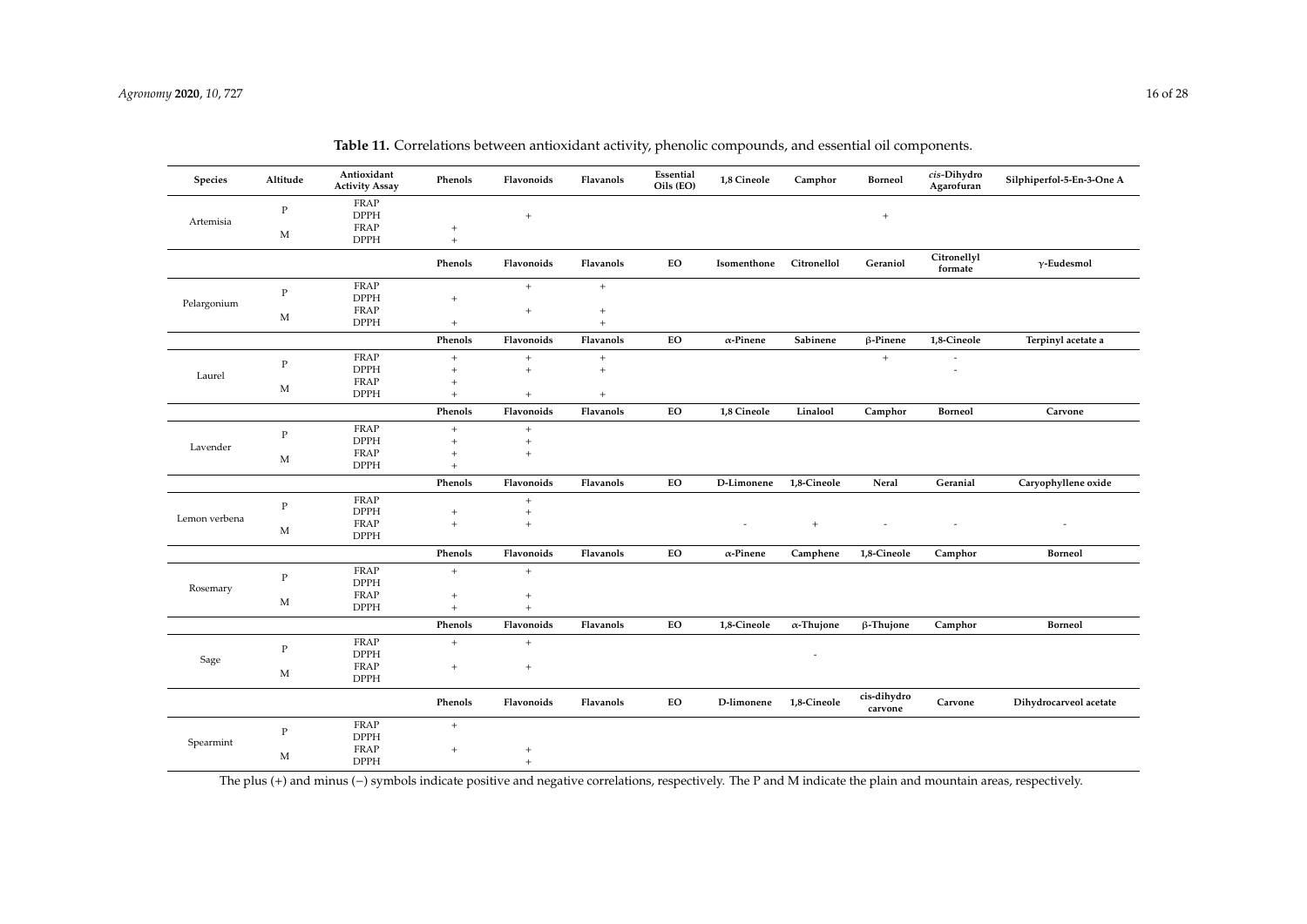In lemon verbena, EOs' analysis resulted in 30 and 31 individual compounds for the plain and mountain grown plants, respectively, which represented  $\geq$ 98.99% of the total oil profile (Table [6\)](#page-10-1). The analysed oils were dominated by the monoterpenes fraction. In particular, the oxygenated monoterpenes were the most represented class with percentages of 49.72% and 69.45%, which were followed by monoterpenes hydrocarbon (19.73% and 14.60%), oxygenated sesquiterpenes (17.50% and 8.13%), and sesquiterpenes hydrocarbons (10.87% and 6.28%) for the plain and mountainous plants, respectively. The main constituents for lemon verbena were geranial (α *trans* citral) (22.42–29.06%), neral (β *cis* citral) (16.03–17.72%), limonene (8.81–15.67%), caryophyllene oxide (4.67–9.38%), 1,8-cineole (6.85–8.41%), ar-curcumene (5.46–7.42%), spathulenol (3.08–6.45%), camphor (1.35–5.87%), α-thujone (1.13–5.25%), while the α-pinene, sabinene, β-thujone, and β-caryophyllene varied between 1–4% (Table [6\)](#page-10-1). Lemon verbena grown in the mountain had significantly lower limonene, sabinene, β-caryophyllene, spathulenol, and caryophyllene oxide when compared to the relevant plants grown in the plain area (Table [6\)](#page-10-1). The same compounds have been identified as the major constituents of lemon

verbena EOs in various reports [\[94\]](#page-24-17). However, a seasonal effect on EOs was also suggested [\[95,](#page-25-0)[96\]](#page-25-1). Pelargonium EOs' analysis is presented in Table [7](#page-11-0) and it revealed the identification of 29 and 27 components in plain and mountainous plants, respectively, that represented ≥99.65% of the total oil profile. Following constituents' classification, the oxygenated monoterpenes predominated (76.20% and 73.04%) and was followed by oxygenated sesquiterpenes (10.19% and 8.13%), monoterpenes hydrocarbon (0.23% and 7.97%), and sesquiterpenes hydrocarbons (4.01% and 0.75%) for the plain and mountainous plants, respectively. The most abundant oil component was citronellol (24.25–36.69%), which was followed by geraniol (11.13–15.45%), citronellyl formate (13.29–14.11%), isomenthone (5.78–10.61%), geranyl formate (4.11–4.75%), γ-eudesmol (5.92–6.92%), *cis*-rose oxide (1.89–5.79%), and α-pinene (0.23–6.64%). The oil components of artemisia ketone, linalool, *trans-*rose oxide, germacrene D, phenethyl tiglate, geranyl tiglate, and farnesyl acetone varied from 1–4%, while other compounds were identified in amounts lower than 1% of the total volatile components content (Table [7\)](#page-11-0). Compared to the plain area, mountainous plants contained significantly higher levels of  $\alpha$ -pinene, artemisia ketone, *cis*-rose oxide, *trans-*rose oxide, isomenthone, phenethyl tiglate, and lower levels of citronellol, geraniol, γ-eudesmol, and geranyl tiglate (Table [7\)](#page-11-0). Similarly to our study, citronellol and geraniol were identified as the major compounds of pelargonium EOs in many other reports, which also correlate with the bioactive properties of the EOs of the species with the presence of these compounds [\[97–](#page-25-2)[100\]](#page-25-3).

In rosemary, EOs analysis revealed the presence of 29 individual compounds for both plain and mountainous plants, which represent ≥99.87% of the total oil profile (Table [8\)](#page-12-0). The main detected class was that of oxygenated monoterpenes (67.48% and 64.33%), which was followed by monoterpenes hydrocarbon (30.97% and 32.96%) for the plain and mountainous plants, respectively, whereas very low amounts of sesquiterpenes (oxygenated up to 0.13% and hydrocarbons up to 1.36%) were identified (Table [8\)](#page-12-0). Accordingly, the major oil constituents in decreasing order were 1,8-cineole (32.94%), camphor (19.21–20.86%), α-pinene (12.01–13.05%), camphene (8.12–8.29%), and borneol (7.88–8.94%), whereas β-pinene, β-myrcene, p-cymene, limonene, and α-terpineol varied between 1–4% (Table [8\)](#page-12-0). Rosemary plants grown in the mountain had significantly lower camphor, and α-terpineol content compared to the plants grown in the plain. The detected profile of volatile compounds is typical for the species based on several literature reports [\[101,](#page-25-4)[102\]](#page-25-5), whereas Contini et al. [\[103\]](#page-25-6) reported a-pinene and 1,8-cineole as the most abundant compounds. Moreover, according to Sabbahi et al. [\[104\]](#page-25-7), the profile of the major compounds was not affected by the elevation gradient. Compositional variability is attributed mostly to genetic factors.

Sage EOs' analysis revealed the identification of 31 and 32 individual components for the plain and mountainous plants, respectively, which represent ≥99.97% of the total oil profile (Table [9\)](#page-12-1). The most abundant class was oxygenated monoterpenes (73.20% and 65.53%), which was followed by monoterpenes hydrocarbon (20.35% and 22.58%), sesquiterpenes hydrocarbons (1.36% and 5.38%), and oxygenated sesquiterpenes (3.55% and 2.23%) for the plain and mountain plants, respectively (Table [9\)](#page-12-1). The main oil constituents in decreasing order were camphor (22.26% and 16.98%), 1,8-cineole (16.69%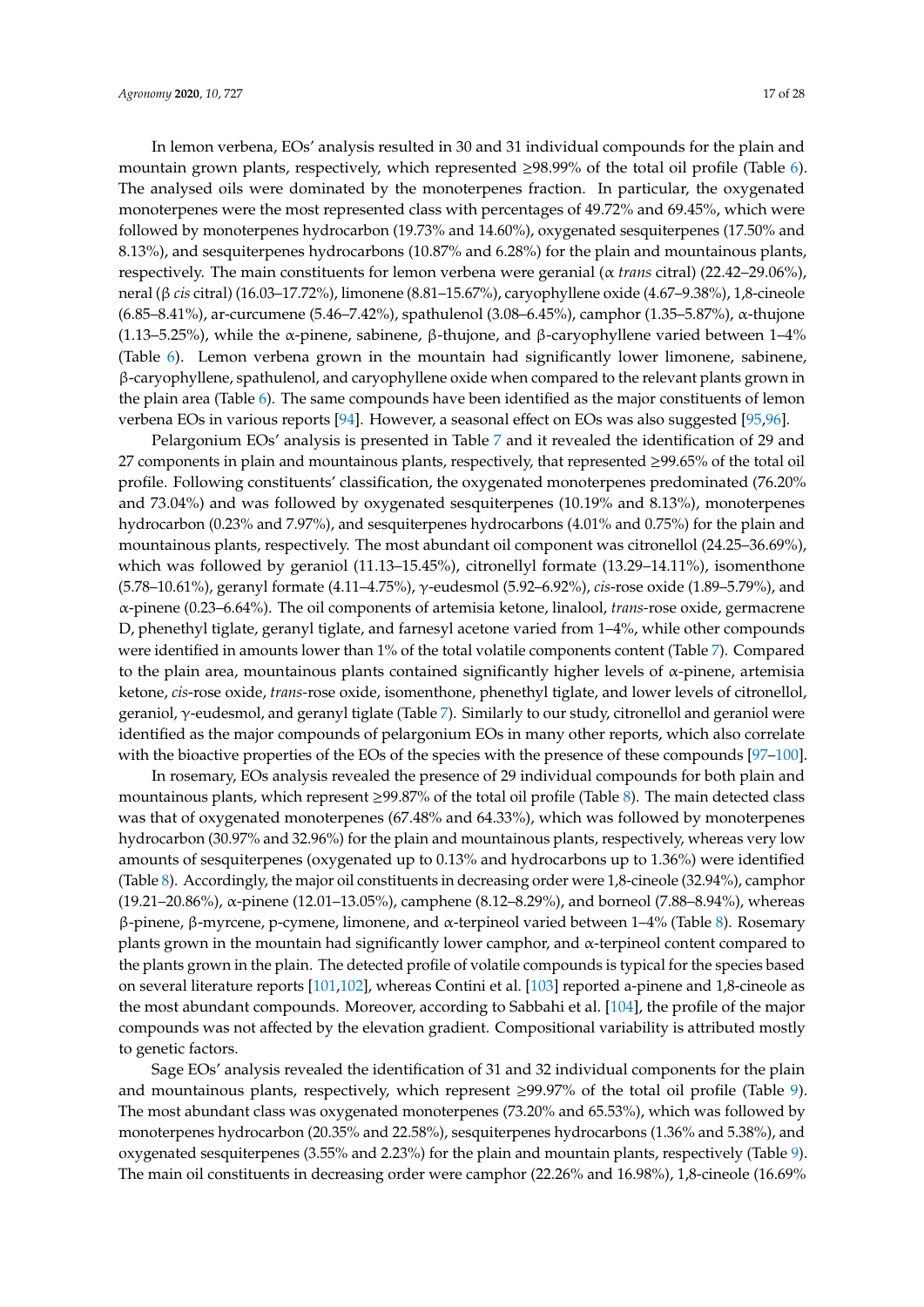and 15.28%), α-thujone (23.83% and 5.34%), β-thujone (5.23% and 13.32%), borneol (3.54% and 13.01%), camphene (7.10% and 8.13%), and α-pinene (4.33% and 5.62%) (Table [9\)](#page-12-1). Moreover, EOs of sage plants grown in the mountain had significantly higher content of α-pinene, limonene, β-thujone, borneol, and manool, but lower  $\alpha$ -thujone, camphor, and viridiflorol content when compared to the plants grown in the plain area. According to Bedini et al. [\[105\]](#page-25-8), a-thujone was the major compound of sage EOs, while they also detected significant amounts of camphor and 1,8-cineole. Moreover, EOs' composition may be affected by several factors such as environmental stressors [\[106\]](#page-25-9), or the application of biofertilizers and bio-stimulants [\[107\]](#page-25-10), which indicated the importance of exogenous factors on EOs' biosynthesis. In contrast, Cvetkovikj et al. [\[108\]](#page-25-11) who studied several sage populations from Balkan countries identified four distinct chemotypes, which differ in *cis*-thujone, *trans*-thujone, and camphor content and suggested a significant correlation of essential oil composition with geographic variables.

Spearmint EOs analysis resulted in the presence of 33 and 34 individual compounds for the plain and mountainous plants, respectively, which represented  $\geq$ 99.91% of the total oil profile (Table [10\)](#page-13-0). The most abundant class was oxygenated monoterpenes (79.59% and 74.03%), which were followed by monoterpenes hydrocarbon (15.95% and 10.58%), sesquiterpenes hydrocarbons (3.01% and 2.81%), and very low amounts of oxygenated sesquiterpenes for the plain and mountainous plants, respectively (Table [10\)](#page-13-0). The major constituents of the examined spearmint EO in decreasing order were carvone (72.12% and 50.12%), limonene (12.07% and 6.65%), 1,8-cineole (4.98% and 5.68%), *cis-*dihydro carvone (0.65% and 12.97%), dihydrocarveol acetate (0.43% and 5.67%), and *cis-*carvyl acetate (0.27% and 4.92%). Spearmint plants grown in the mountain had significantly higher content of 1,8-cineole, *cis-*dihydro carvone, *neo-*dihydro carveol, *cis-*carveol, dihydrocarveol acetate, and *cis-*carvyl acetate but lower carvone, and limonene when compared to the plants grown in a plain (Table [10\)](#page-13-0). Carvone was the most abundant spearmint EO constituent in several other reports [\[109](#page-25-12)[,110\]](#page-25-13), while agronomic factors such as salinity and water stress may affect EOs yield and composition [\[64,](#page-23-6)[111\]](#page-25-14).

## *3.3. Correlation of Antioxidant and Reducing Activity with Polyphenols and Essential Oils Components*

MAP species are highly appreciated as a natural source of antioxidants, while phenolic compounds and essential oils components are involved in such antioxidant capacity [\[34](#page-21-13)[,46\]](#page-22-10). To evaluate the contribution of phenols, flavonoids, flavanols, and essential oils components, only the five most abundant constituents of each EOs were considered. For their total antioxidant capacity, linear correlation coefficients were determined and presented in detail in Tables S2–S9. The correlation coefficient (*r*) and *p*-values between the analysed EO compounds and the antioxidant capacity of artemisia are given in Table S2. In the plain area, phenols content was strongly and positively correlated with flavanols. DPPH was correlated with borneol, while flavonoids were correlated with DPPH and *cis-*dihydroagarofuran. Accordingly, for plants grown in the mountainous area, a positive correlation was found with phenols and antioxidant activity of DPPH and FRAP. Borneol has been associated with antioxidant activity as well as with antihypertensive properties in animal models [\[112,](#page-25-15)[113\]](#page-25-16). Its increased content could increase the overall antioxidant capacity of artemisia. Moreover, in the study of Wang et al. [\[114\]](#page-25-17), it was observed that thyme borneol essential oils presented the highest antioxidant activities (reducing power and β-carotene bleaching) and the highest total phenols content among 26 essential oils.

In pelargonium in the plain area, phenols were positively correlated with DPPH, flavonoids, and flavanols. FRAP was correlated to flavonoids and flavanols, while flavonoids were correlated to flavanols (Table S3). In the mountainous area, phenols were correlated to DPPH, FRAP, flavonoids, flavanols, and EO yield. DPPH was correlated to FRAP and flavanols while FRAP was correlated to flavonoids and flavanols. Essential oil yield was correlated to the geraniol content (Table S3), as decreased EO and geraniol content were observed in the mountainous areas.

In laurel grown in plain areas, phenols were positively correlated to DPPH, FRAP, flavonoids, and flavanols. DPPH was positively correlated with flavonoids and flavanols and negatively correlated with 1,8-cineole. FRAP was positively correlated with flavonoids, flavanols, and β-pinene and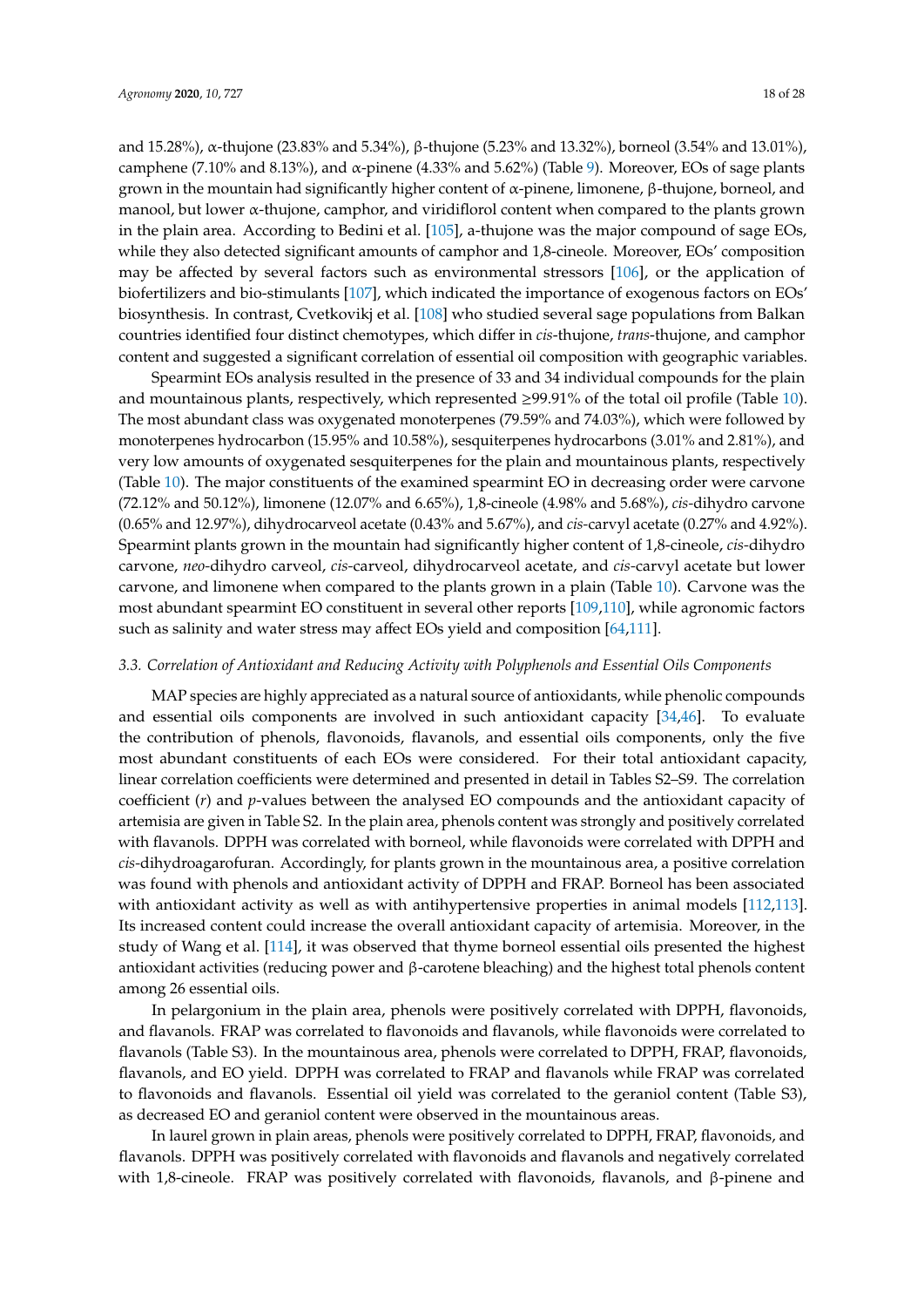negatively correlated with 1,8-cineole. Flavonoids were correlated with flavanols, while flavanols were positively correlated with  $\alpha$ -pinene (Table S4). In the mountainous area, phenols were positively correlated with DPPH and FRAP. FRAP was positively correlated to flavonoids and flavanols. Flavonoids were correlated with flavanols and 1,8-cineole. It has been reported that lavender plants subjected to salinity stress in hydroponics showed increased levels of α-pinene (4.45% and 3.86% 100 mM NaCl) in conjunction with the increased levels of antioxidants [(DPPH, FRAP, ABTS (2,2'-azino-bis-3-ethylbenzthiazoline-6-sulphonic acid), and phenols)] [\[115\]](#page-26-0). Additionally, *Sideritis perfoliata* plants that were cultivated under organic cultivation system appeared to have higher antioxidant activity in terms of DPPH, ABTS, FRAP, and total phenolic content and higher content in α-pinene and β-pinene (25.35% and 27.98% for α-pinene and 6.51% and 7.13% for β-pinene) [\[46,](#page-22-10)[116\]](#page-26-1). According to Salehi et al. [\[117\]](#page-26-2), pinenes possess significant bioactive properties and the increased content in mountainous grown plant of laurel observed could partially justify the increased antioxidant activity. Moreover, the low antioxidant activity of 1,8-cineole [\[117](#page-26-2)[,118\]](#page-26-3) may justify the negative correlation with FRAP and DPPH values observed in our study.

Correlation analysis in lavender revealed that, in plain grown plants, phenols were positively correlated with DPPH, FRAP, and flavonoids. DPPH was positively correlated with flavonoids and FRAP was positively correlated with flavonoids. Flavonoids were positively correlated with 1,8-cineole. Flavanols were positively correlated with borneol (Table S5). In the case of mountainous grown lavender, phenols were positively correlated with DPPH, FRAP, and flavonoids. DPPH was positively correlated with FRAP and FRAP was positively correlated with flavonoids. However, flavonoids were negatively correlated with carvone. Carvone isolated from spearmint exhibited diverse biocidal activities including antioxidant, insecticidal, antifungal, and antibacterial as reviewed by Elmastaş et al. [\[109\]](#page-25-12).

In lemon verbena grown in plain areas, phenols were positively correlated to DPPH, and flavonoids. DPPH was positively correlated with FRAP and flavonoids. FRAP was positively correlated to flavonoids. Flavonoids were positively correlated with neral (Table S6). In the mountainous area, lemon verbena's phenols were positively correlated with FRAP. FRAP was positively correlated with flavonoids, 1,8-cineole, and negatively correlated with D-limonene, neral, geranial, and caryophyllene oxide. 1,8-cineole exhibited insecticidal and antimicrobial, anti-allergic and anti-inflammatory, hepatoprotective, antitumoral, and gastroprotective action as reviewed by Caldas et al. [\[119\]](#page-26-4). In contrast to our study, D-limonene has been associated with significant antioxidant activities [\[120](#page-26-5)[,121\]](#page-26-6), which is a finding that could be associated with possible interactions among the essential oil components as already reported for rosemary essential oils by Wang et al. [\[122\]](#page-26-7). Similar assumptions could be made for geranial, neral, and caryophyllene oxide [\[123](#page-26-8)[,124\]](#page-26-9).

In rosemary grown in plain areas, phenols were positively correlated with FRAP, flavonoids, and camphor and negatively correlated with α-pinene. FRAP was positively correlated with flavonoids, while flavonoids were negatively correlated with 1,8-cineole (Table S7). In the mountainous area, rosemary phenols were positively correlated with DPPH, FRAP, and flavonoids, but negatively correlated with borneol. DPPH was positively correlated with FRAP and flavonoids. FRAP was positively correlated with flavonoids, while flavonoids were negatively correlated with borneol. The essential oil yield was negatively correlated with 1,8-cineole.

In sage grown in plain areas, phenols were positively correlated with FRAP and flavonoids. DPPH was negatively correlated with  $\alpha$ -thujone. FRAP was positively correlated with flavonoids (Table S8). In the mountainous area, sage phenols were positively correlated with FRAP and flavonoids. FRAP was positively correlated with flavonoids. Flavanols were positively correlated with 1,8-cineole. EOs were positively correlated with camphor. When sage subjected to drought stress, total phenols, DPPH, FRAP, ABTS, flavonoids, and EO yield increased and this was reflected to the increased levels of camphor (45.91% full irrigation and 47.93% water deficit) and a-thujone (5.40% water deficit and 1.90% full irrigation) when compared with the plants subjected to full irrigation [\[125\]](#page-26-10). Similarly, increased camphor levels were found in *Artemisia herba-alba* plants as well as increased levels of total phenols and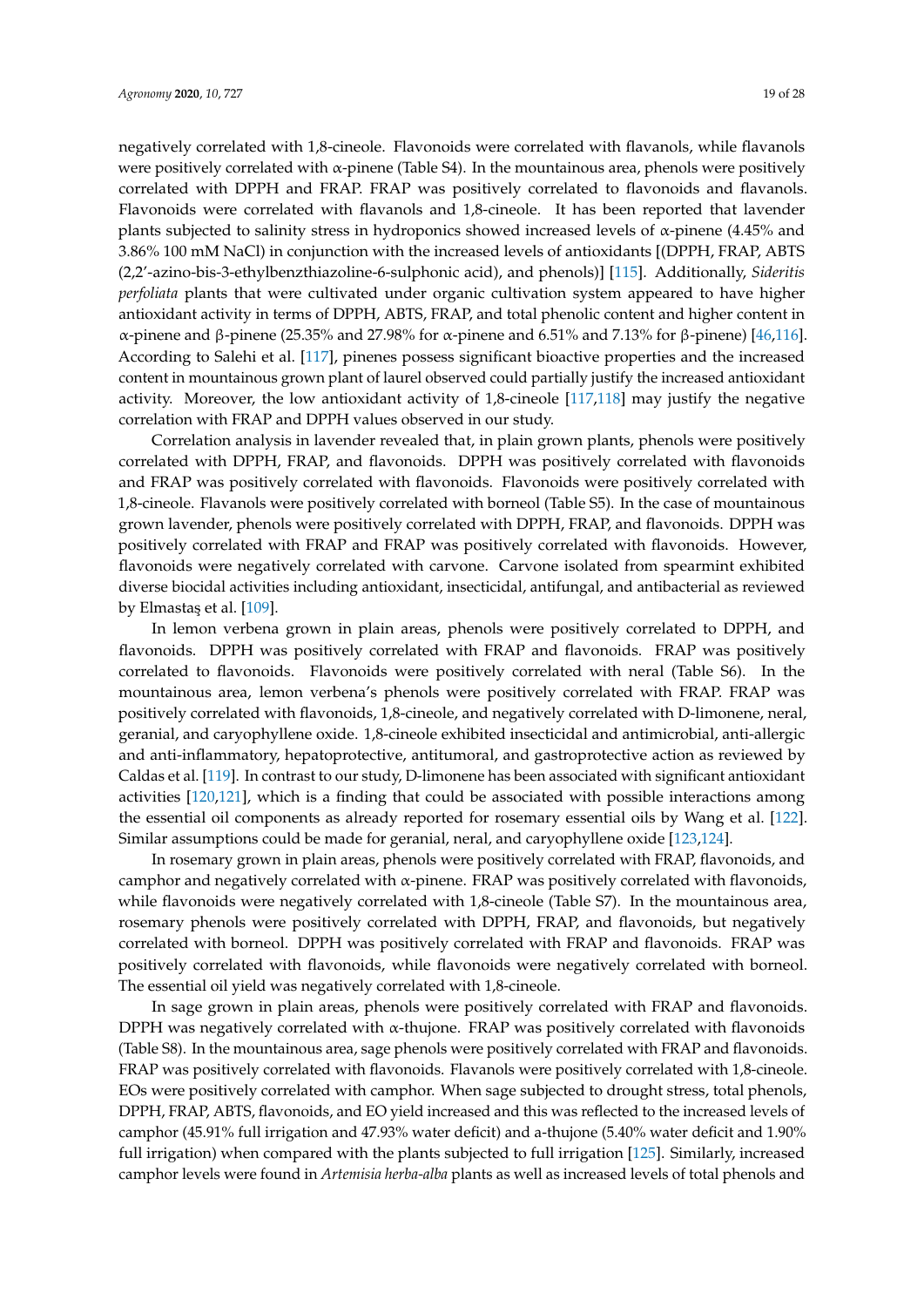antioxidants [\[126\]](#page-26-11). It is widely known that high levels of camphor are toxic, whereas natural borneol is non-toxic [\[127\]](#page-26-12). 1,8-cineole also appeared to increase (from 18.61% to 35.42%) along with the increase in salinity levels, while the antioxidant activity and total phenol content of the methanolic extracts of *Salvia mirzayanii* plants also increased in saline conditions [\[128\]](#page-26-13). α-thujone exhibited antibacterial, cytotoxic, and antiviral activities [\[129\]](#page-26-14). Regarding the negative correlation of DPPH values with  $\alpha$ -thujone, it has been previously reported that the specific compounds show low antioxidant activity [\[130\]](#page-26-15), while it is also considered harmful to human health [\[131\]](#page-26-16).

In the case of spearmint, correlation analysis in plain revealed that phenols were positively correlated with DPPH and FRAP, while DPPH was positively correlated with FRAP (Table S9). In the mountainous area, phenols were positively correlated with FRAP and flavonoids, while DPPH and FRAP were positively correlated with flavonoids. Flavonoids were positively correlated with flavanols, while flavanols were positively correlated with 1,8-cineole (Table S9). Spearmint plants exposed to multiple stress of salinity and copper toxicity revealed oxidative damage and decreased the levels of antioxidants and the levels of 1,8-cineole (4.46% and 3.55% sal and Cu) in leaves when compared with plants grown without stress [\[132\]](#page-26-17).

The most important correlations related to antioxidant activity and chemical composition and essential oil compounds content are summarized in Table [11.](#page-15-0) The correlation analysis of antioxidant activity (DPPH and FRAP) with the major essential oil components and phenolic compounds (total phenols, flavonoids, and flavanols) showed a strong positive correlation of FRAP and DPPH values with total phenols, flavonoids, and flavanols content. However, this correlation varied depending on the species and the growing conditions (plain or mountainous area), which was also reflected in the results presented in Table [2.](#page-6-0) Moreover, in limited cases, antioxidant activity (DPPH or FRAP values) was positively correlated with essential oil components, as in the case of borneol and β-pinene in artemisia and laurel plants grown in the plain, respectively, or 1,8-cineole in verbena plants grown in the mountainous area. Similarly, antioxidant activity was negatively correlated with 1,8-cineole and  $\alpha$ -thujone in laurel and sage plants grown in the plain as well as with neral, geranial, and caryophyllene oxide in lemon verbena plants grown in the mountainous area. These findings indicate that essential oils may contribute to the overall antioxidant activity depending on the species and its growing environment. Correlation analysis in our study was performed only with data from the most abundant compounds of the essential oils of each species, which eliminates the effect of minor compounds in terms of their antioxidant capacity. It is well known that, in natural matrices, synergistic effects may exist among their components and minor compounds can become essential for the antioxidant capacity of plant tissues [\[40,](#page-22-4)[133](#page-26-18)[–136\]](#page-27-0). Therefore, essential oils may exhibit higher antioxidant activity than the isolated components, as already reported by Wang et al. [\[117\]](#page-26-2) for rosemary essential oils. In addition, essential oils may contain conjugated double bonds and phenolic groups with associated functional and antioxidant properties [\[135\]](#page-27-1).

#### **4. Conclusions**

In the present study, we examined the levels of total phenolics, flavonoids, and flavanols content and antioxidant activity of eight MAP species, as affected by the environmental condition-altitude (mountainous versus plain areas) and their interconnection with the essential oil yield and composition. Altitude increased the phenolic compounds content and the antioxidant capacity of specific species such as artemisia, spearmint (total phenols only), and rosemary (flavonoids only), but higher antioxidant capacity was observed in plants grown in the plain compared to the mountainous area. EO yield was also affected by high altitude, by causing increased EO yield in laurel and decreased EO yield in pelargonium, and spearmint in mountainous areas. EO composition was also altered by the altitude. Plant antioxidant activity was positively correlated with total phenols, flavonoids, and flavanols and, in some cases, with specific constituents of the species (i.e., 1,8-cineole in laurel, α-thujone in sage, etc.), even though a varied response was observed depending on the species and the altitude. In conclusion, the effect of growing conditions defined by different environmental conditions-altitudes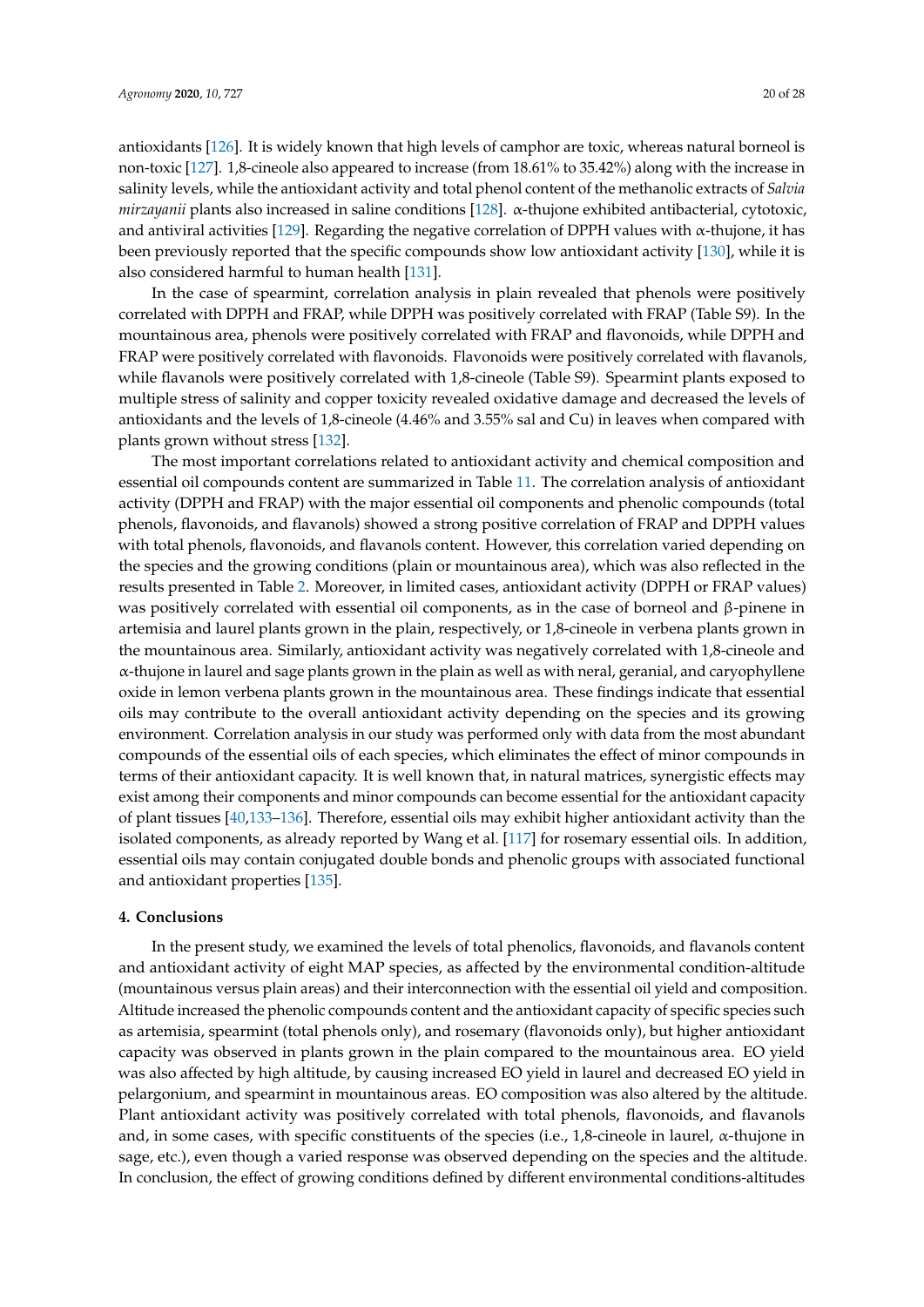may significantly affect antioxidant compounds content and EO yield as well as composition of the studied MAPs in a species-dependent manner. These findings can be used to identify specific locations and ecosystems in which cultivation of MAPs could be introduced for producing high added value products with improved quality and bioactive properties.

**Supplementary Materials:** The following are available online at http://[www.mdpi.com](http://www.mdpi.com/2073-4395/10/5/727/s1)/2073-4395/10/5/727/s1. Tables S1–S9.

**Author Contributions:** Conceptualization, A.C. and N.T. Methodology, M.M. and A.C. Software, A.C. and M.M. Validation, M.M., A.C., and N.T. Formal analysis, A.C. Investigation, A.C. and M.M. Resources, N.T. Data curation, A.C., S.P., and N.T. Writing—original draft preparation, A.C., S.P., and N.T. Writing—review and editing, A.C., S.P., and N.T. Visualization, N.T. Supervision, N.T. Project administration, N.T. Funding acquisition, N.T. All authors have read and agreed to the published version of the manuscript.

**Funding:** This research has been co-financed by the start-up grant for the research project SALTAROMA in Cyprus University of Technology, by the project AgroLabs that has been developed under the Programme Interreg V-B Balkan - Mediterranean 2014–2020, co-funded by the European Union and National Funds of the participating countries. Cyprus University of Technology Open Access Author Fund.

**Acknowledgments:** We thank the Cypriot National Agricultural Department for providing the plant material at the plain area

**Conflicts of Interest:** The authors declare no conflict of interest.

#### **References**

- <span id="page-20-0"></span>1. Inoue, M.; Hayashi, S.; Craker, L.E. Role of Medicinal and Aromatic Plants: Past, Present, and Future. In *Pharmacognosy, Medicinal Plants*; Chapter 2; Perveen, S., Ed.; IntechOpen: London, UK, 2019; pp. 1–13.
- <span id="page-20-10"></span>2. Abou El-Soud, N.H.; Deabes, M.M.; Abou El-Kassem, L.T.; Khalil, M.Y. Antifungal activity of family apiaceae essential oils. *J. Appl. Sci. Res.* **2012**, *8*, 4964–4973.
- <span id="page-20-1"></span>3. Raut, J.S.; Karuppayil, S.M. A status review on the medicinal properties of essential oils. *Ind. Crops Prod.* **2014**, *62*, 250–264. [\[CrossRef\]](http://dx.doi.org/10.1016/j.indcrop.2014.05.055)
- <span id="page-20-2"></span>4. Fares, R.; Bazzi, S.; Baydoun, S.E.; Abdel-Massih, R.M. The Antioxidant and anti-proliferative activity of the Lebanese *Olea europaea* extract. *Plant Foods Hum. Nutr.* **2011**, *66*, 58–63. [\[CrossRef\]](http://dx.doi.org/10.1007/s11130-011-0213-9) [\[PubMed\]](http://www.ncbi.nlm.nih.gov/pubmed/21318304)
- <span id="page-20-3"></span>5. Máthé, A. *Medicinal and Aromatic Plants of the World: Scientific, Production, Commercial and Utilization Aspects, Medicinal and Aromatic Plants of the World*; Springer Netherlands: Dordrecht, The Netherlands, 2015; 460p.
- <span id="page-20-4"></span>6. Krishnaiah, D.; Sarbatly, R.; Bono, A. Phytochemical antioxidants for health and medicine—A move towards nature. *Biotechnol. Mol. Biol. Rev.* **2007**, *1*, 97–104.
- <span id="page-20-5"></span>7. Parejo, I.; Viladomat, F.; Bastida, J.; Rosas-Romero, A.; Flerlage, N.; Burillo, J.; Codina, C. Comparison between the radical scavenging activity and antioxidant activity of six distilled and nondistilled mediterranean herbs and aromatic plants. *J. Agric. Food Chem.* **2002**, *50*, 6882–6890. [\[CrossRef\]](http://dx.doi.org/10.1021/jf020540a) [\[PubMed\]](http://www.ncbi.nlm.nih.gov/pubmed/12405792)
- <span id="page-20-6"></span>8. Nićiforović, N.; Mihailović, V.; Mašković, P.; Solujić, S.; Stojković, A.; Muratspahić, D.P. Antioxidant activity of selected plant species; potential new sources of natural antioxidants. *Food Chem. Toxicol.* **2010**, *48*, 3125–3130. [\[CrossRef\]](http://dx.doi.org/10.1016/j.fct.2010.08.007)
- <span id="page-20-7"></span>9. Petropoulos, S.A.; Fernandes, Â.; Tzortzakis, N.; Sokovic, M.; Ciric, A.; Barros, L.; Ferreira, I.C. Bioactive compounds content and antimicrobial activities of wild edible Asteraceae species of the Mediterranean flora under commercial cultivation conditions. *Food Res. Int.* **2019**, *119*, 859–868. [\[CrossRef\]](http://dx.doi.org/10.1016/j.foodres.2018.10.069)
- 10. Petropoulos, S.A.; Karkanis, A.; Martins, N.; Ferreira, I.C.F.R. Halophytic herbs of the Mediterranean basin: An alternative approach to health. *Food Chem. Toxicol.* **2018**, *114*, 155–169. [\[CrossRef\]](http://dx.doi.org/10.1016/j.fct.2018.02.031)
- <span id="page-20-8"></span>11. Petropoulos, S.A.; Karkanis, A.; Martins, N.; Ferreira, I.C.F.R. Edible halophytes of the Mediterranean basin: Potential candidates for novel food products. *Trends Food Sci. Technol.* **2018**, *74*, 69–84. [\[CrossRef\]](http://dx.doi.org/10.1016/j.tifs.2018.02.006)
- <span id="page-20-9"></span>12. Vanzani, P.; Rossetto, M.; De Marco, V.; Sacchetti, L.E.; Paoletti, M.G.; Rigo, A. Wild Mediterranean Plants as Traditional Food: A Valuable Source of Antioxidants. *J. Food Sci.* **2011**, *76*, 46–51. [\[CrossRef\]](http://dx.doi.org/10.1111/j.1750-3841.2010.01949.x)
- 13. Nebel, S.; Pieroni, A.; Heinrich, M. Ta chórta: Wild edible greens used in the Graecanic area in Calabria, Southern Italy. *Appetite* **2006**, *47*, 333–342. [\[CrossRef\]](http://dx.doi.org/10.1016/j.appet.2006.05.010)
- 14. Guarrera, P.M.; Savo, V. Wild food plants used in traditional vegetable mixtures in Italy. *J. Ethnopharmacol.* **2016**, *185*, 202–234. [\[CrossRef\]](http://dx.doi.org/10.1016/j.jep.2016.02.050) [\[PubMed\]](http://www.ncbi.nlm.nih.gov/pubmed/26944238)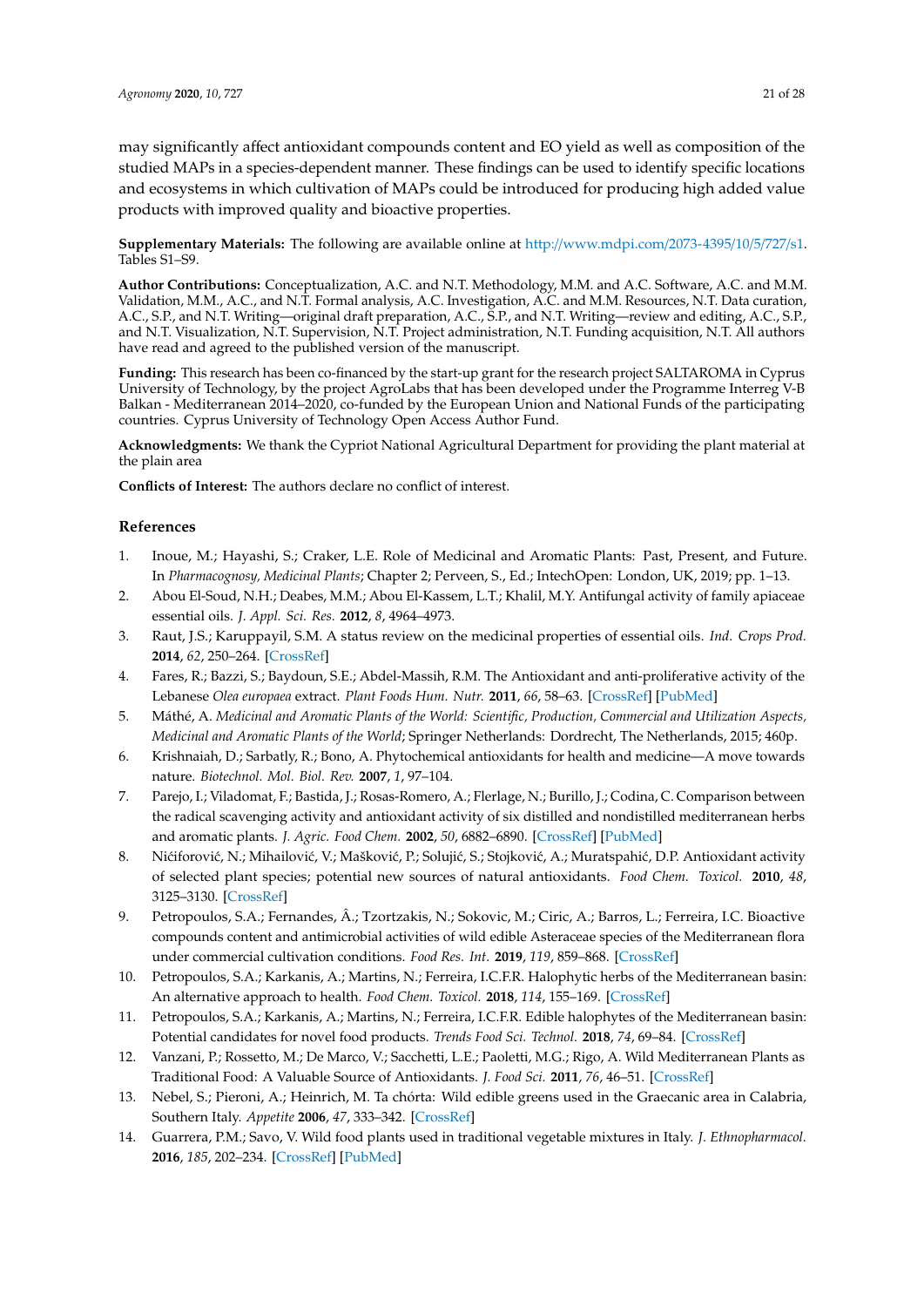- 15. Geraci, A.; Amato, F.; Di Noto, G.; Bazan, G.; Schicchi, R. The wild taxa utilized as vegetables in Sicily (Italy): A traditional component of the Mediterranean diet. *J. Ethnobiol. Ethnomed.* **2018**, *14*, 1–27. [\[CrossRef\]](http://dx.doi.org/10.1186/s13002-018-0215-x) [\[PubMed\]](http://www.ncbi.nlm.nih.gov/pubmed/29444678)
- 16. González-Tejero, M.R.; Casares-Porcel, M.; Sánchez-Rojas, C.P.; Ramiro-Gutiérrez, J.M.; Molero-Mesa, J.; Pieroni, A.; Giusti, M.E.; Censorii, E.; de Pasquale, C.; Della, A.; et al. Medicinal plants in the Mediterranean area: Synthesis of the results of the project Rubia. *J. Ethnopharmacol.* **2008**, *116*, 341–357. [\[CrossRef\]](http://dx.doi.org/10.1016/j.jep.2007.11.045)
- <span id="page-21-0"></span>17. Manuel, J.; Matos, C.; Moutinho, C.; Queiroz, G.; Rebelo, L. Ethnopharmacological notes about ancient uses of medicinal plants in Trás-os-Montes (northern of Portugal). *J. Ethnopharmacol.* **2009**, *124*, 270–283.
- <span id="page-21-1"></span>18. Gouthamchandra, K.; Mahmood, R.; Manjunatha, H. Free radical scavenging, antioxidant enzymes and wound healing activities of leaves extracts from *Clerodendrum infortunatum* L. *Environ. Toxicol. Pharmacol.* **2010**, *30*, 11–18. [\[CrossRef\]](http://dx.doi.org/10.1016/j.etap.2010.03.005)
- <span id="page-21-2"></span>19. Dobravalskyte, D.; Venskutonis, P.R.; Talou, T.; Zebib, B.; Merah, O.; Ragažinskiene, O. Antioxidant properties and composition of deodorized extracts of *Tussilago farfara* L. *Rec. Nat. Prod.* **2013**, *7*, 201–209.
- 20. Areias, F.; Valentão, P.; Andrade, P.B.; Ferreres, F.; Seabra, R.M. Flavonoids and phenolic acids of sage: Influence of some agricultural-factors. *J. Agric. Food Chem.* **2000**, *48*, 6081–6084. [\[CrossRef\]](http://dx.doi.org/10.1021/jf000440+)
- <span id="page-21-3"></span>21. Başkan, S.; Öztekin, N.; Erim, F.B. Determination of carnosic acid and rosmarinic acid in sage by capillary electrophoresis. *Food Chem.* **2007**, *101*, 1748–1752. [\[CrossRef\]](http://dx.doi.org/10.1016/j.foodchem.2006.01.033)
- <span id="page-21-4"></span>22. Kofidis, G.; Bosabalidis, A.M. Effects of altitude and season on glandular hairs and leaf structural traits of *Nepeta nuda* L. *Bot. Stud.* **2008**, *49*, 363–372.
- <span id="page-21-5"></span>23. Dawidowicz, A.L.; Wianowska, D.; Baraniak, B. The antioxidant properties of alcoholic extracts from *Sambucus nigra* L. (antioxidant properties of extracts). *LWT Food Sci. Technol.* **2006**, *39*, 308–315. [\[CrossRef\]](http://dx.doi.org/10.1016/j.lwt.2005.01.005)
- <span id="page-21-6"></span>24. Gonçalves, S.; Gomes, D.; Costa, P.; Romano, A. The phenolic content and antioxidant activity of infusions from Mediterranean medicinal plants. *Ind. Crops Prod.* **2013**, *43*, 465–471. [\[CrossRef\]](http://dx.doi.org/10.1016/j.indcrop.2012.07.066)
- <span id="page-21-7"></span>25. Golubkina, N.; Logvinenko, L.; Novitsky, M.; Zamana, S.; Sokolov, S.; Molchanova, A.; Shevchuk, O.; Sekara, A.; Tallarita, A.; Caruso, G. Yield, essential oil and quality performances of *Artemisia dracunculus*, *Hyssopus o*ffi*cinalis* and *Lavandula angustifolia* as affected by arbuscular mycorrhizal fungi under organic management. *Plants* **2020**, *9*, 1–16. [\[CrossRef\]](http://dx.doi.org/10.3390/plants9030375) [\[PubMed\]](http://www.ncbi.nlm.nih.gov/pubmed/32197463)
- 26. Skotti, E.; Anastasaki, E.; Kanellou, G.; Polissiou, M.; Tarantilis, P.A. Total phenolic content, antioxidant activity and toxicity of aqueous extracts from selected Greek medicinal and aromatic plants. *Ind. Crops Prod.* **2014**, *53*, 46–54. [\[CrossRef\]](http://dx.doi.org/10.1016/j.indcrop.2013.12.013)
- 27. Tajkarimi, M.M.; Ibrahim, S.A.; Cliver, D.O. Antimicrobial herb and spice compounds in food. *Food Control* **2010**, *21*, 1199–1218. [\[CrossRef\]](http://dx.doi.org/10.1016/j.foodcont.2010.02.003)
- <span id="page-21-8"></span>28. Dinu, C.; Vasile, G.G.; Buleandra, M.; Popa, D.E.; Gheorghe, S.; Ungureanu, E.M. Translocation and accumulation of heavy metals in *Ocimum basilicum*L. plants grown in a mining-contaminated soil. *J. Soils Sediments* **2020**, *20*, 2141–2154. [\[CrossRef\]](http://dx.doi.org/10.1007/s11368-019-02550-w)
- <span id="page-21-9"></span>29. Skalli, S.; Chebat, A.; Badrane, N.; Soulaymani Bencheikh, R. Side effects of cade oil in Morocco: An analysis of reports in the Moroccan herbal products database from 2004 to 2012. *Food Chem. Toxicol.* **2014**, *64*, 81–85. [\[CrossRef\]](http://dx.doi.org/10.1016/j.fct.2013.11.009)
- 30. Asgari Lajayer, B.; Ghorbanpour, M.; Nikabadi, S. Heavy metals in contaminated environment: Destiny of secondary metabolite biosynthesis, oxidative status and phytoextraction in medicinal plants. *Ecotoxicol. Environ. Saf.* **2017**, *145*, 377–390. [\[CrossRef\]](http://dx.doi.org/10.1016/j.ecoenv.2017.07.035)
- <span id="page-21-10"></span>31. Anastasopoulou, E.; Graikou, K.; Ganos, C.; Calapai, G.; Chinou, I. *Pimpinella anisum*seeds essential oil from Lesvos island: Effect of hydrodistillation time, comparison of its aromatic profile with other samples of the Greek market. Safe use. *Food Chem. Toxicol.* **2020**, *135*, 110875. [\[CrossRef\]](http://dx.doi.org/10.1016/j.fct.2019.110875)
- <span id="page-21-11"></span>32. Edris, A.E. Pharmaceutical and therapeutic potentials of essential oils and their individual volatile constituents: A review. *Phyther. Res.* **2007**, *21*, 308–323. [\[CrossRef\]](http://dx.doi.org/10.1002/ptr.2072)
- <span id="page-21-12"></span>33. Chen, Y.F.; Roan, H.Y.; Lii, C.K.; Huang, Y.C.; Wang, T.S. Relationship between antioxidant and antiglycation ability of saponins, polyphenols, and polysaccharides in Chinese herbal medicines used to treat diabetes. *J. Med. Plants Res.* **2011**, *5*, 2322–2331.
- <span id="page-21-13"></span>34. Chrysargyris, A.; Xylia, P.; Botsaris, G.; Tzortzakis, N. Antioxidant and antibacterial activities, mineral and essential oil composition of spearmint (*Mentha spicata* L.) affected by the potassium levels. *Ind. Crops Prod.* **2017**, *103*, 202–212. [\[CrossRef\]](http://dx.doi.org/10.1016/j.indcrop.2017.04.010)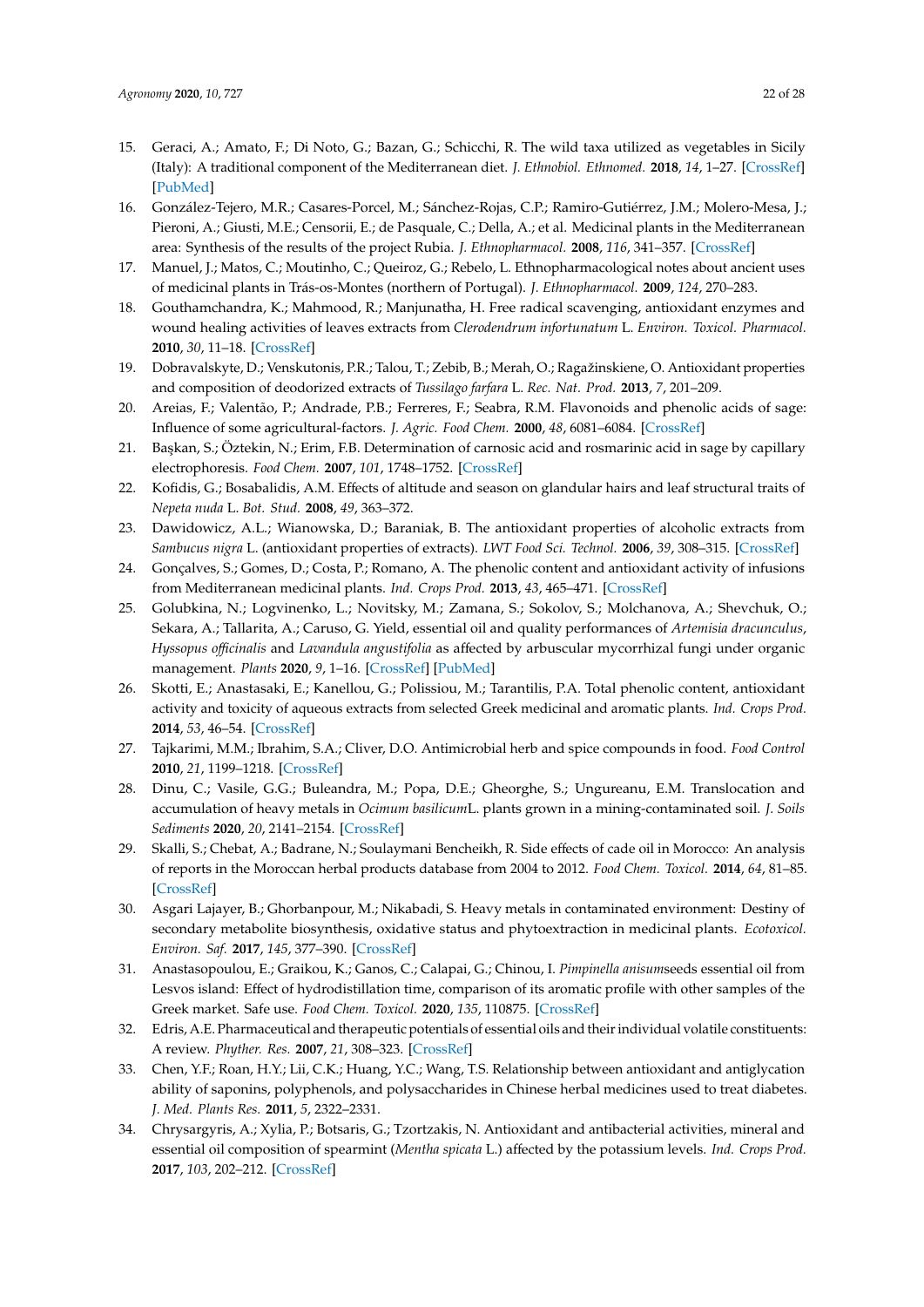- <span id="page-22-0"></span>35. Lo Cantore, P.; Iacobellis, N.S.; De Marco, A.; Capasso, F.; Senatore, F. Antibacterial activity of *Coriandrum sativum* L. and *Foeniculum vulgare* Miller var. vulgare (Miller) essential oils. *J. Agric. Food Chem.* **2004**, *52*, 7862–7866. [\[CrossRef\]](http://dx.doi.org/10.1021/jf0493122)
- <span id="page-22-2"></span>36. Tzortzakis, N.; Chrysargyris, A.; Sivakumar, D.; Loulakakis, K. Vapour or dipping applications of methyl jasmonate, vinegar and sage oil for pepper fruit sanitation towards grey mould. *Postharvest Biol. Technol.* **2016**, *118*, 120–127. [\[CrossRef\]](http://dx.doi.org/10.1016/j.postharvbio.2016.04.004)
- 37. Tzortzakis, N.G.; Economakis, C.D. Antifungal activity of lemongrass (*Cympopogon citratus* L.) essential oil against key postharvest pathogens. *Innov. Food Sci. Emerg. Technol.* **2007**, *8*, 253–258. [\[CrossRef\]](http://dx.doi.org/10.1016/j.ifset.2007.01.002)
- <span id="page-22-1"></span>38. Xylia, P.; Chrysargyris, A.; Botsaris, G.; Tzortzakis, N. Potential application of spearmint and lavender essential oils for assuring endive quality and safety. *Crop Prot.* **2017**, *102*, 94–103. [\[CrossRef\]](http://dx.doi.org/10.1016/j.cropro.2017.08.015)
- <span id="page-22-3"></span>39. Xylia, P.; Clark, A.; Chrysargyris, A.; Romanazzi, G.; Tzortzakis, N. Quality and safety attributes on shredded carrots by using *Origanum majorana* and ascorbic acid. *Postharvest Biol. Technol.* **2019**, *155*, 120–129. [\[CrossRef\]](http://dx.doi.org/10.1016/j.postharvbio.2019.05.015)
- <span id="page-22-4"></span>40. Perricone, M.; Arace, E.; Corbo, M.R.; Sinigaglia, M.; Bevilacqua, A. Bioactivity of essential oils: A review on their interaction with food components. *Front. Microbiol.* **2015**, *6*, 1–7. [\[CrossRef\]](http://dx.doi.org/10.3389/fmicb.2015.00076)
- <span id="page-22-5"></span>41. Pandey, A.K.; Kumar, P.; Singh, P.; Tripathi, N.N.; Bajpai, V.K. Essential oils: Sources of antimicrobials and food preservatives. *Front. Microbiol.* **2017**, *7*, 1–14. [\[CrossRef\]](http://dx.doi.org/10.3389/fmicb.2016.02161)
- <span id="page-22-6"></span>42. Litskas, V.; Chrysargyris, A.; Stavrinides, M.; Tzortzakis, N. Water-energy-food nexus: A case study on medicinal and aromatic plants. *J. Clean. Prod.* **2019**, *233*, 1334–1343. [\[CrossRef\]](http://dx.doi.org/10.1016/j.jclepro.2019.06.065)
- <span id="page-22-7"></span>43. Moradi, P.; Ford-Lloyd, B.; Pritchard, J. Plant-water responses of different medicinal plant thyme (*Thymus* spp.) species to drought stress condition. *Aust. J. Crop Sci.* **2014**, *8*, 666–673.
- <span id="page-22-8"></span>44. Isah, T. Stress and defense responses in plant secondary metabolites production. *Biol. Res.* **2019**, *52*, 39. [\[CrossRef\]](http://dx.doi.org/10.1186/s40659-019-0246-3)
- <span id="page-22-9"></span>45. Marshall, E. *Health and Wealth from Medicinal Aromatic Plants*; FAO: Rome, Italy, 2011; ISBN 9789251070703.
- <span id="page-22-10"></span>46. Chrysargyris, A.; Kloukina, C.; Vassiliou, R.; Tomou, E.-M.; Skaltsa, H.; Tzortzakis, N. Cultivation strategy to improve chemical profile and anti-oxidant activity of *Sideritis perfoliata* L. subsp. *perfoliata. Ind. Crops Prod.* **2019**, *140*, 111694. [\[CrossRef\]](http://dx.doi.org/10.1016/j.indcrop.2019.111694)
- <span id="page-22-11"></span>47. Ben Farhat, M.; Landoulsi, A.; Chaouch-Hamada, R.; Sotomayor, J.A.; Jordán, M.J. Profiling of essential oils and polyphenolics of Salvia argentea and evaluation of its by-products antioxidant activity. *Ind. Crops Prod.* **2013**, *47*, 106–112. [\[CrossRef\]](http://dx.doi.org/10.1016/j.indcrop.2013.02.007)
- <span id="page-22-21"></span>48. Norani, M.; Ebadi, M.T.; Ayyari, M. Volatile constituents and antioxidant capacity of seven *Tussilago farfara* L. populations in Iran. *Sci. Hortic.* **2019**, *257*, 108635. [\[CrossRef\]](http://dx.doi.org/10.1016/j.scienta.2019.108635)
- <span id="page-22-20"></span>49. Lizcano, L.J.; Bakkali, F.; Begoña Ruiz-Larrea, M.; Ignacio Ruiz-Sanz, J. Antioxidant activity and polyphenol content of aqueous extracts from Colombian Amazonian plants with medicinal use. *Food Chem.* **2010**, *119*, 1566–1570. [\[CrossRef\]](http://dx.doi.org/10.1016/j.foodchem.2009.09.043)
- <span id="page-22-12"></span>50. Žugić, A.; Dordević, S.; Arsić, I.; Marković, G.; Živković, J.; Jovanović, S.; Tadić, V. Antioxidant activity and phenolic compounds in 10 selected herbs from Vrujci Spa, Serbia. *Ind. Crops Prod.* **2014**, *52*, 519–527. [\[CrossRef\]](http://dx.doi.org/10.1016/j.indcrop.2013.11.027)
- <span id="page-22-13"></span>51. Wasim, A.; Azhar, H.; Abdullah, A.; Terannum, T. Medicinal importance of *Artemisia absinthium* Linn (Afsanteen) in Unani Medicine: A Review. *Hipp. J. Unani Med.* **2010**, *5*, 117–125.
- <span id="page-22-14"></span>52. Saraswathi, J.; Venkatesh, K.; Baburao, N.; Hilal, M.H.; Rani, A.R. Phytopharmacological importance of pelargonium species. *J. Med. Plants Res.* **2011**, *5*, 2587–2598.
- <span id="page-22-15"></span>53. Caputo, L.; Nazzaro, F.; Souza, L.F.; Aliberti, L.; De Martino, L.; Fratianni, F.; Coppola, R.; De Feo, V. *Laurus nobilis*: Composition of essential oil and its biological activities. *Molecules* **2017**, *22*, 930. [\[CrossRef\]](http://dx.doi.org/10.3390/molecules22060930)
- <span id="page-22-16"></span>54. Begum, A.; Sandhya, S.; Ali, S.S.; Vinod, K.R.; Reddy, S.; Banji, D. An in-depth review on the medicinal flora *Rosmarinus o*ffi*cinalis* (lamiaceae). *Acta Sci. Pol. Technol. Aliment.* **2013**, *12*, 61–73.
- <span id="page-22-17"></span>55. Ay Kee, L.; Bakr Shori, A.; Salihin Baba, A. Bioactivity and health effects of *Mentha spicata*. *Integr. Food Nutr. Metab.* **2017**, *5*, 1–2. [\[CrossRef\]](http://dx.doi.org/10.15761/IFNM.1000203)
- <span id="page-22-18"></span>56. Prusinowska, R.; Śmigielski, K.B. Composition, biological properties and therapeutic effects of lavender (*Lavandula angustifolia* L.). A review. *Herba Pol.* **2014**, *60*, 56–66. [\[CrossRef\]](http://dx.doi.org/10.2478/hepo-2014-0010)
- <span id="page-22-19"></span>57. Kassahun, B.M.; Yosef, W.B.; Mekonnen, S.A. Performance of Lemon Verbena (*Aloysia triphylla* L.) for Morphological, Economic and Chemical Traits in Ethiopia Luogo. *Am. J. Agric. Environ. Sci.* **2013**, *13*, 1576–1581.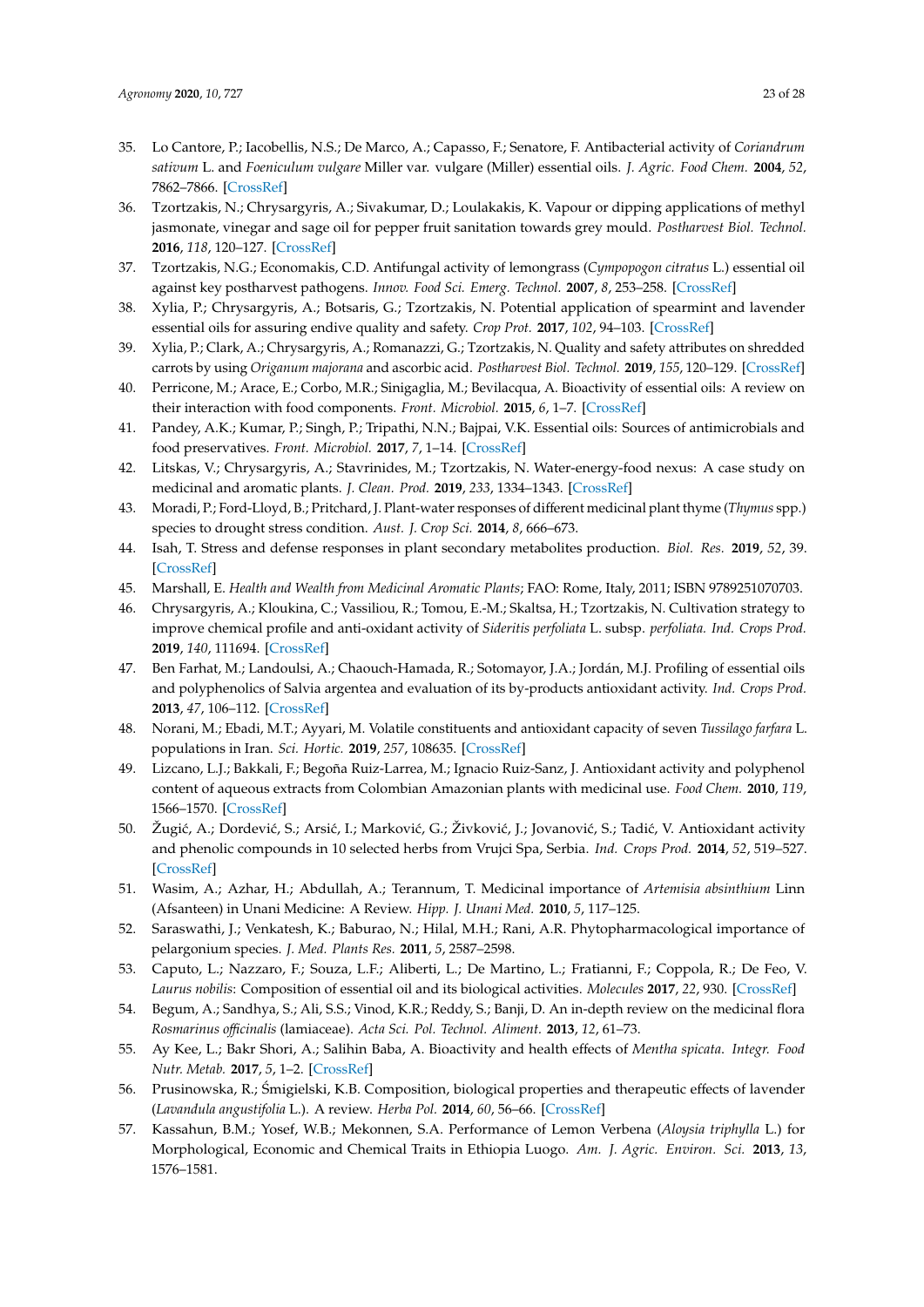- <span id="page-23-0"></span>58. Jakovljević, M.; Jokić, S.; Molnar, M.; Jašić, M.; Babić, J.; Jukić, H.; Banjari, I. Bioactive profile of various *Salvia o*ffi*cinalis* L. Preparations. *Plants* **2019**, *8*, 55. [\[CrossRef\]](http://dx.doi.org/10.3390/plants8030055)
- <span id="page-23-1"></span>59. Tzortzakis, N.G.; Tzanakaki, K.; Economakis, C.D.C.D. Effect of origanum oil and vinegar on the maintenance of postharvest quality of tomato. *Food Nutr. Sci.* **2011**, *2*, 974–982. [\[CrossRef\]](http://dx.doi.org/10.4236/fns.2011.29132)
- <span id="page-23-2"></span>60. Meyers, K.J.; Watkins, C.B.; Pritts, M.P.; Liu, R.H. Antioxidant and antiproliferative activities of strawberries. *J. Agric. Food Chem.* **2003**, *51*, 6887–6892. [\[CrossRef\]](http://dx.doi.org/10.1021/jf034506n)
- <span id="page-23-3"></span>61. Tabart, J.; Kevers, C.; Pincemail, J.; Defraigne, J.O.; Dommes, J. Evaluation of spectrophotometric methods for antioxidant compound measurement in relation to total antioxidant capacity in beverages. *Food Chem.* **2010**, *120*, 607–614. [\[CrossRef\]](http://dx.doi.org/10.1016/j.foodchem.2009.10.031)
- <span id="page-23-4"></span>62. Wojdyło, A.; Oszmiański, J.; Czemerys, R. Antioxidant activity and phenolic compounds in 32 selected herbs. *Food Chem.* **2007**, *105*, 940–949. [\[CrossRef\]](http://dx.doi.org/10.1016/j.foodchem.2007.04.038)
- <span id="page-23-5"></span>63. Chrysargyris, A.; Panayiotou, C.; Tzortzakis, N. Nitrogen and phosphorus levels affected plant growth, essential oil composition and antioxidant status of lavender plant (*Lavandula angustifolia* Mill.). *Ind. Crops Prod.* **2016**, *83*, 577–586. [\[CrossRef\]](http://dx.doi.org/10.1016/j.indcrop.2015.12.067)
- <span id="page-23-6"></span>64. Chrysargyris, A.; Loupasaki, S.; Petropoulos, S.A.; Tzortzakis, N. Salinity and cation foliar application: Implications on essential oil yield and composition of hydroponically grown spearmint plants. *Sci. Hortic.* **2019**, *256*, 108581. [\[CrossRef\]](http://dx.doi.org/10.1016/j.scienta.2019.108581)
- <span id="page-23-7"></span>65. Wu, C.R.; Lin, W.H.; Hseu, Y.C.; Lien, J.C.; Lin, Y.T.; Kuo, T.P.; Ching, H. Evaluation of the antioxidant activity of five endemic Ligustrum species leaves from Taiwan flora in vitro. *Food Chem.* **2011**, *127*, 564–571. [\[CrossRef\]](http://dx.doi.org/10.1016/j.foodchem.2011.01.041)
- <span id="page-23-8"></span>66. Neffati, A.; Bouhlel, I.; Ben Sghaier, M.; Boubaker, J.; Limem, I.; Kilani, S.; Skandrani, I.; Bhouri, W.; Le Dauphin, J.; Barillier, D.; et al. Antigenotoxic and antioxidant activities of *Pituranthos chloranthus* essential oils. *Environ. Toxicol. Pharmacol.* **2009**, *27*, 187–194. [\[CrossRef\]](http://dx.doi.org/10.1016/j.etap.2008.10.010)
- <span id="page-23-9"></span>67. Pandey, G.; Khatoon, S.; Pandey, M.M.; Rawat, A.K.S. Altitudinal variation of berberine, total phenolics and flavonoid content in *Thalictrum foliolosum* and their correlation with antimicrobial and antioxidant activities. *J. Ayurveda Integr. Med.* **2018**, *9*, 169–176. [\[CrossRef\]](http://dx.doi.org/10.1016/j.jaim.2017.02.010)
- <span id="page-23-11"></span>68. Liu, W.; Yin, D.; Li, N.; Hou, X.; Wang, D.; Li, D.; Liu, J. Influence of environmental factors on the active substance production and antioxidant activity in *Potentilla fruticosa* L. and its quality assessment. *Sci. Rep.* **2016**, *6*, 1–18. [\[CrossRef\]](http://dx.doi.org/10.1038/srep28591)
- <span id="page-23-10"></span>69. Majuakim, L.; Ng, S.Y.; Fadzelly, M.; Bakar, A.; Suleiman, M. Effect of altitude on total phenolics and flavonoids in *Sphagnum junghuhnianum*in tropical montane forests of Borneo. *Sepilok Bull.* **2014**, *32*, 23–32.
- <span id="page-23-12"></span>70. Kumar, R.; Joshi, R.; Kumari, M.; Thakur, R.; Kumar, D.; Kumar, S. Elevated CO<sub>2</sub> and temperature influence key proteins and metabolites associated with photosynthesis, antioxidant and carbon metabolism in *Picrorhiza kurroa*. *J. Proteomics* **2020**, *219*, 103755. [\[CrossRef\]](http://dx.doi.org/10.1016/j.jprot.2020.103755)
- 71. Esmaeili, H.; Karami, A.; Hadian, J.; Saharkhiz, M.J.; Nejad Ebrahimi, S. Variation in the phytochemical contents and antioxidant activity of *Glycyrrhiza glabra*populations collected in Iran. *Ind. Crops Prod.* **2019**, *137*, 248–259. [\[CrossRef\]](http://dx.doi.org/10.1016/j.indcrop.2019.05.034)
- <span id="page-23-13"></span>72. Jugran, A.K.; Bahukhandi, A.; Dhyani, P.; Bhatt, I.D.; Rawal, R.S.; Nandi, S.K. Impact of altitudes and habitats on valerenic acid, total phenolics, flavonoids, tannins, and antioxidant activity of *Valeriana jatamansi*. *Appl. Biochem. Biotechnol.* **2016**, *179*, 911–926. [\[CrossRef\]](http://dx.doi.org/10.1007/s12010-016-2039-2)
- <span id="page-23-14"></span>73. Pirbalouti, A.G.; Setayesh, M.; Siahpoosh, A.; Mashayekhi, H. Antioxidant activity, total phenolic and flavonoids contents of three herbs used as condiments and additives in pickles products. *Herba Pol.* **2014**, *59*, 51–62. [\[CrossRef\]](http://dx.doi.org/10.2478/hepo-2013-0016)
- <span id="page-23-15"></span>74. Mahomoodally, F.; Aumeeruddy-Elalfi, Z.; Venugopala, K.N.; Hosenally, M. Antiglycation, comparative antioxidant potential, phenolic content and yield variation of essential oils from 19 exotic and endemic medicinal plants. *Saudi J. Biol. Sci.* **2019**, *26*, 1779–1788. [\[CrossRef\]](http://dx.doi.org/10.1016/j.sjbs.2018.05.002)
- <span id="page-23-16"></span>75. Khorshidi, J.; Fakhr Tabatabaie, M.; Omidbaigi, R.; Sefidkon, F. Effect of densities of planting on yield and essential oil components of fennel (*Foeniculum vulgare* Mill var. Soroksary). *J. Agric. Sci.* **2009**, *1*, 152–157. [\[CrossRef\]](http://dx.doi.org/10.5539/jas.v1n1p152)
- <span id="page-23-17"></span>76. El-Jalel, L.F.A.; Elkady, W.M.; Gonaid, M.H.; El-Gareeb, K.A. Difference in chemical composition and antimicrobial activity of *Thymus capitatus* L. essential oil at different altitudes. *Futur. J. Pharm. Sci.* **2018**, *4*, 156–160. [\[CrossRef\]](http://dx.doi.org/10.1016/j.fjps.2017.12.004)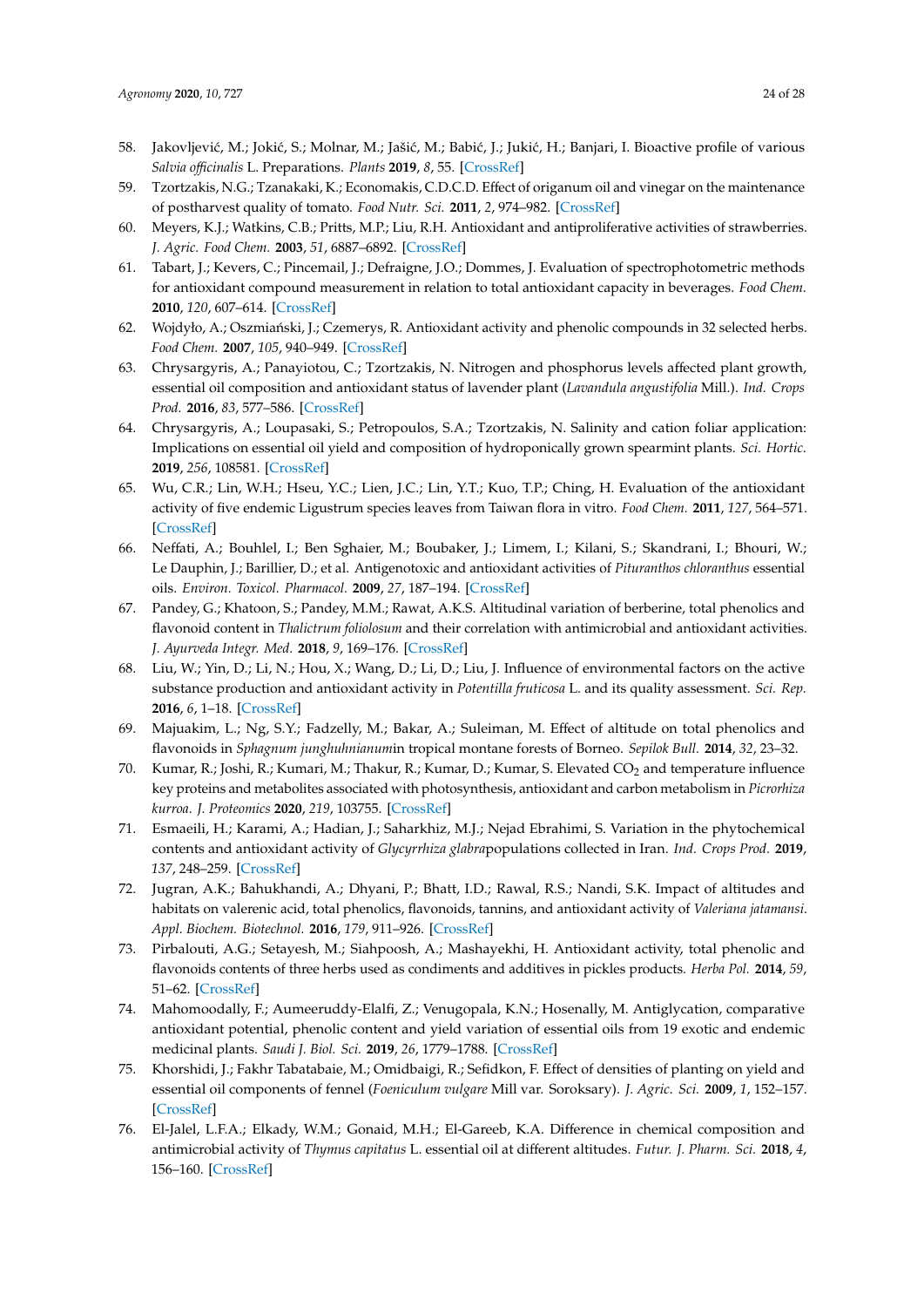- <span id="page-24-0"></span>77. Maurya, A.K.; Devi, R.; Kumar, A.; Koundal, R.; Thakur, S.; Sharma, A.; Kumar, D.; Kumar, R.; Padwad, Y.S.; Chand, G.; et al. Chemical composition, cytotoxic and antibacterial activities of essential oils of cultivated clones of *Juniperus communis* and wild *Juniperus* species. *Chem. Biodivers.* **2018**, *15*, 1–13. [\[CrossRef\]](http://dx.doi.org/10.1002/cbdv.201800183)
- <span id="page-24-1"></span>78. Bailen, M.; Julio, L.F.; Diaz, C.E.; Sanz, J.; Martínez-Díaz, R.A.; Cabrera, R.; Burillo, J.; Gonzalez-Coloma, A. Chemical composition and biological effects of essential oils from *Artemisia absinthium* L. cultivated under different environmental conditions. *Ind. Crops Prod.* **2013**, *49*, 102–107. [\[CrossRef\]](http://dx.doi.org/10.1016/j.indcrop.2013.04.055)
- <span id="page-24-2"></span>79. Formisano, C.; Delfine, S.; Oliviero, F.; Tenore, G.C.; Rigano, D.; Senatore, F. Correlation among environmental factors, chemical composition and antioxidative properties of essential oil and extracts of chamomile (*Matricaria chamomilla* L.) collected in Molise (South-central Italy). *Ind. Crops Prod.* **2015**, *63*, 256–263. [\[CrossRef\]](http://dx.doi.org/10.1016/j.indcrop.2014.09.042)
- <span id="page-24-3"></span>80. Pino, J.A.; Marbot, R.; Martí, M.P. Leaf oil of *Artemisia abrotanum* L. Grown in Cuba. *J. Essent. Oil Res.* **2011**, *23*, 119–120. [\[CrossRef\]](http://dx.doi.org/10.1080/10412905.2011.9700438)
- <span id="page-24-4"></span>81. Obistioiu, D.; Cristina, R.T.; Schmerold, I.; Chizzola, R.; Stolze, K.; Nichita, I.; Chiurciu, V. Chemical characterization by GC-MS and in vitro activity against *Candida albicans*of volatile fractions prepared from *Artemisia dracunculus*, *Artemisia abrotanum*, *Artemisia absinthium*and *Artemisia vulgaris*. *Chem. Cent. J.* **2014**, *8*. [\[CrossRef\]](http://dx.doi.org/10.1186/1752-153X-8-6)
- <span id="page-24-5"></span>82. Mucciarelli, M.; Caramiello, R.; Maffei, M.; Chialva, F. Essential oils from some *Artemisia*species growing spontaneously in North-West Italy. *Flavour Fragr. J.* **1995**, *10*, 25–32. [\[CrossRef\]](http://dx.doi.org/10.1002/ffj.2730100105)
- <span id="page-24-6"></span>83. Ordoudi, S.A.; Papapostolou, M.; Kokkini, S.; Tsimidou, M.Z. Diagnostic Potential of FT-IR Fingerprinting in Botanical Origin Evaluation of *Laurus nobilis* L. Essential oil is supported by GC-FID-MS data. *Molecules* **2020**, *25*, 583. [\[CrossRef\]](http://dx.doi.org/10.3390/molecules25030583)
- <span id="page-24-7"></span>84. Fidan, H.; Stefanova, G.; Kostova, I.; Stankov, S.; Damyanova, S.; Stoyanova, A.; Zheljazkov, V.D. Chemical Composition and Antimicrobial Activity of *Laurus nobilis* L. Essential oils from Bulgaria. *Molecules* **2019**, *24*, 804. [\[CrossRef\]](http://dx.doi.org/10.3390/molecules24040804)
- <span id="page-24-8"></span>85. Da Silveira, S.M.; Cunha Júnior, A.; Scheuermann, G.N.; Secchi, F.L.; Vieira, C.R.W. Chemical composition and antimicrobial activity of essential oils from selected herbs cultivated in the South of Brazil against food spoilage and foodborne pathogens. *Ciência Rural* **2012**, *42*, 1300–1306. [\[CrossRef\]](http://dx.doi.org/10.1590/S0103-84782012000700026)
- <span id="page-24-9"></span>86. Wang, Y.; Zhang, L.T.; Feng, Y.X.; Zhang, D.; Guo, S.S.; Pang, X.; Geng, Z.F.; Xi, C.; Du, S.S. Comparative evaluation of the chemical composition and bioactivities of essential oils from four spice plants (Lauraceae) against stored-product insects. *Ind. Crops Prod.* **2019**, *140*, 111640. [\[CrossRef\]](http://dx.doi.org/10.1016/j.indcrop.2019.111640)
- <span id="page-24-10"></span>87. Demir, V.; Gunhan, T.; Yagcioglu, A.K.; Degirmencioglu, A. Mathematical modelling and the determination of some quality parameters of air-dried bay leaves. *Biosyst. Eng.* **2004**, *88*, 325–335. [\[CrossRef\]](http://dx.doi.org/10.1016/j.biosystemseng.2004.04.005)
- <span id="page-24-11"></span>88. Taban, A.; Saharkhiz, M.J.; Niakousari, M. Sweet bay (*Laurus nobilis* L.) essential oil and its chemical composition, antioxidant activity and leaf micromorphology under different extraction methods. *Sustain. Chem. Pharm.* **2018**, *9*, 12–18. [\[CrossRef\]](http://dx.doi.org/10.1016/j.scp.2018.05.001)
- <span id="page-24-12"></span>89. Mill, L.A.; Najar, B.; Demasi, S.; Caser, M.; Gaino, W.; Cioni, P.L.; Pistelli, L.; Scariot, V. Cultivation substrate composition influences morphology, volatilome and essential oil of *Lavandula angustifolia* Mill. *Agronomy* **2019**, *9*, 411.
- <span id="page-24-13"></span>90. Détár, E.; Németh, É.Z.; Gosztola, B.; Demján, I.; Pluhár, Z. Effects of variety and growth year on the essential oil properties of lavender (*Lavandula angustifolia* Mill.) and lavandin (*Lavandula* x *intermedia* Emeric ex Loisel.). *Biochem. Syst. Ecol.* **2020**, *90*, 104020. [\[CrossRef\]](http://dx.doi.org/10.1016/j.bse.2020.104020)
- <span id="page-24-14"></span>91. Hassanein, H.D.; El-Gendy, A.E.N.G.; Saleh, I.A.; Hendawy, S.F.; Elmissiry, M.M.; Omer, E.A. Profiling of essential oil chemical composition of some Lamiaceae species extracted using conventional and microwave-assisted hydrodistillation extraction methods via chemometrics tools. *Flavour Fragr. J.* **2020**, 1–12. [\[CrossRef\]](http://dx.doi.org/10.1002/ffj.3566)
- <span id="page-24-15"></span>92. Łyczko, J.; Jałoszyński, K.; Surma, M.; Masztalerz, K.; Szumny, A. Hs-spme analysis of true lavender (*Lavandula angustifolia* Mill.) leaves treated by various drying methods. *Molecules* **2019**, *24*, 764. [\[CrossRef\]](http://dx.doi.org/10.3390/molecules24040764)
- <span id="page-24-16"></span>93. Oroian, C.; Odagiu, A.; Racz, C.P.; Oroian, I.; Mureşan, I.C.; Duda, M.; Ilea, M.; Braşovean, I.; Iederan, C.; Marchi¸s, Z. Composition of *Lavandula angustifolia* L. cultivated in Transylvania, Romania. *Not. Bot. Horti Agrobot. Cluj-Napoca* **2019**, *47*, 643–650. [\[CrossRef\]](http://dx.doi.org/10.15835/nbha47311565)
- <span id="page-24-17"></span>94. Carnat, A.P.; Carnat, A.P.; Fraisse, D.; Lamaison, J.L. The aromatic and polyphenolic composition of lemon verbena tea. *Fitoterapia* **1999**, *70*, 44–49. [\[CrossRef\]](http://dx.doi.org/10.1016/S0367-326X(98)00016-1)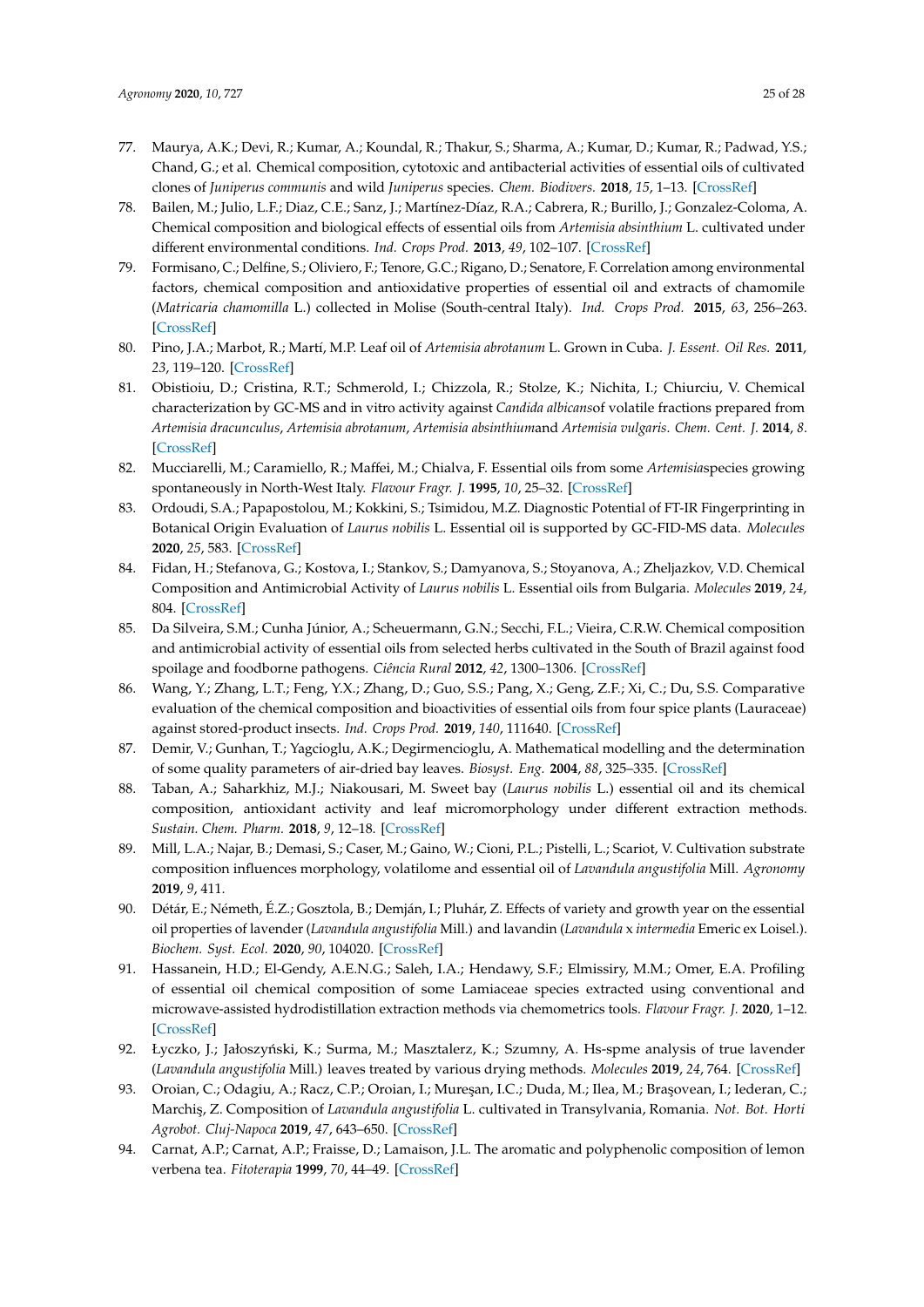- <span id="page-25-0"></span>95. Parodi, T.V.; Gressler, L.T.; Silva, L.D.L.; Becker, A.G.; Schmidt, D.; Caron, B.O.; Heinzmann, B.M.; Baldisserotto, B. Chemical composition of the essential oil of Aloysia triphylla under seasonal influence and its anaesthetic activity in fish. *Aquac. Res.* **2020**, *51*, 2515–2524. [\[CrossRef\]](http://dx.doi.org/10.1111/are.14594)
- <span id="page-25-1"></span>96. Sgarbossa, J.; Schmidt, D.; Schwerz, F.; Schwerz, L.; Prochnow, D.; Caron, B.O. Effect of season and irrigation on the chemical composition of *Aloysia triphylla*essential oil. *Rev. Ceres* **2019**, *66*, 85–93. [\[CrossRef\]](http://dx.doi.org/10.1590/0034-737x201966020002)
- <span id="page-25-2"></span>97. Tabari, M.A.; Youssefi, M.R.; Esfandiari, A.; Benelli, G. Toxicity of β-citronellol, geraniol and linalool from *Pelargonium roseum* essential oil against the West Nile and filariasis vector Culex pipiens (Diptera: Culicidae). *Res. Vet. Sci.* **2017**, *114*, 36–40. [\[CrossRef\]](http://dx.doi.org/10.1016/j.rvsc.2017.03.001) [\[PubMed\]](http://www.ncbi.nlm.nih.gov/pubmed/28297637)
- 98. Abouhosseini Tabari, M.; Hajizadeh Moghaddam, A.; Maggi, F.; Benelli, G. Anxiolytic and antidepressant activities of *Pelargonium roseum* essential oil on Swiss albino mice: Possible involvement of serotonergic transmission. *Phyther. Res.* **2018**, *32*, 1014–1022. [\[CrossRef\]](http://dx.doi.org/10.1002/ptr.6038) [\[PubMed\]](http://www.ncbi.nlm.nih.gov/pubmed/29468757)
- 99. Szutt, A.; Dołhańczuk-Sródka, A.; Sporek, M. Evaluation of chemical composition of essential oils derived from different pelargonium species leaves. *Ecol. Chem. Eng. S* **2019**, *26*, 807–816. [\[CrossRef\]](http://dx.doi.org/10.1515/eces-2019-0057)
- <span id="page-25-3"></span>100. Mehrparvar, M.; Goltapeh, E.M.; Safaie, N.; Ashkani, S.; Hedesh, R.M. Antifungal activity of essential oils against mycelial growth of *Lecanicillium fungicola* var. fungicola and Agaricus bisporus. *Ind. Crops Prod.* **2016**, *84*, 391–398. [\[CrossRef\]](http://dx.doi.org/10.1016/j.indcrop.2016.02.012)
- <span id="page-25-4"></span>101. Ahamad, J.; Uthirapathy, S.; Mohammed Ameen, M.S.; Anwer, E.T. Essential Oil Composition and Antidiabetic, Anticancer Activity of *Rosmarinus o*ffi*cinalis* L. Leaves from Erbil (Iraq). *J. Essent. Oil-Bearing Plants* **2019**, *22*, 1544–1553. [\[CrossRef\]](http://dx.doi.org/10.1080/0972060X.2019.1689179)
- <span id="page-25-5"></span>102. Borges, R.S.; Ortiz, B.L.S.; Pereira, A.C.M.; Keita, H.; Carvalho, J.C.T. *Rosmarinus o*ffi*cinalis* essential oil: A review of its phytochemistry, anti-inflammatory activity, and mechanisms of action involved. *J. Ethnopharmacol.* **2019**, *229*, 29–45. [\[CrossRef\]](http://dx.doi.org/10.1016/j.jep.2018.09.038)
- <span id="page-25-6"></span>103. Contini, A.; Di Bello, D.; Azzarà, A.; Giovanelli, S.; D'Urso, G.; Piaggi, S.; Pinto, B.; Pistelli, L.; Scarpato, R.; Testi, S. Assessing the cytotoxic/genotoxic activity and estrogenic/antiestrogenic potential of essential oils from seven aromatic plants. *Food Chem. Toxicol.* **2020**, *138*, 111205. [\[CrossRef\]](http://dx.doi.org/10.1016/j.fct.2020.111205)
- <span id="page-25-7"></span>104. Sabbahi, M.; El-Hassouni, A.; Tahani, A.; El-Bachiri, A. Volatile variability and antioxidant activity of rosmarinus officinalis essential oil as affected by elevation gradient and vegetal associations. *Asian J. Chem.* **2019**, *31*, 1279–1288. [\[CrossRef\]](http://dx.doi.org/10.14233/ajchem.2019.21898)
- <span id="page-25-8"></span>105. Bedini, S.; Guarino, S.; Echeverria, M.C.; Flamini, G.; Ascrizzi, R.; Loni, A.; Conti, B. *Allium sativum, Rosmarinus o*ffi*cinalis*, and *Salvia o*ffi*cinalis* essential oils: A spiced shield against blowflies. *Insects* **2020**, *11*, 143. [\[CrossRef\]](http://dx.doi.org/10.3390/insects11030143) [\[PubMed\]](http://www.ncbi.nlm.nih.gov/pubmed/32106555)
- <span id="page-25-9"></span>106. Kulak, M.; Gul, F.; Sekeroglu, N. Changes in growth parameter and essential oil composition of sage (*Salvia o*ffi*cinalis* L.) leaves in response to various salt stresses. *Ind. Crops Prod.* **2020**, *145*, 112078. [\[CrossRef\]](http://dx.doi.org/10.1016/j.indcrop.2019.112078)
- <span id="page-25-10"></span>107. Rahmani Samani, M.; Ghasemi Pirbalouti, A.; Moattar, F.; Golparvar, A.R. L-Phenylalanine and bio-fertilizers interaction effects on growth, yield and chemical compositions and content of essential oil from the sage (*Salvia o*ffi*cinalis* L.)leaves. *Ind. Crops Prod.* **2019**, *137*, 1–8. [\[CrossRef\]](http://dx.doi.org/10.1016/j.indcrop.2019.05.019)
- <span id="page-25-11"></span>108. Cvetkovikj, I.; Stefkov, G.; Karapandzova, M.; Kulevanova, S.; Satovic, Z. Essential Oils and Chemical Diversity of Southeast European Populations of Salvia officinalis L. *Chem. Biodivers.* **2015**, *12*, 1025–1039. [\[CrossRef\]](http://dx.doi.org/10.1002/cbdv.201400273)
- <span id="page-25-12"></span>109. Elmastaş, M.; Dermirtas, I.; Isildak, O.; Aboul-Enein, H.Y. Antioxidant activity of S-carvone isolated from spearmint (*Mentha spicata* L. Fam Lamiaceae). *J. Liq. Chromatogr. Relat. Technol.* **2006**, *29*, 1465–1475. [\[CrossRef\]](http://dx.doi.org/10.1080/10826070600674893)
- <span id="page-25-13"></span>110. Wu, Z.; Tan, B.; Liu, Y.; Dunn, J.; Martorell Guerola, P.; Tortajada, M.; Cao, Z.; Ji, P. Chemical Composition and Antioxidant Properties of Essential Oils from Peppermint, Native Spearmint and Scotch Spearmint. *Molecules* **2019**, *24*, 2825. [\[CrossRef\]](http://dx.doi.org/10.3390/molecules24152825)
- <span id="page-25-14"></span>111. Marino, S.; Ahmad, U.; Ferreira, M.I.; Alvino, A. Evaluation of the effect of irrigation on biometric growth, physiological response, and essential oil of *Mentha spicata* (L.). *Water* **2019**, *11*, 2264. [\[CrossRef\]](http://dx.doi.org/10.3390/w11112264)
- <span id="page-25-15"></span>112. Kumar, M.S.; Kumar, S.; Raja, B. Antihypertensive and Antioxidant Potential of Borneol-A Natural Terpene in L-NAME-Induced Hypertensive Rats. *Int. J. Pharm. Biol. Arch.* **2010**, *1*, 271–279.
- <span id="page-25-16"></span>113. Slamenova, D.; Horvathova, E. Cytotoxic, anti-carcinogenic and antioxidant properties of the most frequent plant volatiles. *Neoplasma* **2013**, *60*, 343–354. [\[CrossRef\]](http://dx.doi.org/10.4149/neo_2013_046)
- <span id="page-25-17"></span>114. Wang, H.F.; Yih, K.H.; Yang, C.H.; Huang, K.F. Anti-oxidant activity and major chemical component analyses of twenty-six commercially available essential oils. *J. Food Drug Anal.* **2017**, *25*, 881–889. [\[CrossRef\]](http://dx.doi.org/10.1016/j.jfda.2017.05.007)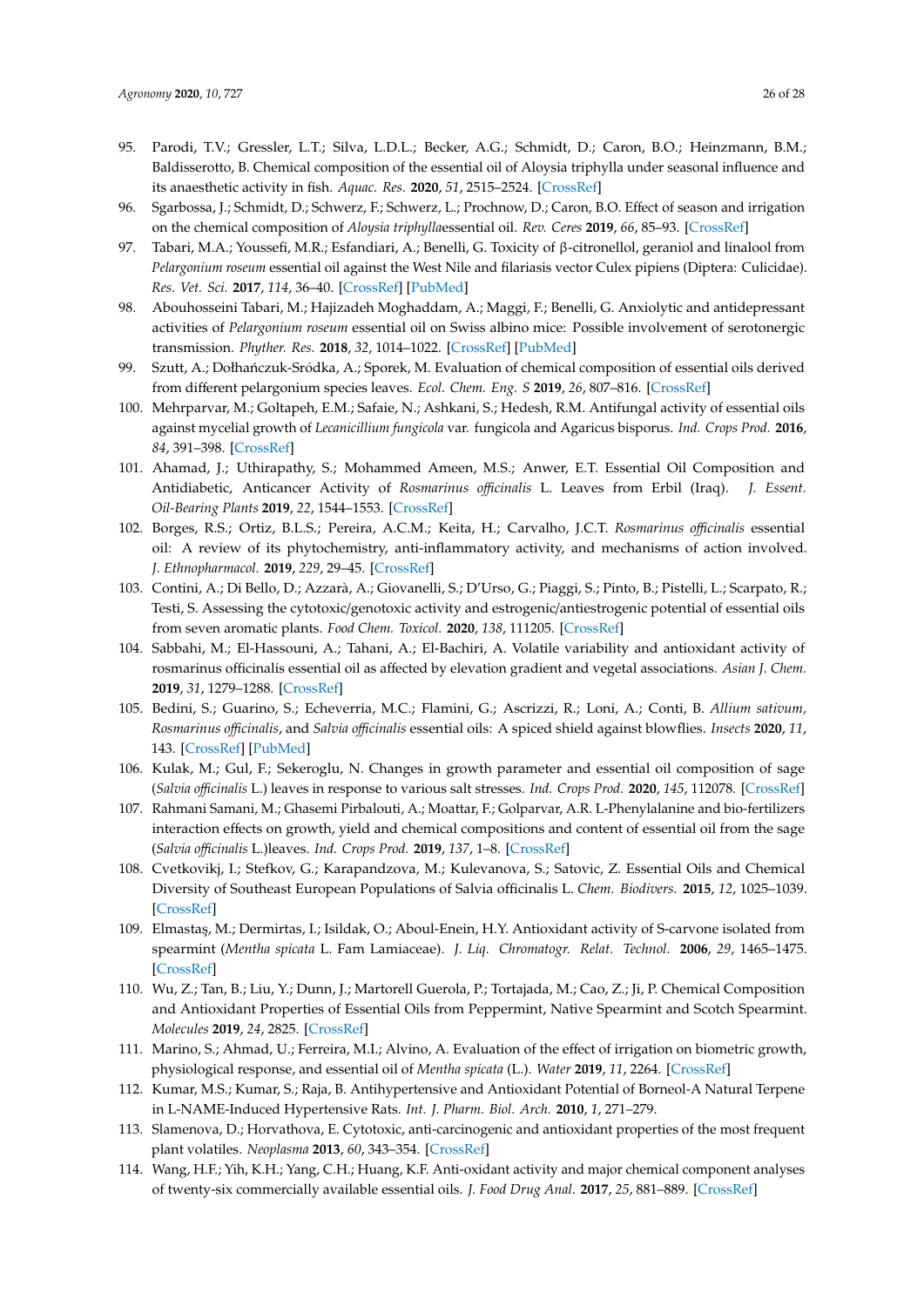- <span id="page-26-0"></span>115. Chrysargyris, A.; Michailidi, E.; Tzortzakis, N. Physiological and biochemical responses of *Lavandula angustifolia* to salinity under mineral foliar application. *Front. Plant Sci.* **2018**, *9*, 1–23. [\[CrossRef\]](http://dx.doi.org/10.3389/fpls.2018.00489) [\[PubMed\]](http://www.ncbi.nlm.nih.gov/pubmed/29731759)
- <span id="page-26-1"></span>116. Lall, N.; Chrysargyris, A.; Lambrechts, I.; Fibrich, B.; Van Staden, A.B.; Twilley, D.; de Canha, M.N.; Oosthuizen, C.B.; Bodiba, D.; Tzortzakis, N. *Sideritis perfoliata* (subsp. perfoliata) nutritive value and its potential medicinal properties. *Antioxidants* **2019**, *8*, 521. [\[CrossRef\]](http://dx.doi.org/10.3390/antiox8110521)
- <span id="page-26-2"></span>117. Salehi, B.; Upadhyay, S.; Orhan, I.E.; Jugran, A.K.; Jayaweera, S.L.D.; Dias, D.A.; Sharopov, F.; Taheri, Y.; Martins, N.; Baghalpour, N.; et al. Therapeutic potential of α-and β-pinene: A miracle gift of nature. *Biomolecules* **2019**, *9*, 1–34. [\[CrossRef\]](http://dx.doi.org/10.3390/biom9110738) [\[PubMed\]](http://www.ncbi.nlm.nih.gov/pubmed/31739596)
- <span id="page-26-3"></span>118. Zengin, H.; Baysal, A.H. Antibacterial and antioxidant activity of essential oil terpenes against pathogenic and spoilage-forming bacteria and cell structure-activity relationships evaluated by SEM microscopy. *Molecules* **2014**, *19*, 17773–17798. [\[CrossRef\]](http://dx.doi.org/10.3390/molecules191117773) [\[PubMed\]](http://www.ncbi.nlm.nih.gov/pubmed/25372394)
- <span id="page-26-4"></span>119. Caldas, R.G.F.; Oliveira, A.R.D.S.; Araújo, A.V.; Lafayette, S.S.L.; Albuquerque, G.S.; Silva-Neto, J.D.C.; Costa-Silva, J.H.; Ferreira, F.; Da Costa, J.G.M.; Wanderley, A.G. Gastroprotective mechanisms of the monoterpene 1,8-cineole (eucalyptol). *PLoS ONE* **2015**, *10*, 1–17.
- <span id="page-26-5"></span>120. Yu, L.; Yan, J.; Sun, Z. D-limonene exhibits anti-inflammatory and antioxidant properties in an ulcerative colitis rat model via regulation of iNOS, COX-2, PGE2 and ERK signaling pathways. *Mol. Med. Rep.* **2017**, *15*, 2339–2346. [\[CrossRef\]](http://dx.doi.org/10.3892/mmr.2017.6241)
- <span id="page-26-6"></span>121. Shah, B.B.; Mehta, A.A. In vitro evaluation of antioxidant activity of D-Limonene. *Asian J. Pharm. Pharmacol.* **2018**, *4*, 883–887. [\[CrossRef\]](http://dx.doi.org/10.31024/ajpp.2018.4.6.25)
- <span id="page-26-7"></span>122. Wang, W.; Wu, N.; Zu, Y.G.; Fu, Y.J. Antioxidative activity of *Rosmarinus o*ffi*cinalis* L. essential oil compared to its main components. *Food Chem.* **2008**, *108*, 1019–1022. [\[CrossRef\]](http://dx.doi.org/10.1016/j.foodchem.2007.11.046)
- <span id="page-26-8"></span>123. Farhath, M.S.S.; Vijaya, P.P.; Vimal, M. An evaluation of toxicity in essential oils of geraniol, geranial acetate, gingerol and eugenol in rats. *Int. J. Phytomedicine* **2012**, *4*, 519–524.
- <span id="page-26-9"></span>124. Chikhi, I.; Dergal, F.; Gana, D.M.; Dib, M.E.A.; Chaker, H. Chemical composition and antioxidant activity of *Solenostemma oleifolium* essential oil from southern Algeria. *J. Appl. Biotechnol. Rep.* **2019**, *6*, 50–54. [\[CrossRef\]](http://dx.doi.org/10.29252/JABR.06.02.02)
- <span id="page-26-10"></span>125. Chrysargyris, A.; Laoutari, S.; Litskas, V.D.; Stavrinides, M.C.; Tzortzakis, N. Effects of water stress on lavender and sage biomass production, essential oil composition and biocidal properties against *Tetranychus urticae* (Koch). *Sci. Hortic.* **2016**, *213*, 96–103. [\[CrossRef\]](http://dx.doi.org/10.1016/j.scienta.2016.10.024)
- <span id="page-26-11"></span>126. Bourgou, S.; Tammar, S.; Salem, N.; Mkadmini, K.; Msaada, K. Phenolic Composition, Essential Oil, and Antioxidant Activity in the Aerial Part of *Artemisia herba-alba* from Several Provenances: A Comparative Study. *Int. J. Food Prop.* **2016**, *19*, 549–563. [\[CrossRef\]](http://dx.doi.org/10.1080/10942912.2015.1040495)
- <span id="page-26-12"></span>127. Chen, L.; Su, J.; Li, L.; Li, B.; Li, W. A new source of natural D-borneol and its characteristic. *J. Med. Plants Res.* **2011**, *5*, 3440–3447.
- <span id="page-26-13"></span>128. Valifard, M.; Mohsenzadeh, S.; Kholdebarin, B.; Rowshan, V. Effects of salt stress on volatile compounds, total phenolic content and antioxidant activities of *Salvia mirzayanii*. *S. Afr. J. Bot.* **2014**, *93*, 92–97. [\[CrossRef\]](http://dx.doi.org/10.1016/j.sajb.2014.04.002)
- <span id="page-26-14"></span>129. Sivropoulou, A.; Nikolaou, C.; Papanikolaou, E.; Kokkini, S.; Lanaras, T.; Arsenakis, M. Antimicrobial, cytotoxic, and antiviral activities of *Salvia fructicosa* essential oil. *J. Agric. Food Chem.* **1997**, *45*, 3197–3201. [\[CrossRef\]](http://dx.doi.org/10.1021/jf970031m)
- <span id="page-26-15"></span>130. Farag, R.S.; DAW, Z.Y.; ABO-RAYA, S.H.; Abo-RAaya, S.H. Influence of Some Spice Essential Oils on Aspergillus Parasiticus Growth and Production of Aflatoxins in a Synthetic Medium. *J. Food Sci.* **1989**, *54*, 74–76. [\[CrossRef\]](http://dx.doi.org/10.1111/j.1365-2621.1989.tb08571.x)
- <span id="page-26-16"></span>131. Mohammadi, A.; Sani, T.A.; Ameri, A.A.; Imani, M.; Golmakani, E.; Kamali, H. Seasonal variation in the chemical composition, antioxidant activity, and total phenolic content of *Artemisia absinthium* essential oils. *Pharmacogn. Res.* **2014**, *7*, 329–334.
- <span id="page-26-17"></span>132. Chrysargyris, A.; Papakyriakou, E.; Petropoulos, S.A.; Tzortzakis, N. The combined and single effect of salinity and copper stress on growth and quality of *Mentha spicata* plants. *J. Hazard. Mater.* **2019**, *368*, 584–593. [\[CrossRef\]](http://dx.doi.org/10.1016/j.jhazmat.2019.01.058)
- <span id="page-26-18"></span>133. Bag, A.; Chattopadhyay, R.R. Evaluation of synergistic antibacterial and antioxidant efficacy of essential oils of spices and herbs in combination. *PLoS ONE* **2015**, *10*, 1–17. [\[CrossRef\]](http://dx.doi.org/10.1371/journal.pone.0131321)
- 134. Pateiro, M.; Barba, F.J.; Domínguez, R.; Sant'Ana, A.S.; Khaneghan, A.M.; Gavahian, M.; Gómez, B.; Lorenzo, J.M. Essential oils as natural additives to prevent oxidation reactions in meat and meat products: A review. *Food Res. Int.* **2018**, *113*, 156–166. [\[CrossRef\]](http://dx.doi.org/10.1016/j.foodres.2018.07.014) [\[PubMed\]](http://www.ncbi.nlm.nih.gov/pubmed/30195508)